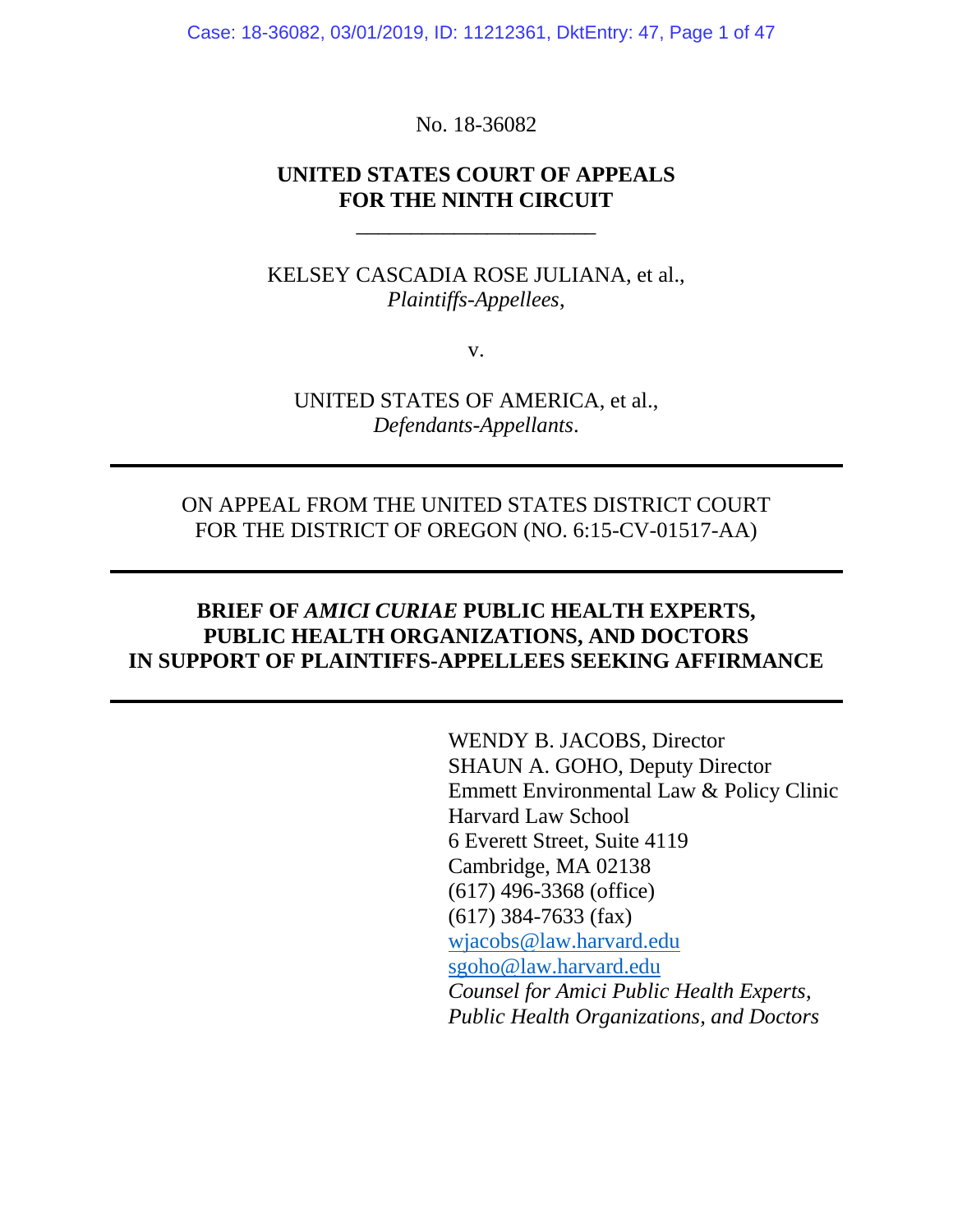# **CORPORATE DISCLOSURE STATEMENT**

Pursuant to Federal Rules of Appellate Procedure 26.1 and 29(a)(4)(A), organizational *amici* state that they do not have any parent companies and no publicly-held company has a 10% or greater ownership interest in any of them.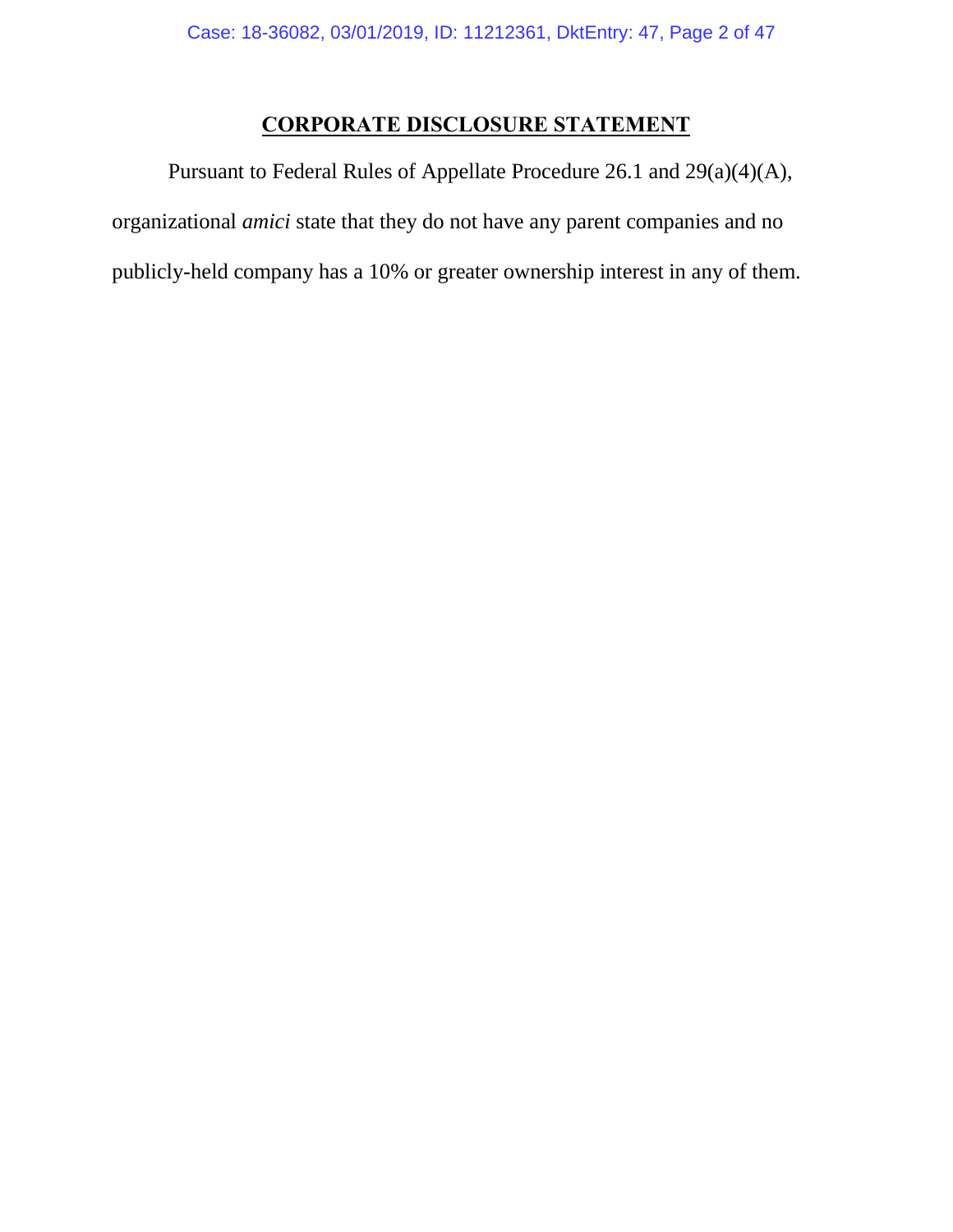# **TABLE OF CONTENTS**

# **Page**

<span id="page-2-0"></span>

| GHG EMISSIONS ARE CAUSING ECOLOGICAL CHANGES AND<br>$\mathbf{L}$<br>EXTREME WEATHER EVENTS THAT THREATEN CHILDREN'S |
|---------------------------------------------------------------------------------------------------------------------|
| A. Rising Temperatures and Increased Heat Exposure Threaten Children's                                              |
| B. Extreme Weather Events Pose Direct and Indirect Threats to Children's                                            |
| C. GHG Emissions Are Altering and Increasing the Burden of Infectious                                               |
| D. Rising Temperatures and Extreme Weather Will Increase Food Insecurity                                            |
| II. BURNING FOSSIL FUELS CAUSES AND EXACERBATES ALREADY                                                             |
| III.GHG EMISSIONS IMPOSE SIGNIFICANT COSTS, INCLUDING TO THE                                                        |
|                                                                                                                     |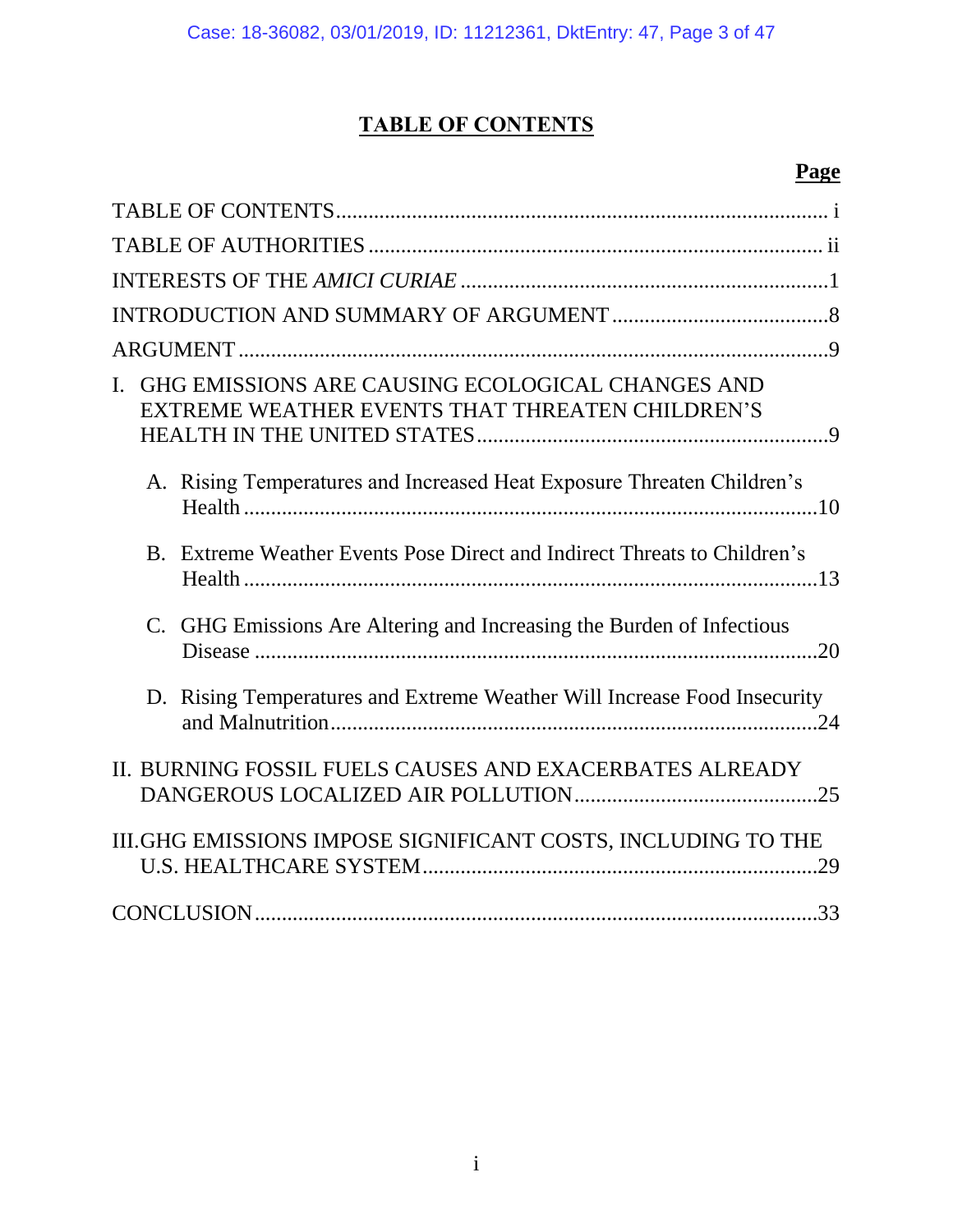# **TABLE OF AUTHORITIES**

# **Page(s)**

# <span id="page-3-0"></span>**Federal Documents and Web Pages**

| Hashem Akbari, Lawrence Berkeley Nat'l Lab., <i>Energy Saving Potentials and Air</i>                                                                                                                                                |
|-------------------------------------------------------------------------------------------------------------------------------------------------------------------------------------------------------------------------------------|
| Comm. on the Toxicological Effects of Methylmercury, Nat'l Research Council,                                                                                                                                                        |
| EPA, Climate Change in the United States: Benefits of Global Action (2015),<br>https://www.epa.gov/sites/production/files/2015-06/documents/cirareport.pdf31                                                                        |
| Most Recent Asthma Data, Ctrs. Disease Prevention & Control (May 2018),                                                                                                                                                             |
| Notifiable Infectious Diseases and Conditions Data Tables, Ctrs. Disease Control<br>& Prevention, https://wwwn.cdc.gov/nndss/infectious-tables.html (last visited                                                                   |
| Statement by FDA Commissioner Scott Gottlieb, M.D., Updating on Puerto Rico<br>Related Medical Product Shortages, U.S. Food & Drug Admin. (Nov. 30, 2017),<br>https://www.fda.gov/NewsEvents/Newsroom/PressAnnouncements/ucm587290. |
| Symptoms of Valley Fever (Coccidioidomycosis), Ctrs. Disease Control &<br>Prevention (Jan. 2, 2019),<br>https://www.cdc.gov/fungal/diseases/coccidioidomycosis/symptoms.html 22                                                     |
| U.S. Global Change Research Program, Fourth National Climate Assessment                                                                                                                                                             |
| U.S. Global Change Research Program, The Impacts of Climate Change on Human                                                                                                                                                         |
| Valley Fever (Coccidioidomycosis), Ctrs. Disease Control & Prevention (Jan. 2,<br>2019), https://www.cdc.gov/fungal/diseases/coccidioidomycosis/index.html22                                                                        |
| Vibrio Species Causing Vibriosis, Ctrs. Disease Control & Prevention (Sept. 28,                                                                                                                                                     |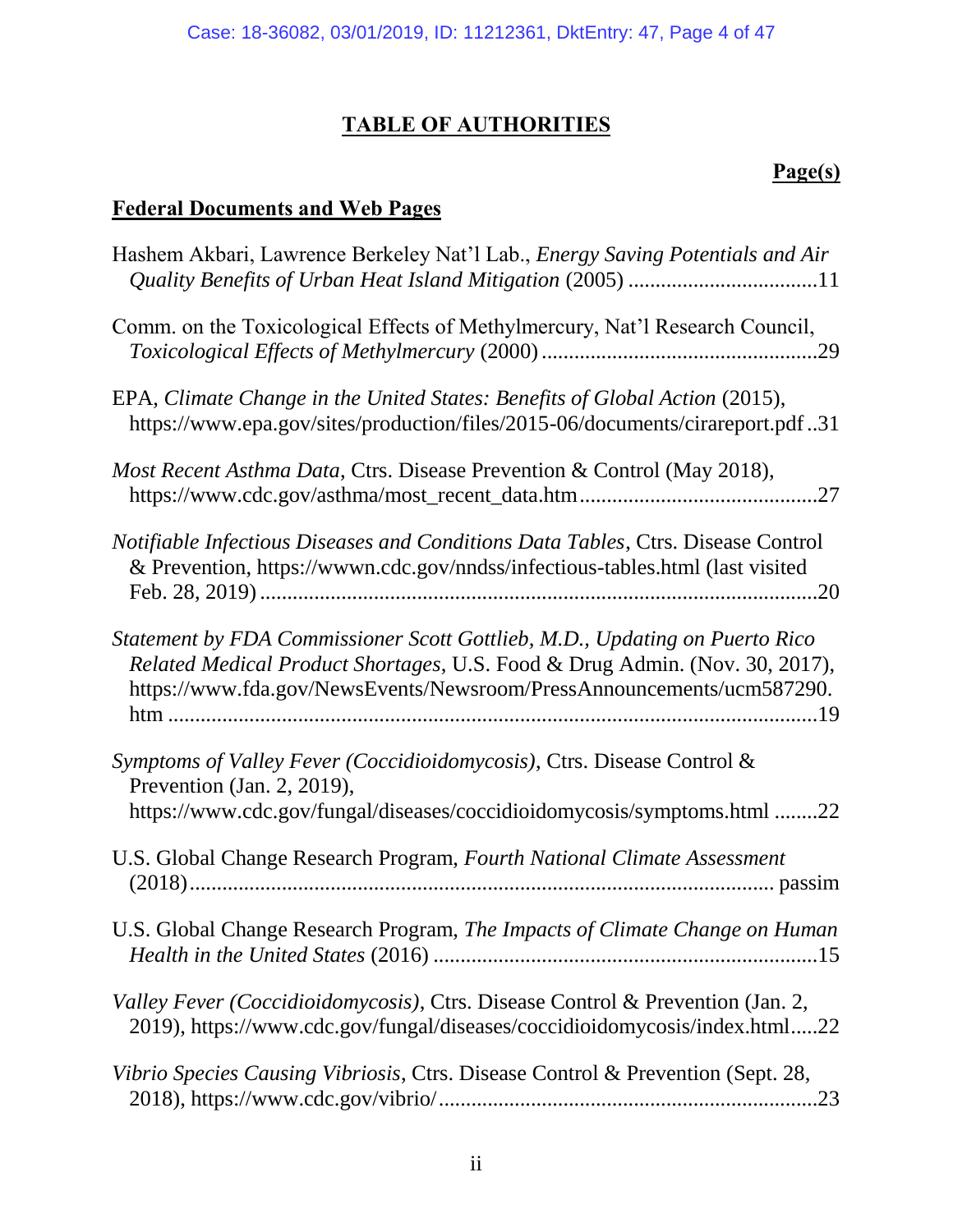# **Scientific Articles**

| Samantha Ahdoot & Susan E. Pacheco, Global Climate Change and Children's                                                                                                                                                            |
|-------------------------------------------------------------------------------------------------------------------------------------------------------------------------------------------------------------------------------------|
| Edward L. Avol et al., Respiratory Effects of Relocating to Areas of Differing Air<br>Pollution Levels, 164 Am. J. Respiratory Critical Care Med. 2067 (2001) 28                                                                    |
| Xavier Basagaña et al., Heat Waves and Cause-Specific Mortality at All Ages, 22                                                                                                                                                     |
| Jesse E. Bell et al., Changes in Extreme Events and the Potential Impacts on<br>Human Health, 68 J. Air & Waste Mgmt. Ass'n 265 (2017) 15, 31                                                                                       |
| Aaron S. Bernstein & Samuel S. Myers, Climate Change and Children's Health,                                                                                                                                                         |
| Adrienne P. Borschuk et al., The Influence of Comorbid Asthma on the Severity of<br>Symptoms in Children with Attention-Deficit Hyperactivity Disorder, 55 J.                                                                       |
| A.C. (Thanos) Bourtsalas & Nickolas J. Themelis, <i>Major Sources of Mercury</i><br>Emissions to the Atmosphere: The U.S. Case, 85 J. Waste Mgmt. 90 (2019) 29                                                                      |
| John S. Brownstein et al., <i>Effect of Climate Change on Lyme Disease Risk in North</i>                                                                                                                                            |
| K.F. Cann et al., Extreme Water-Related Weather Events and Waterborne Disease,                                                                                                                                                      |
| Wayne E. Cascio, Wildland Fire Smoke and Human Health, 624 Sci. Total Env't                                                                                                                                                         |
| Jose Guillermo Cedeño Laurent et al., Reduced Cognitive Function During a Heat<br>Wave Among Residents of Non-Air-Conditioned Buildings: An Observational<br>Study of Young Adults in the Summer of 2016, 15 PLOS Medicine e1002605 |
| Frank C. Curriero et al., The Association Between Extreme Precipitation and<br>Waterborne Disease Outbreaks in the United States, 1948–1994, 91 Am. J. Pub.                                                                         |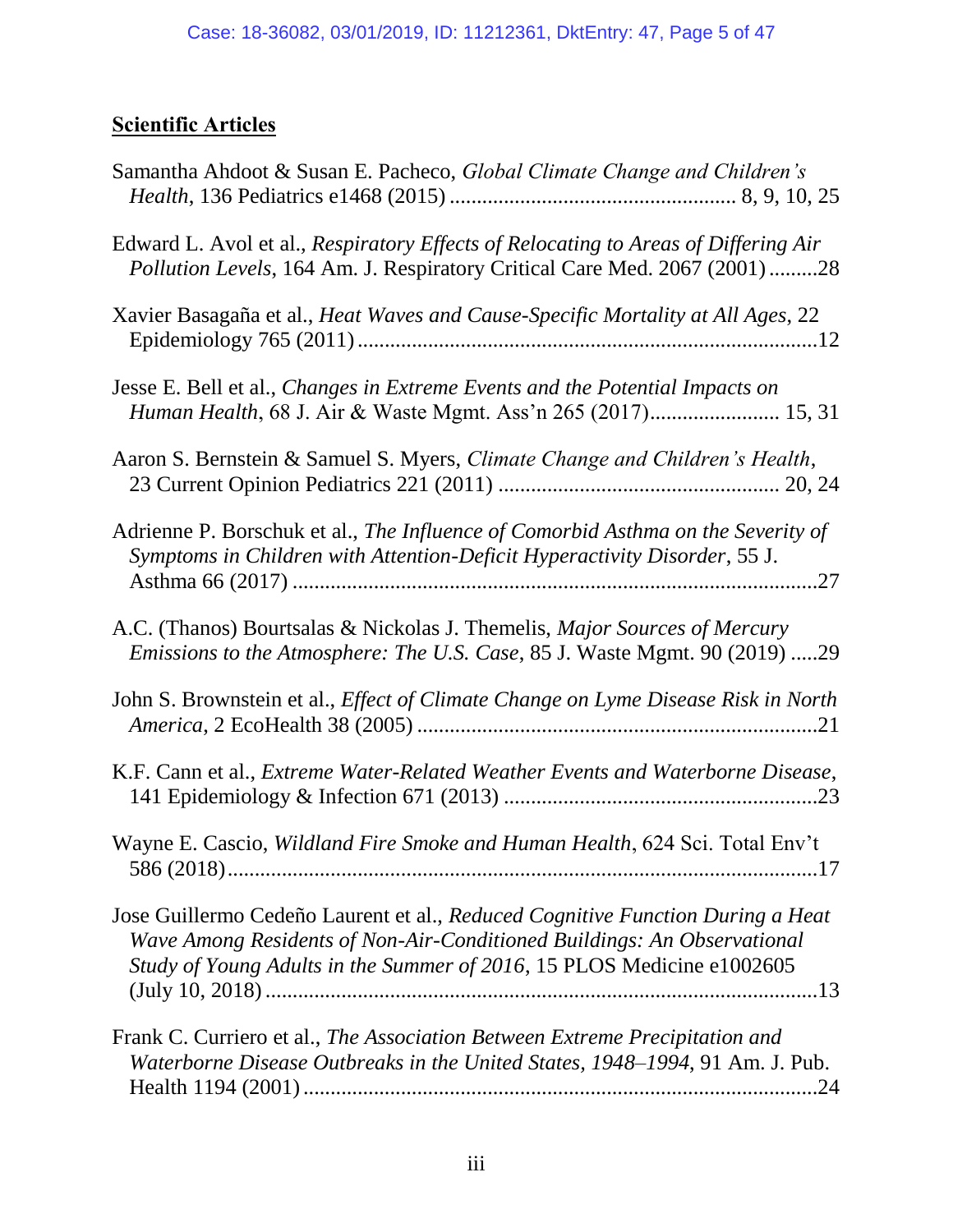| Augustina Delaney et al., Population-Based Surveillance of Birth Defects<br>Potentially Related to Zika Virus Infection-15 States and U.S. Territories, 2016,    |
|------------------------------------------------------------------------------------------------------------------------------------------------------------------|
| R.J. Delfino, The Relationship of Respiratory and Cardiovascular Hospital<br>Admissions to the Southern California Wildfires of 2003, 66 Occupational Envtl.     |
| Noah S. Diffenbaugh et al., Anthropogenic Warming has Increased Drought Risk                                                                                     |
| Patrick Drayna et al., Association between Rainfall and Pediatric Emergency<br>Department Visits for Acute Gastrointestinal Illness, 118 Envtl. Health Persp.    |
| Kristie L. Ebi & Jerome A. Paulson, <i>Climate Change and Child Health in the</i><br>United States, 40 Current Prob. Pediatric & Adolescent Health Care 2        |
| Explaining Extreme Events of 2016 from a Climate Perspective, 99 Bull. Am.                                                                                       |
| Explaining Extreme Events of 2017 from a Climate Perspective, 100 Bull. Am.                                                                                      |
| W. James Gauderman et al., Association Between Air Pollution and Lung Function<br>Growth in Southern California Children, 162 Am. J. Respiratory & Critical Care |
| Janneane F. Gent et al., Association of Low-Level Ozone and Fine Particles with<br>Respiratory Symptoms in Children with Asthma, 290 J. Am. Med. Ass'n 1859      |
| J. Gilchrist et al., <i>Heat Illness Among High School Athletes—United States, 2005–</i>                                                                         |
| Neil S. Grigg, The 2011–2012 Drought in the United States: New Lessons from a<br>Record Event, 30 Int'l J. Water Res. Development 183 (2014) 16                  |
| Andy Haines & Kristie Ebi, The Imperative for Climate Action to Protect Health,                                                                                  |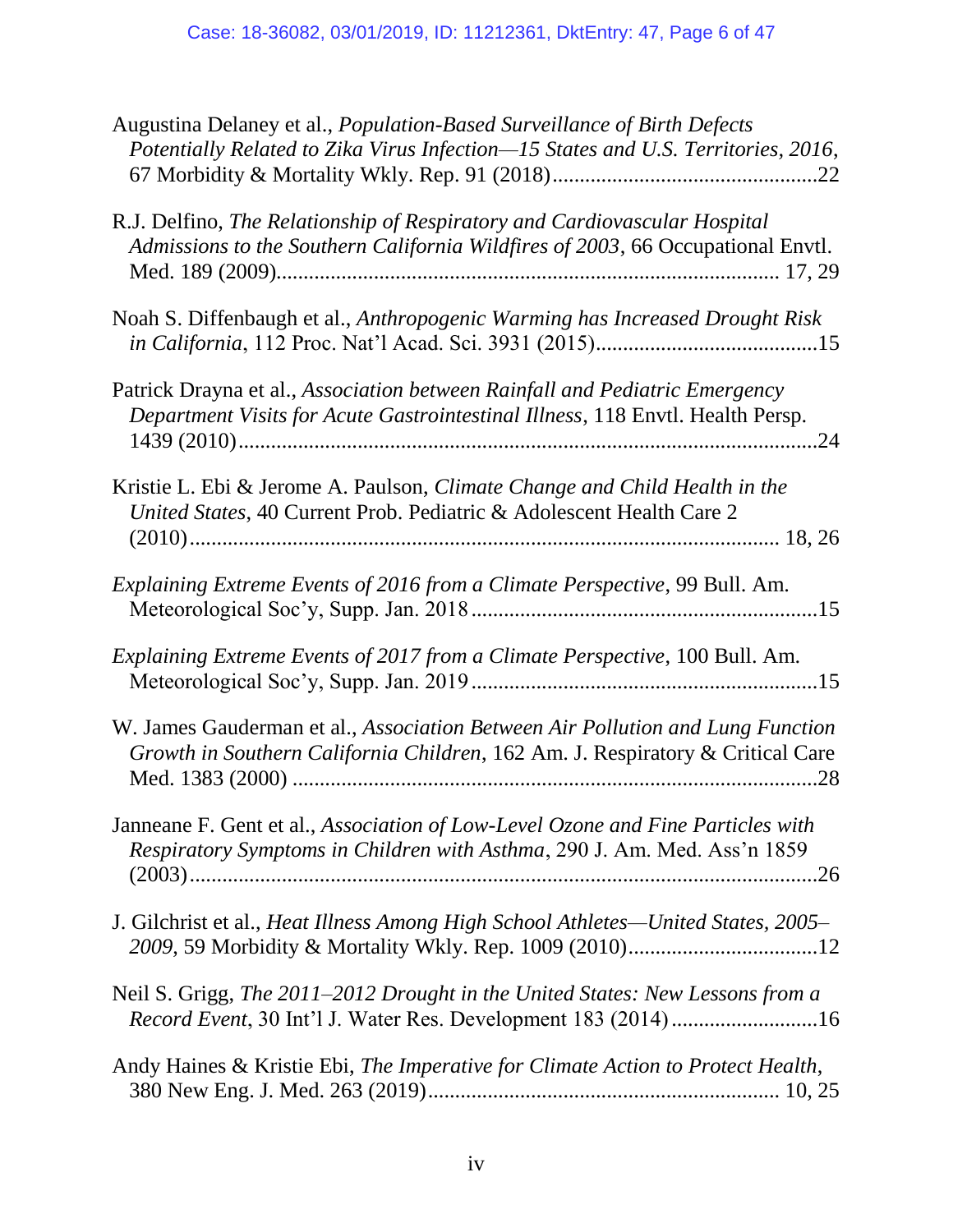| Lauren Hensley & R. Enrique Varela, PTSD Symptoms and Somatic Complaints<br>Following Hurricane Katrina: The Roles of Trait Anxiety and Anxiety Sensitivity,        |
|---------------------------------------------------------------------------------------------------------------------------------------------------------------------|
| Solomon Hsiang et al., Estimating Economic Damage from Climate Change in the                                                                                        |
| Patrick L. Kinney, Climate Change Air Quality, and Human Health, 35 Am. J.                                                                                          |
| Nishant Kishore et al., Mortality in Puerto Rico After Hurricane Maria, 379 New                                                                                     |
| Kim Knowlton, The 2006 California Heat Wave: Impacts on Hospitalizations and<br><i>Emergency Department Visits</i> , 117 Envt'l Health Persp. 61 (2009)11           |
| Kim Knowlton et al., Assessing Ozone-Related Health Impacts Under a Changing                                                                                        |
| Kim Knowlton et al., Six Climate Change–Related Events In The United States<br>Accounted For About \$14 Billion In Lost Lives And Health Costs, 30 Health           |
| Nino Künzli et al., Health Effects of the 2003 Southern California Wildfires on<br>Children, 174 Am. J. Respiratory & Critical Care Med. 1221 (2006)16              |
| Chloë Logar-Henderson et al., Effects of Large-Scale Oceanic Phenomena on Non-<br>Cholera Vibriosis Incidence in the United States: Implications for Climate<br>.23 |
| Derek R. MacFadden, Antibiotic Resistance Increases with Local Temperature, 8                                                                                       |
| John Manuel, The Long Road to Recovery: Environmental Health Impacts of                                                                                             |
| Daniel Martinez Garcia & Mary C. Sheehan, Extreme Weather-Driven Disasters<br>and Children's Health, 46 Int'l J. Health Services 79 (2016)18                        |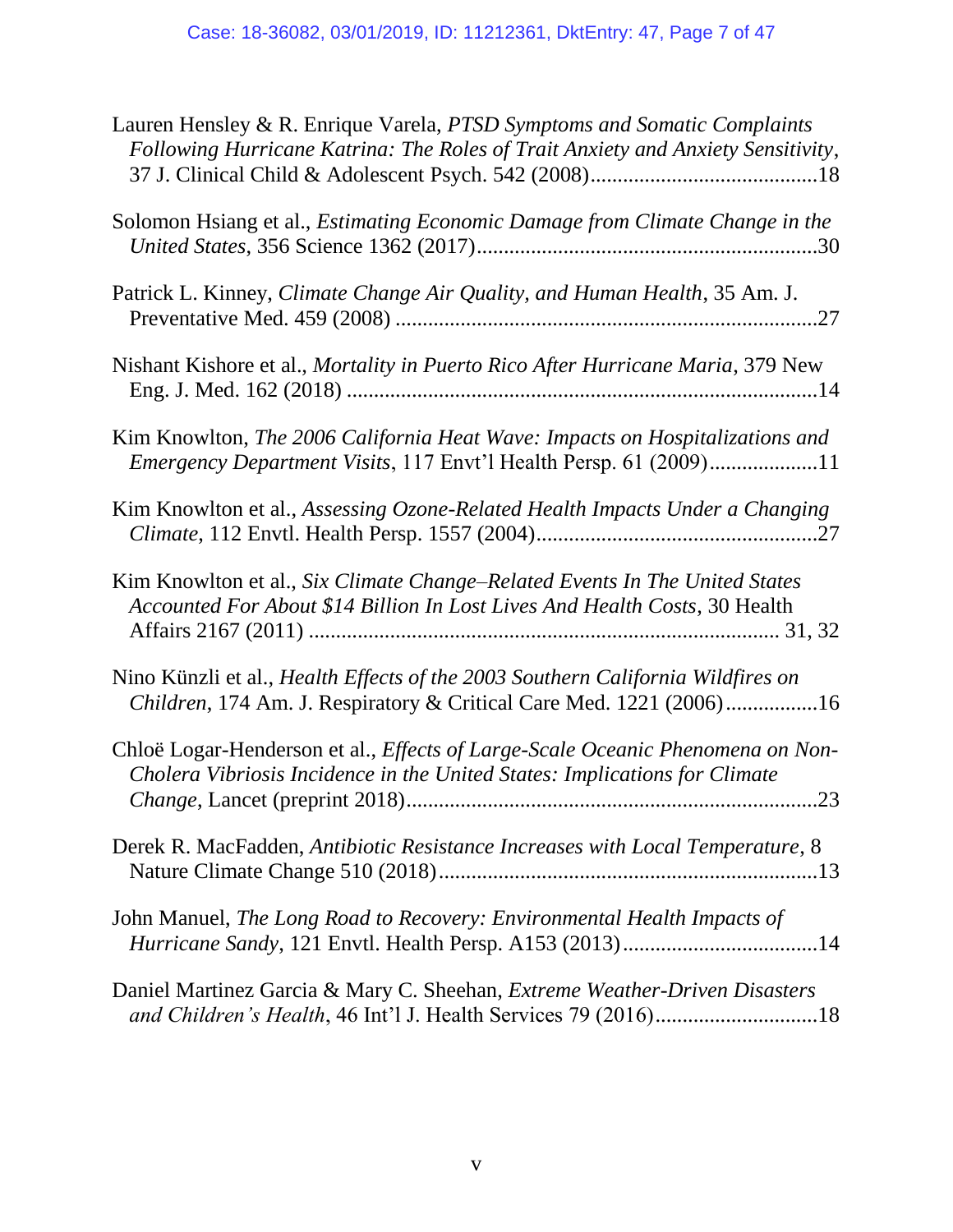| Katie A. McLaughlin et al., Serious Emotional Disturbance Among Youths<br>Exposed to Hurricane Katrina 2 Years Postdisaster, 48 J. Am. Acad. Child &                                                                                             |
|--------------------------------------------------------------------------------------------------------------------------------------------------------------------------------------------------------------------------------------------------|
| Katie A. McLaughlin et al., Trends in Serious Emotional Disturbance Among<br>Youths Exposed to Hurricane Katrina, 49 J. Am. Acad. Child & Adolescent                                                                                             |
| Sean M. Moore et al., Meteorological Influences on the Seasonality of Lyme<br>Disease in the United States, 90 Am. J. Tropical Med. & Hygiene 486 (2014)21                                                                                       |
| Nicolas G. Nelson et al., <i>Exertional Heat-Related Injuries Treated in Emergency</i><br>Departments in the U.S., 1997–2006, 40 Am. J. Preventative Med. 54 (2011)12                                                                            |
| Nick Obradovich et al., <i>Empirical Evidence of Mental Health Risks Posed by</i><br>Climate Change, 115 Proc. Nat'l Acad. Sci. 10,953 (2018) 13                                                                                                 |
| Jonathan A. Patz et al., Climate Change: Challenges and Opportunities for Global                                                                                                                                                                 |
| Frederica P. Perera, Multiple Threats to Child Health from Fossil Fuel<br>Combustion: Impacts of Air Pollution and Climate Change, 125 Envtl. Health                                                                                             |
| F. Perera et al., Towards a Fuller Assessment of Benefits to Children's Health of<br>Reducing Air Pollution and Mitigating Climate Change due to Fossil Fuel                                                                                     |
| Rebecca Pass Philipsborn & Kevin Chan, Climate Change and Global Child                                                                                                                                                                           |
| Kent E. Pinkerton et al., An Official American Thoracic Society Workshop Report:<br>Climate Change and Human Health, 9 Proc. Am. Thoracic Soc'y 3 (2012)26                                                                                       |
| Henry A. Roman et al., <i>Evaluation of the Cardiovascular Effects of Methylmercury</i><br>Exposures: Current Evidence Supports Development of a Dose-Response<br>Function for Regulatory Benefits Analysis, 119 Envtl. Health Persp. 607 (2011) |
|                                                                                                                                                                                                                                                  |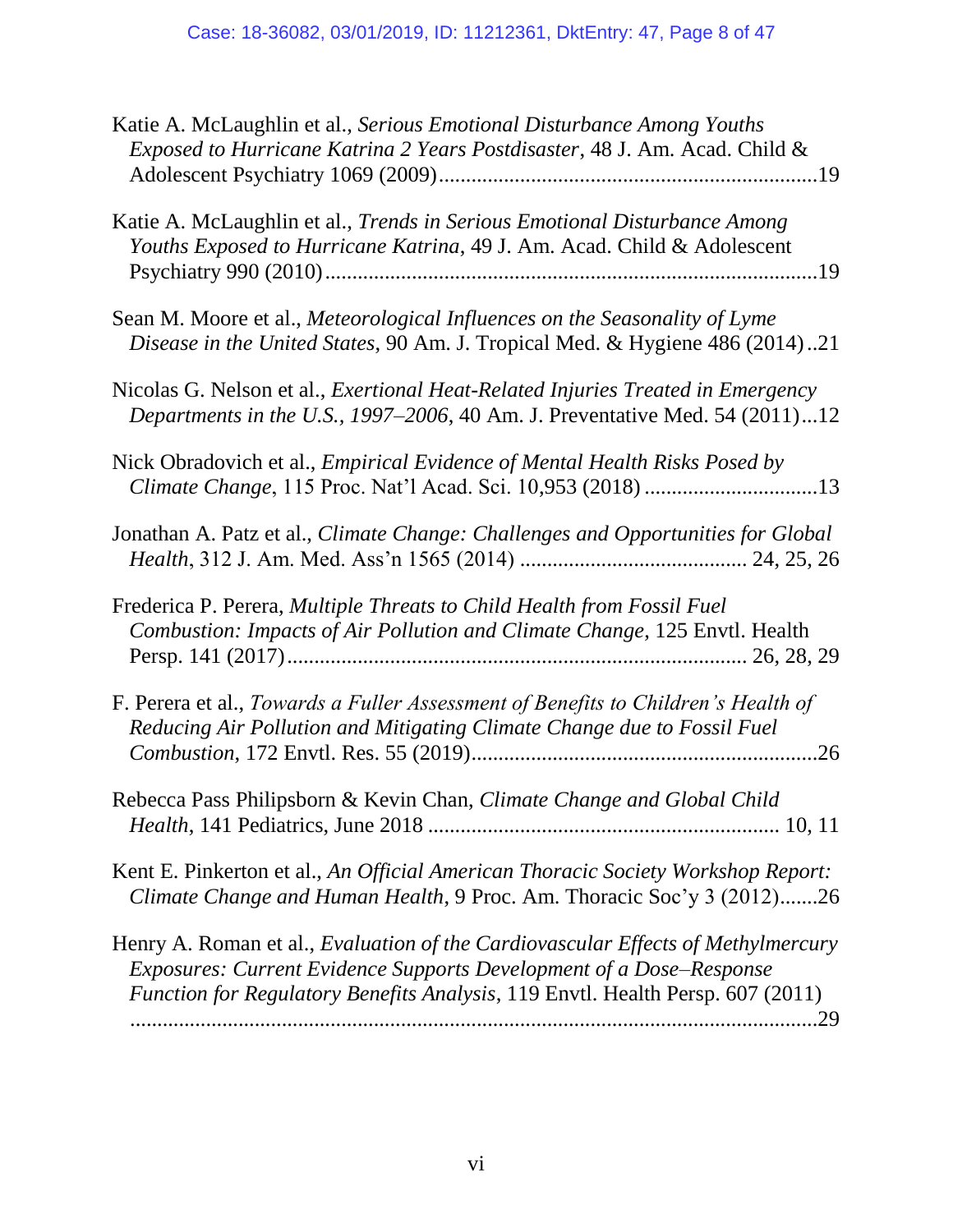| Ronald Rosenberg et al., Vital Signs: Trends in Reported Vectorborne Disease<br>Cases-United States and Territories, 2004-2016, 67 Mortality & Morbidity                                                                               |
|----------------------------------------------------------------------------------------------------------------------------------------------------------------------------------------------------------------------------------------|
| Amy L. Ross Russell et al., Lyme Disease: Diagnosis and Management, 18 Prac.                                                                                                                                                           |
| Carmen V. Russoniello et al., Childhood Post Traumatic Stress Disorder and<br>Efforts to Cope After Hurricane Floyd, 28 Behavioral Med. 61 (2002)19                                                                                    |
| Michael S. Scheeringa & Charles H. Zeanah, Reconsideration of Harm's Way:<br>Onsets and Comorbidity Patterns of Disorders in Preschool Children and Their<br>Caregivers Following Hurricane Katrina, 37 J. Clinical Child & Adolescent |
| Drew T. Shindell et al., Climate and Health Impacts of US Emissions Reductions                                                                                                                                                         |
| Robert A. Silverman & Kazuhiko Ito, Age Related Association of Fine Particles<br>and Ozone with Severe Acute Asthma in New York City, 125 J. Allergy &                                                                                 |
| Shirlee W. Tan et al., The Endocrine Effects of Mercury in Humans and Wildlife,                                                                                                                                                        |
| Melissa A. Tinling, Repeating Cardiopulmonary Health Effects in Rural North<br>Carolina Population During a Second Large Peat Wildfire, 15 Envtl. Health 12                                                                            |
| P.J. Vuillermin et al., Anxiety is More Common in Children with Asthma, 95                                                                                                                                                             |
| Timothy J. Wade et al., Did a Severe Flood in the Midwest Cause an Increase in<br>the Incidence of Gastrointestinal Symptoms?, 159 Am. J. Epidemiology 398                                                                             |
| Nick Watts et al., The 2018 Report of the Lancet Countdown on Health and<br>Climate Change: Shaping the Health of Nations for Centuries to Come, 392                                                                                   |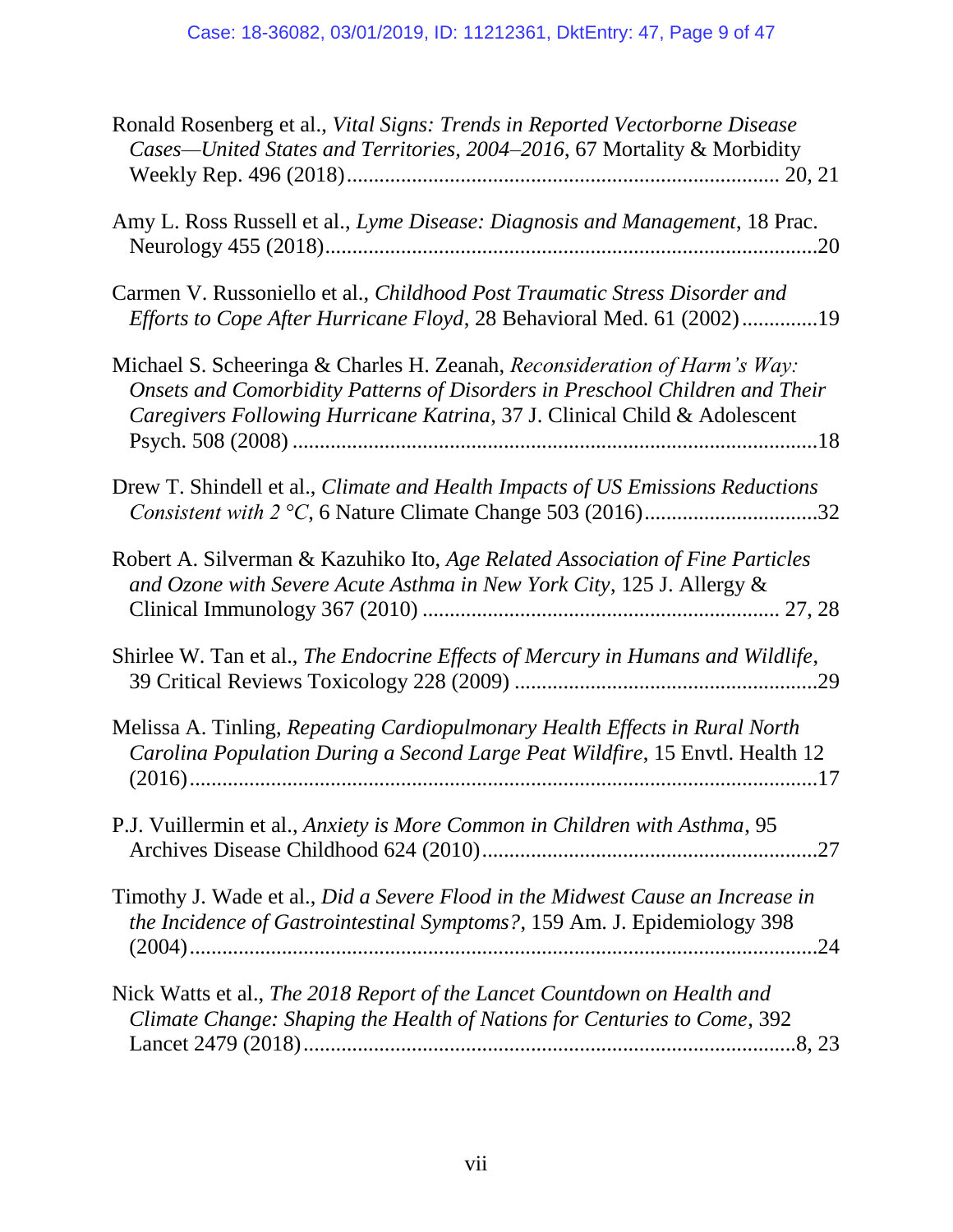| Wangjian Zhang et al., Projected Changes in Maternal Heat Exposure During<br>Early Pregnancy and the Associated Congenital Heart Defect Burden in the                                                                              |
|------------------------------------------------------------------------------------------------------------------------------------------------------------------------------------------------------------------------------------|
| Ying Zhang et al., <i>Climate Change and Disability-Adjusted Life Years</i> , 70 J. Envtl.                                                                                                                                         |
| Yong Zhang et al., Allergenic Pollen Season Variations in the Past Two Decades<br>Under Changing Climate in the United States, 21 Global Change Biology 1581                                                                       |
| Lewis H. Ziska & Paul J. Beggs, Anthropogenic Climate Change and Allergen<br><i>Exposure: The Role of Plant Biology, 129 J. Allergy &amp; Clinical Immunology 27</i>                                                               |
| Lewis Ziska et al., Recent Warming by Latitude Associated with Increased Length<br>of Ragweed Pollen Season in Central North America, 108 Proc. Nat'l Acad. Sci.                                                                   |
| <b>Other Authorities</b>                                                                                                                                                                                                           |
| Allergy Facts, Am. C. Allergy, Asthma, & Immunology (Jan. 9, 2018),                                                                                                                                                                |
| City of Boston, Climate Projection Consensus (2016),<br>https://www.boston.gov/sites/default/files/03_climate_ready_boston_digital_cli                                                                                             |
| Coccidioidomycosis in California Provisional Monthly Report, Cal. Dep't Pub.<br>Health (Jan. 31, 2019),<br>https://www.cdph.ca.gov/Programs/CID/DCDC/CDPH%20Document%20Librar                                                      |
| Death Toll in Massive California Wildfire Revised Down by One, Reuters (Feb. 7,<br>2019), https://www.reuters.com/article/us-california-wildfire/death-toll-in-<br>massive-california-wildfire-revised-down-by-one-idUSKCN1PX08I16 |
| Tatyana Deryugina & Solomon Hsiang, Nat'l Bureau Econ. Research, The                                                                                                                                                               |
|                                                                                                                                                                                                                                    |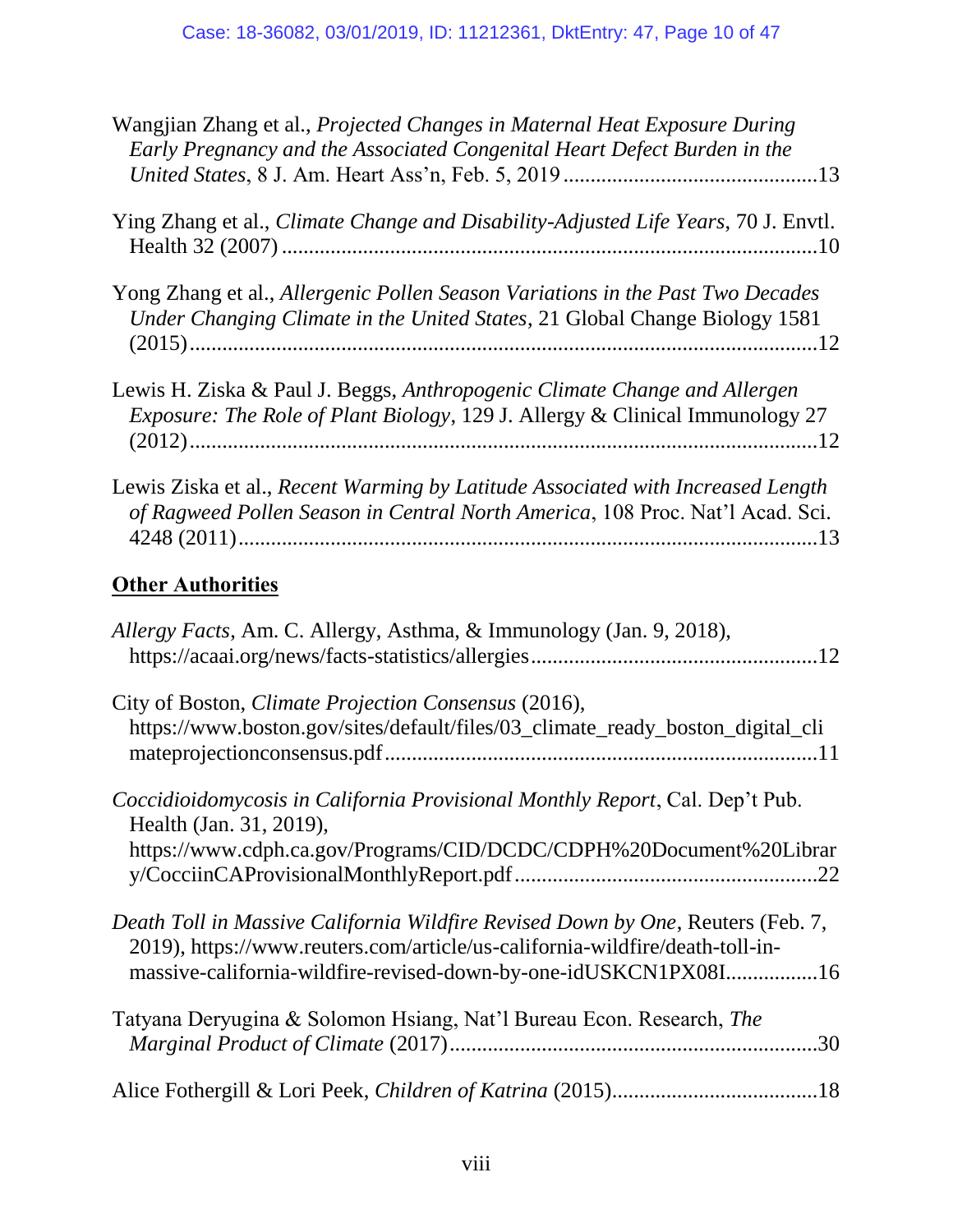| IPCC, Global Warming of 1.5°C: Summary for Policymakers (2018)32                                                                                                                                                              |
|-------------------------------------------------------------------------------------------------------------------------------------------------------------------------------------------------------------------------------|
| Dale Kasler, Worst Wildfire Year Since When? More California Acres Have<br>Burned in 2018 than the Past Decade, Sacramento Bee (Nov. 16, 2018),<br>https://www.sacbee.com/latest-news/article221788220.html 16                |
| John R. Porter et al., Food Security and Food Production Systems, in Climate<br>Change 2014: Impacts, Adaptation, and Vulnerability 485 (Christopher B. Field                                                                 |
| Alejandra Reyes-Velarde, California's Camp Fire was the Costliest Global<br>Disaster Last Year, Insurance Report Shows, L.A. Times (Jan. 11, 2019),<br>https://www.latimes.com/local/lanow/la-me-ln-camp-fire-insured-losses- |
| Renee N. Salas et al., 2018 Lancet Countdown on Health and Climate Change:                                                                                                                                                    |
| Roddy Scheer & Doug Moss, Dirt Poor: Have Fruits and Vegetables Become Less<br>Nutritious?, Scientific Am., https://www.scientificamerican.com/article/soil-                                                                  |
| S.F. Dep't Pub. Health, Assessing the Health Co-Benefits of San Francisco's<br>Climate Action Plan, https://sfclimatehealth.org/wp-<br>content/uploads/2018/12/CAP-130826.pdf (last visited Feb. 27, 2019)33                  |
| S.F. Dep't Pub. Health, San Francisco Climate and Health Profile 9 (Nov. 2014),<br>https://sfclimatehealth.org/wp-<br>content/uploads/2018/12/SFDPH_ClimateHealthProfile_FinalDraft.pdf11                                     |
| Katie Thomas, U.S. Hospitals Wrestle With Shortages of Drug Supplies Made in<br><i>Puerto Rico, N.Y. Times (Oct. 23, 2017),</i><br>https://www.nytimes.com/2017/10/23/health/puerto-rico-hurricane-maria-drug-                |
| Washington State Communicable Disease Report 2017, Wash. State Dep't Health<br>(Nov. 2018), https://www.doh.wa.gov/Portals/1/Documents/5100/420-004-                                                                          |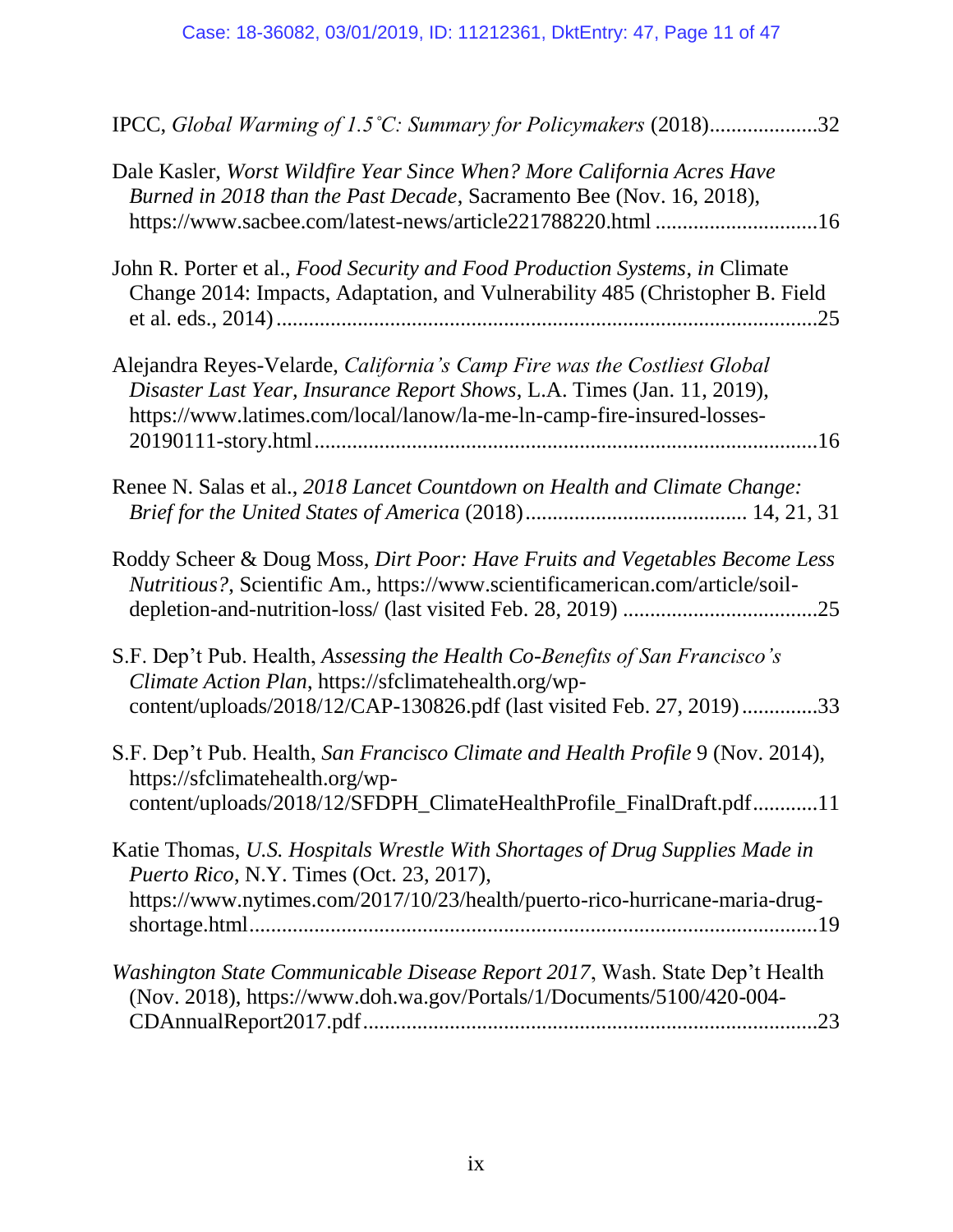### **INTERESTS OF THE AMICI CURIAE 1**

<span id="page-11-0"></span>*Amici* are leading experts in public health and medicine as well as public health organizations representing thousands of health professionals. Through their research and/or clinical work, the *amici* observe and document the harmful impacts of greenhouse gas (GHG) emissions on people born in the United States since 1995—the Plaintiffs' generation, the "Juliana Generation." This generation is suffering—and will continue to suffer as they age—harms different from those of prior generations. *Amici* feel a special responsibility to safeguard the Juliana Generation's health now.

*Amici* study and/or clinically treat the effects of heat, drought, severe storms, and air pollution on the mental and physical health of children and adolescents. *Amici* believe that prompt reductions in GHG emissions in the United States can mitigate these adverse health impacts and relieve the unprecedented adverse health impacts facing the Juliana Generation.

*Amicus* Samantha Ahdoot is Assistant Professor of Pediatrics at Virginia Commonwealth University School of Medicine, Inova Campus. She provided expert consultation on the effects of climate change on children's health to the

<sup>1</sup> Pursuant to Federal Rule of Appellate Procedure Rule 29(a)(2), *amici* state that all parties have consented to the filing of this brief. Pursuant to Federal Rule of Appellate Procedure 29(A)(4)(e), *amici* certify that no person or entity, other than *amici* or its counsel, made a monetary contribution to the preparation or submission of this brief or authored this brief in whole or in part.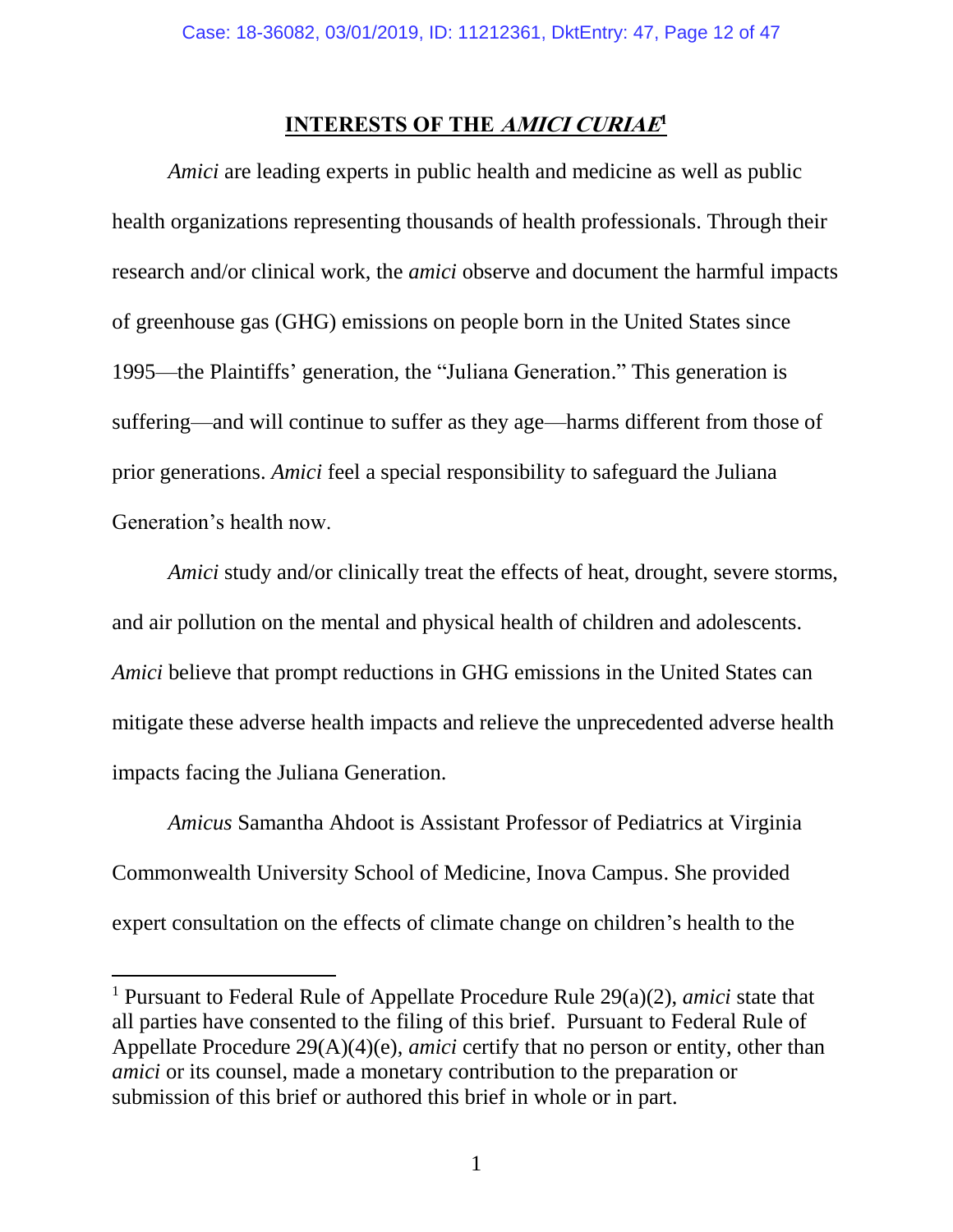#### Case: 18-36082, 03/01/2019, ID: 11212361, DktEntry: 47, Page 13 of 47

President's Task Force on Children's Environmental Health in 2014. She coauthored the 2015 American Academy of Pediatrics (AAP) report on the effects of climate change on children's health.

*Amicus* Eric Chivian is the Founder and Director Emeritus of the Center for Health and the Global Environment at Harvard Medical School (HMS). He is the co-founder of International Physicians for the Prevention of Nuclear War, which won the Nobel Peace Prize in 1985.

*Amicus* Sir Andrew Haines is Professor of Environmental Change and Public Health at the London School of Hygiene & Tropical Medicine and was its Director for almost a decade. He focuses his research, and has chaired an international commission, on the health impacts of environmental change and the policies needed to address these changes. He has been on the UN Intergovernmental Panel on Climate Change for the second, third, and fifth assessments.

*Amicus* Kim Knowlton is Assistant Professor of Environmental Health Sciences at Columbia University Mailman School of Public Health (CUMSPH), researching the health impacts of climate change and estimating their costs. She was the co-convening lead author on the human health chapter of the Third U.S. National Climate Assessment.

2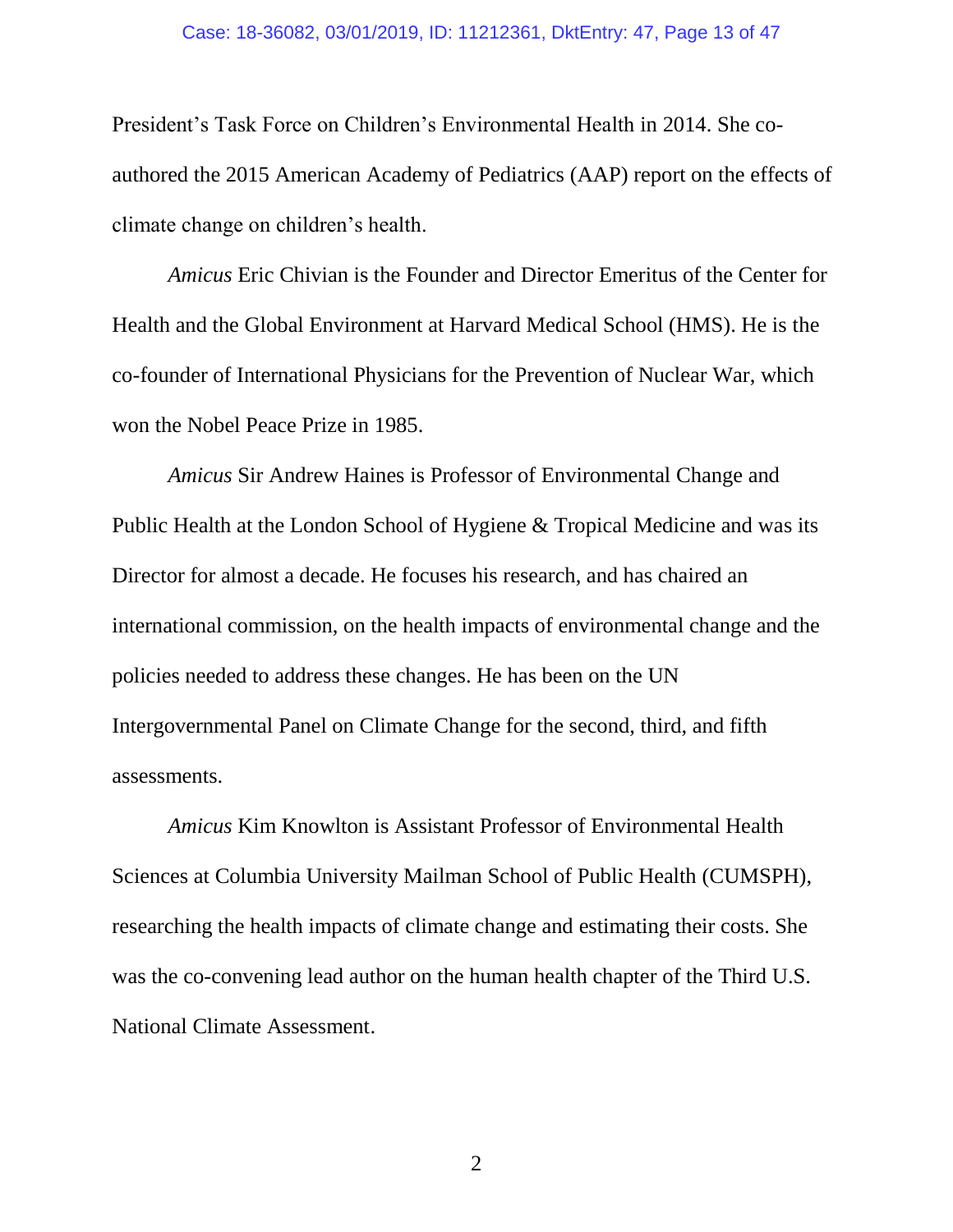*Amicus* Judith Palfrey was president of the AAP from 2009 to 2010. She is the T. Berry Brazelton Professor of Pediatrics and Professor of Global Health and Social Medicine at HMS and former chief of the Division of General Pediatrics at Boston Children's Hospital.

*Amicus* Frederica Perera is Professor of Public Health and Director of the Center for Children's Environmental Health at CUMSPH. She is internationally recognized for her work on links between environmental exposures and disease and the impact of fossil fuel combustion on children's health.

*Amici* include the following organizations: American Academy of Allergy, Asthma and Immunology; American Academy of Pediatrics; American Association of Community Psychiatrists; American Heart Association; American Lung Association; American Pediatric Society; American Thoracic Society; Infectious Diseases Society of America; International Society for Children's Health and the Environment; Medical Society Consortium on Climate and Health; National Association of County and City Health Officials; National Environmental Health Association; National Medical Association; and Society for Academic Emergency Medicine.

*Amici* also include the following preeminent experts in children's health:

3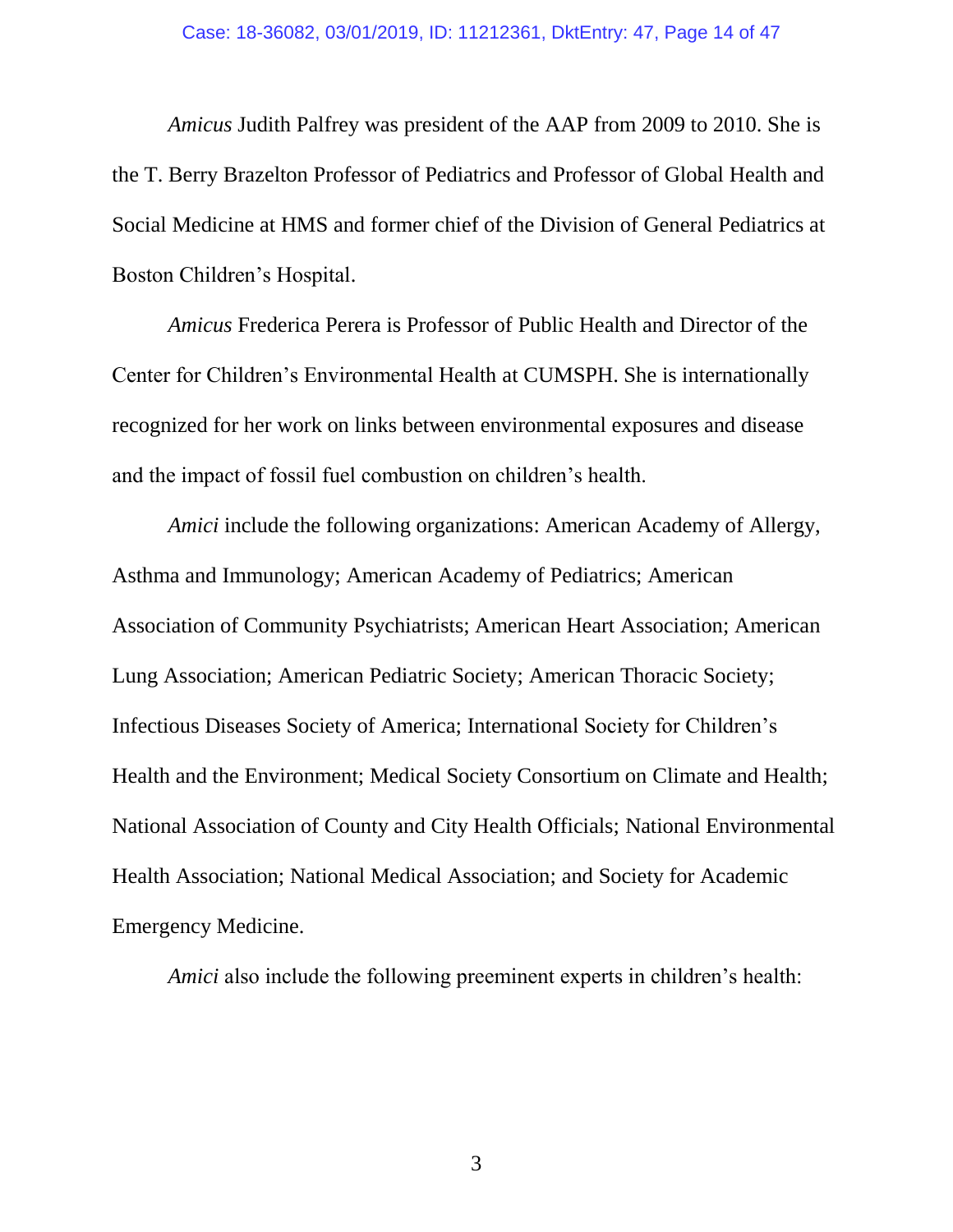# **Department Chairs, Chiefs, and Directors at Leading Research and Teaching Hospitals and Public Health Centers**

- Edward Avol, Director, Environmental Health Division, Department of Preventive Medicine, University of Southern California (USC)
- Aaron Bernstein, Co-Director, Center for Climate, Health, and the Global Environment, Harvard T.H. Chan School of Public Health (HSPH), and pediatric hospitalist, Boston Children's Hospital
- Andra L. Blomkains, Chair, Department of Emergency Medicine, Stanford University School of Medicine
- Aparna Bole, Division Chief of General Academic Pediatrics & Adolescent Medicine, University Hospitals Rainbow Babies & Children's Hospital
- David Brown, Chair, Department of Emergency Medicine, Massachusetts General Hospital (MGH)
- Kevin Chan, Chair, Department of Pediatrics, Memorial University of Newfoundland, and Clinical Chief, Children's Health, Eastern Health
- Jonathan M. Davis, Vice Chair of Pediatrics & Chief of Newborn Medicine, The Floating Hospital for Children at Tufts University Medical Center
- Michael Donnenberg, Senior Associate Dean for Research and Research Training, Virginia Commonwealth University
- Marc Futernick, Regional Medical Director, VEP Healthcare, California Hospital Medical Center
- Rani Gereige, Director of Medical Education, Nicklaus Children's Hospital
- Ronald Kleinman, Physician-in-Chief, MassGeneral Hospital *for* Children (MGH*f*C)
- Theresa Rohr-Kirchgraber, Executive Director, National Center of Excellence of Women's Health, Indiana University
- Philip J. Landrigan, Director, Global Observatory on Pollution and Health, Boston College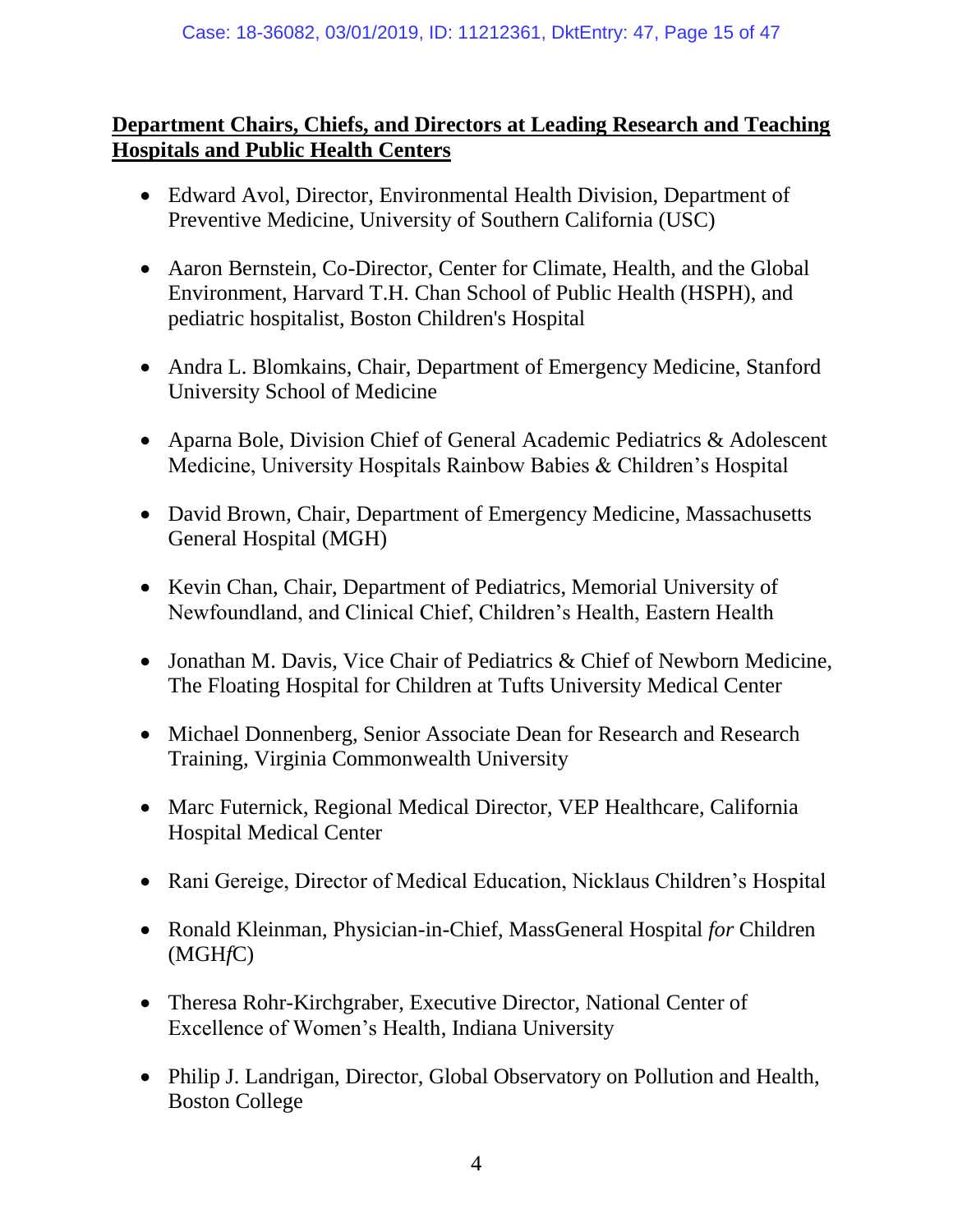- Jonathan Levy, Chair, Department of Environmental Health, Boston University (BU) School of Public Health
- Linda A. McCauley, Dean, Nell Hodgson Woodruff School of Nursing, Emory University
- Peter Moyer, Chair Emeritus of Emergency Medicine, BU School of Medicine
- Peter Orris, Chief of Occupational and Environmental Medicine, University of Illinois Hospital and Health Sciences System
- James M. Perrin, Professor of Pediatrics, HMS; Former Director, Division of General Pediatrics at MGHfC; Associate Chair, Pediatrics Research, MGH
- DeWayne M. Pursley, Chief, Department of Neonatology, Beth Israel Deaconess Medical Center
- Ali Raja, Executive Vice Chair, Department of Emergency Medicine, MGH
- David Teitel, Professor, Department of Pediatrics, University of California, San Francisco (UCSF), Former Chief, UCSF Division of Pediatric Cardiology, Former Medical Director, UCSF Pediatric Heart Center
- Robert Vinci, Chair of Pediatrics, BU School of Medicine

# **Preeminent Faculty in Pediatrics, Medicine, Psychiatry, and Public Health**

- David Abramson, NYU College of Global Public Health
- Laura Anderko, Georgetown University
- Rupa Basu, California Office of Environmental Health Hazard Assessment
- Susan Buchanan, University of Illinois at Chicago School of Public Health
- Lori Byron, Crow Northern Cheyenne Indian Hospital
- Richard Cash, HSPH
- Jiu-Chiuan Chen, Keck School of Medicine of USC (KUSC)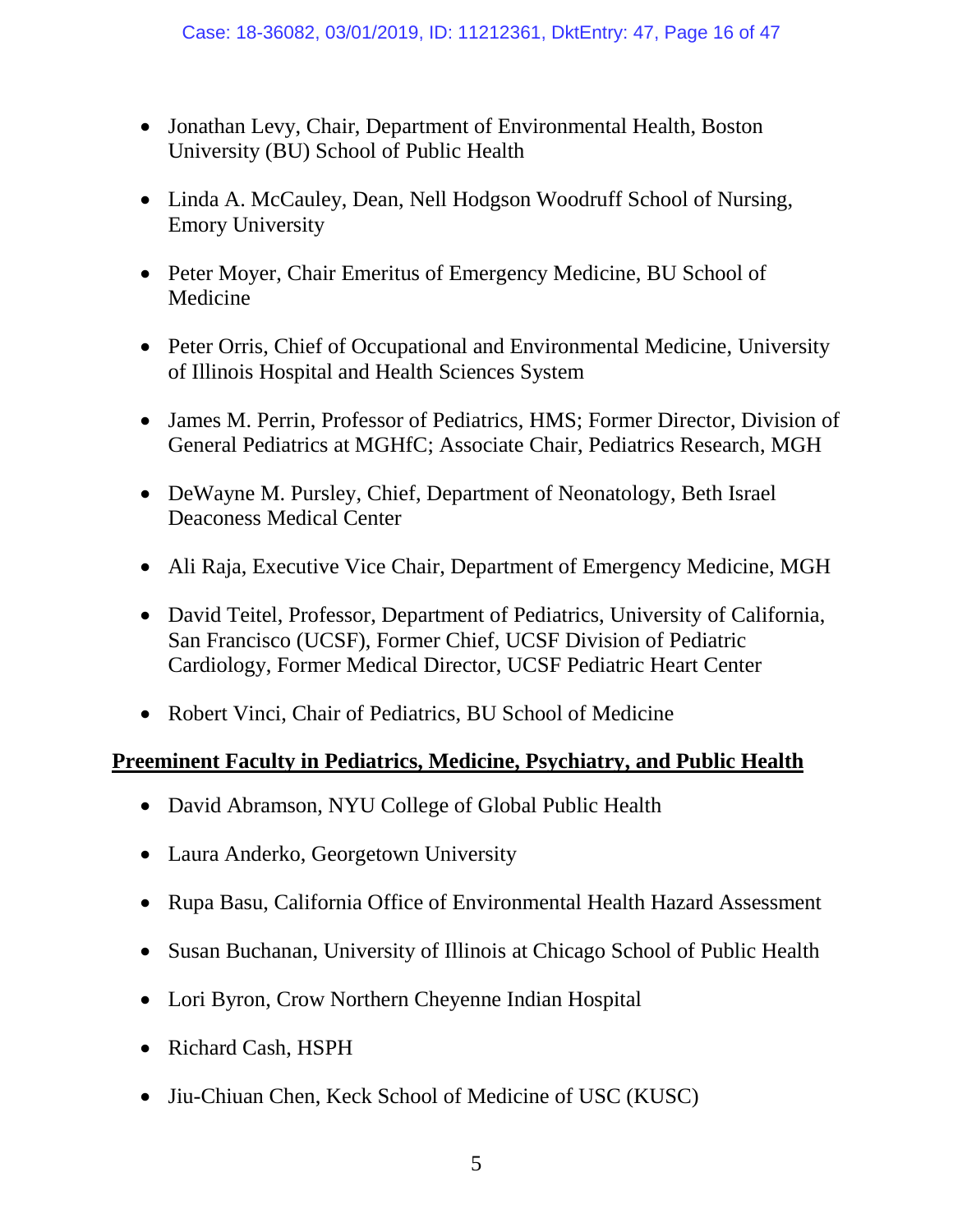- Robin Cooper, UCSF
- Jeff Duchin, University of Washington (UW)
- Kristi Ebi, UW
- Christopher Golden, HSPH
- Rose Goldman, HSPH
- Jason Harris, MGH*f*C
- Jeremy Hess, UW
- Julie R. Ingelfinger, MGH*f*C
- Lindsay Jaacks, HSPH
- Richard J. Johnson, University of Colorado Anschutz Medical Campus
- Bruce Lanphear, Simon Fraser University
- Regina LaRocque, MGH
- Patrick Kinney, BU
- Richard Livingston, University of Arkansas
- Yukari Manabe, Johns Hopkins University School of Medicine
- Margaret M. McNamara, UCSF
- Mark Miller, UCSF
- Samuel Myers, HSPH
- Kari Nadeau, Stanford University
- Thomas B. Newman, UCSF
- Patrice Nicholas, MGH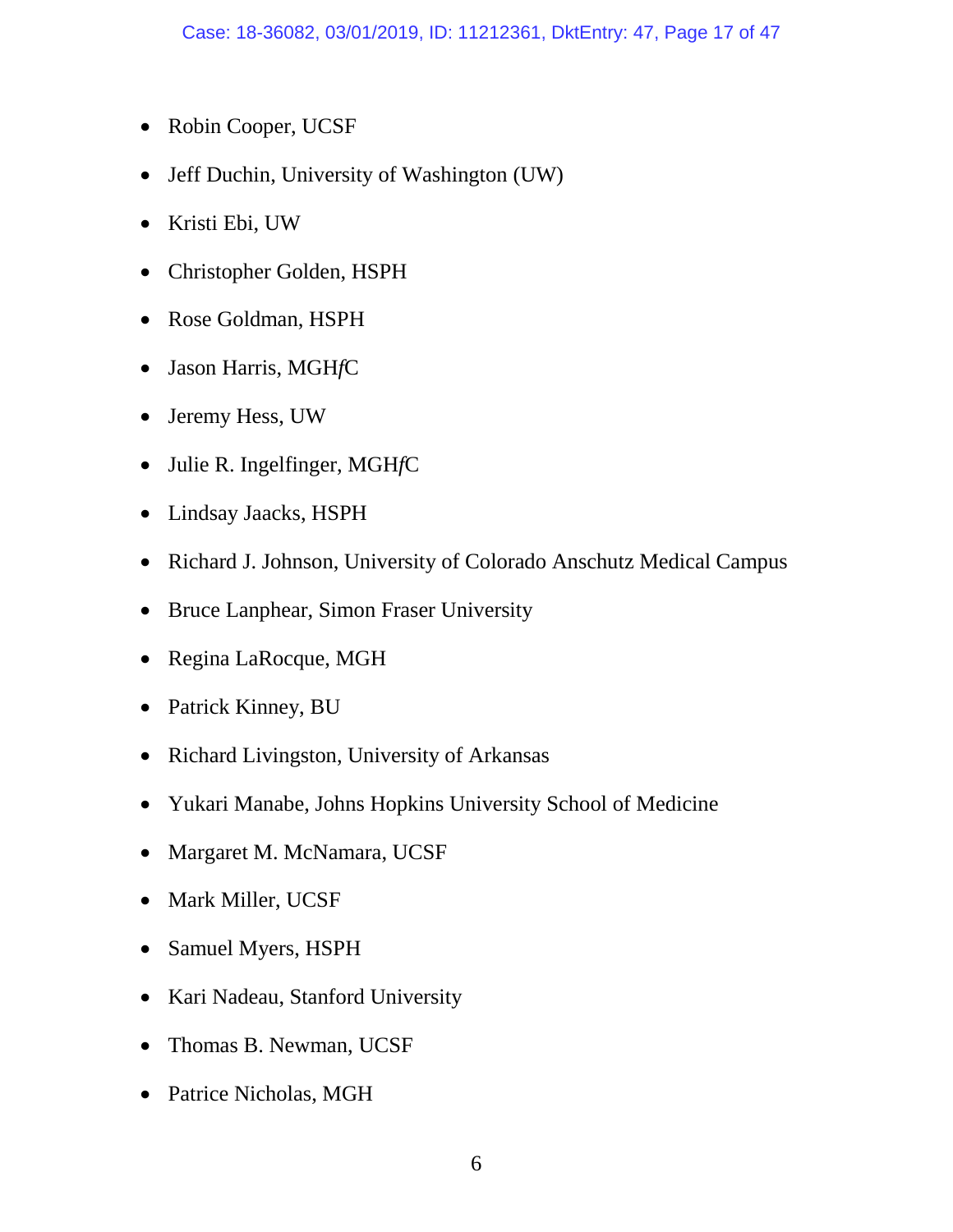- Bart Ostro, University of California Davis
- Sean Palfrey, BU
- Lori Peek, University of Colorado Boulder
- Bradley Peterson, KUSC
- Rebecca Philipsborn, Emory University School of Medicine
- David Pollack, Oregon Health and Science University
- James Recht, Cambridge Health Alliance
- Irwin Redlener, CUMSPH & Earth Institute
- Lynn Ringenberg, University of South Florida College of Medicine
- Jillan Sackett, Thomas Jefferson University Hospital
- Renee N. Salas, MGH
- Mona Sarfaty, George Mason University
- Shannon Scott-Vernaglia, MGH*f*C
- Emily Senay, Icahn School of Medicine at Mount Sinai (ISMMS)
- Perry Sheffield, ISMMS
- Jonathan Slutzman, MGH
- Caren Solomon, Brigham and Women's Hospital
- Peggy Weintrub, UCSF
- Gregory Wellenius, Brown University School of Public Health
- Mary Williams, UCSF
- Jonathan Winickoff, MGH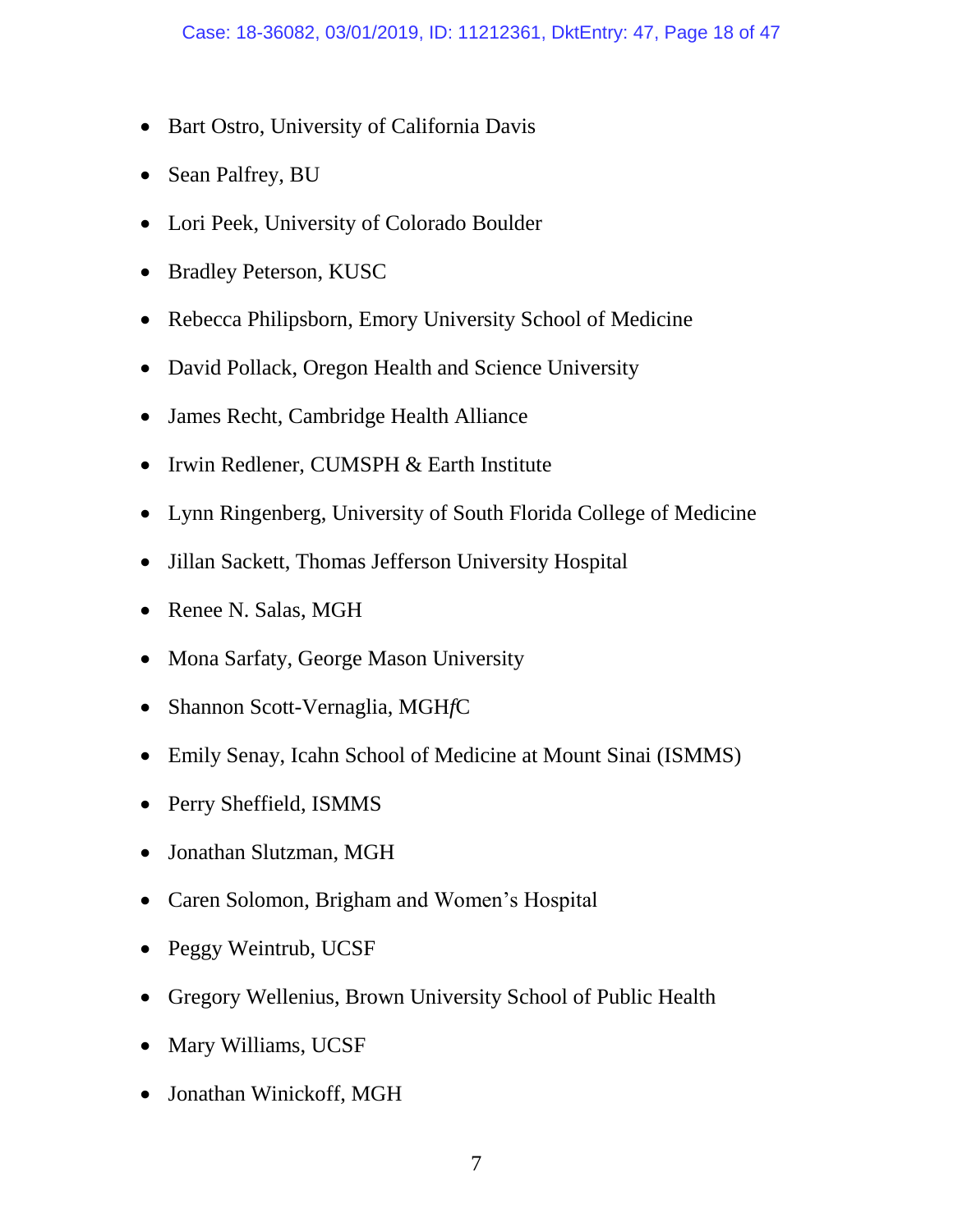J. Jason West, University of North Carolina Gillings School of Global Public Health

### **INTRODUCTION AND SUMMARY OF ARGUMENT**

<span id="page-18-0"></span>The generation of today's youth (the "Juliana Generation"), represented by the Plaintiffs, was born into a world made hazardous to their health and well-being by greenhouse gases (GHGs) emitted by human activities. There is scientific consensus that GHG emissions are causing major physical, chemical, and ecological changes to the planet, manifesting as extreme weather events, including heat waves and heavy precipitation, as well as droughts. The medical community widely considers the health effects of human-induced climate change, GHG emissions, and the other air pollutants that are emitted when fossil fuels are combusted to be significant public health threats, representing an "unacceptably high level of risk for the current and future health" of the U.S. population.<sup>2</sup>

<span id="page-18-2"></span><span id="page-18-1"></span>Children are especially vulnerable to climate-related health effects because of their developing bodies; higher exposure to air, food, and water per unit body weight; unique behavior patterns; and dependence on caregivers.<sup>3</sup> GHG emissions

<sup>2</sup> Nick Watts et al., *The 2018 Report of the Lancet Countdown on Health and Climate Change: Shaping the Health of Nations for Centuries to Come*, 392 Lancet 2479, 2479 (2018).

<sup>3</sup> Samantha Ahdoot & Susan E. Pacheco, *Global Climate Change and Children's Health*, 136 Pediatrics e1468, e1470 (2015)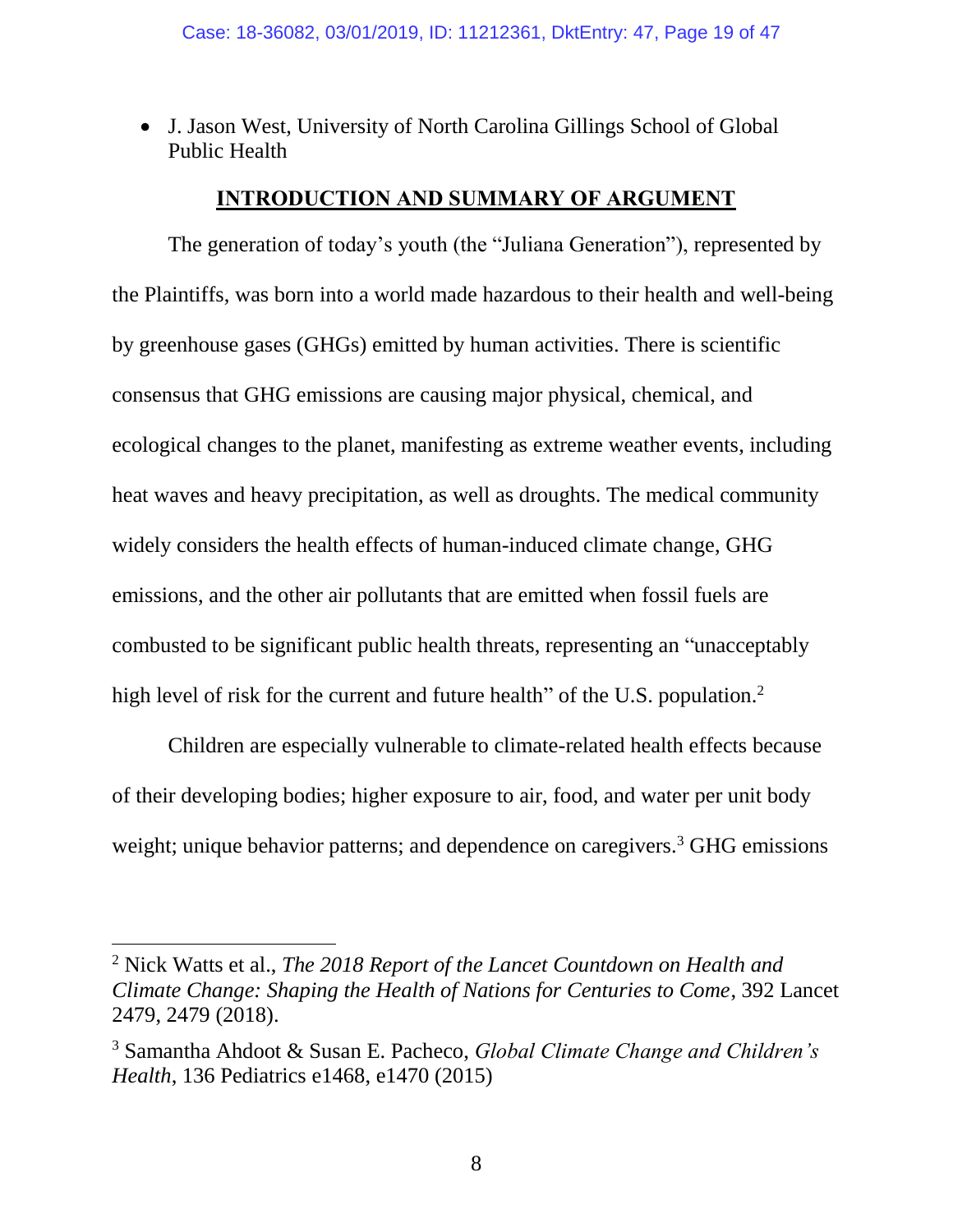cause harmful physical and psychological impacts via extreme weather events, increased heat stress, decreased air quality, altered disease patterns and increased climate-sensitive infections, and food, water and nutrient insecurity in vulnerable regions of the United States.<sup>4</sup> Children and others are already feeling these effects, which will continue to worsen over the course of the Juliana Generation's lifetimes. Cumulatively, these health impacts will cost the United States trillions of dollars per year by the end of the century.<sup>5</sup> These current and future adverse public health impacts and costs can be significantly mitigated if the federal government acts promptly to reduce GHG emissions. For these reasons, *amici* request that the Court grant Plaintiffs' request for a remand to the district court for trial.

### <span id="page-19-2"></span>**ARGUMENT**

# <span id="page-19-1"></span><span id="page-19-0"></span>**I. GHG EMISSIONS ARE CAUSING ECOLOGICAL CHANGES AND EXTREME WEATHER EVENTS THAT THREATEN CHILDREN'S HEALTH IN THE UNITED STATES**

There is scientific consensus that GHGs emitted by human activities are causing major physical, chemical, and ecological changes to the planet (climate change) including rising global temperatures, which are already manifesting as extreme weather events. The federal government recently issued its Fourth

<sup>4</sup> *Id.* at e1468.

<sup>5</sup> U.S. Global Change Research Program, *Fourth National Climate Assessment* 1358 (2018) [hereinafter NCA].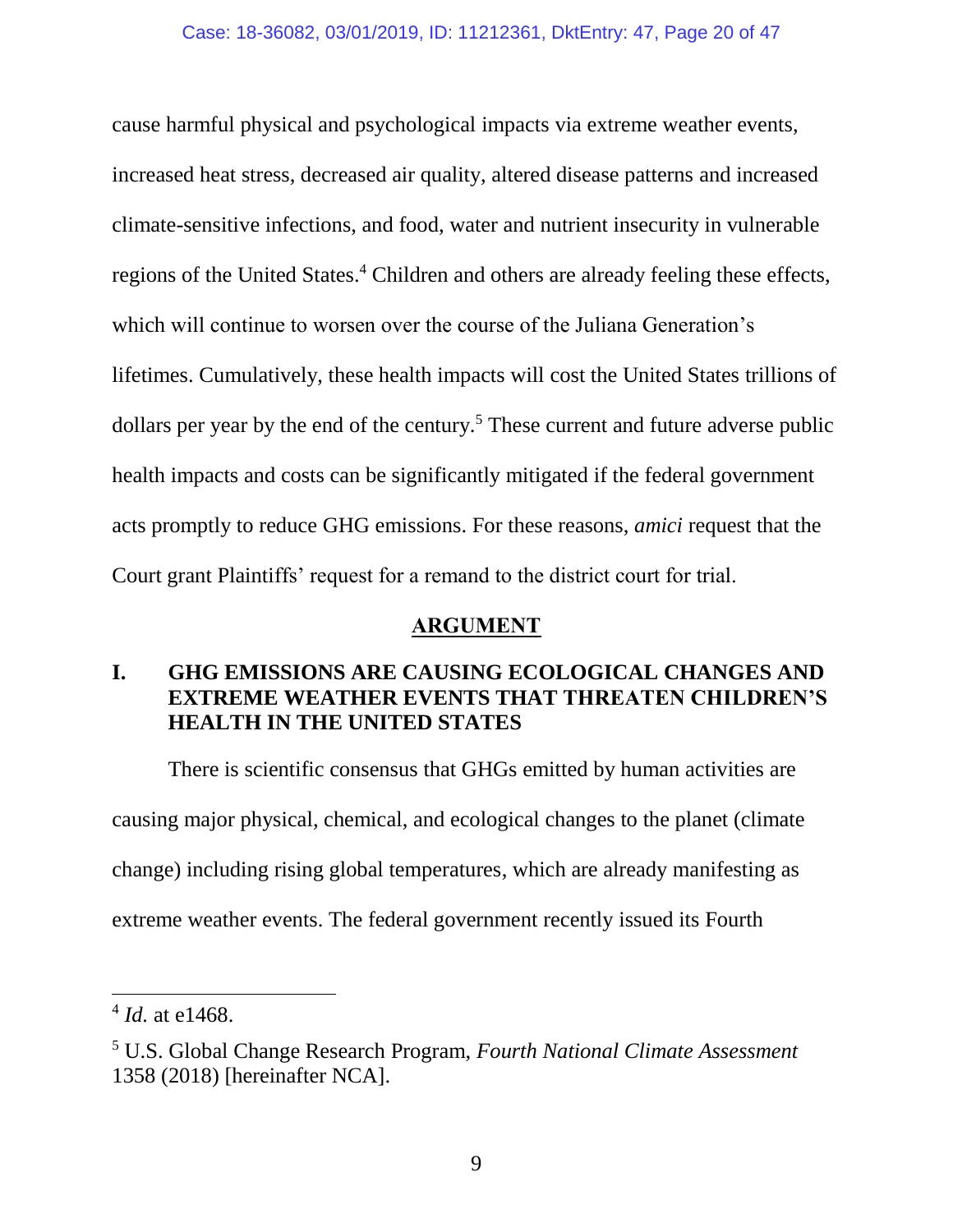National Climate Assessment recognizing and detailing the serious effects that climate change is projected to have on public health. <sup>6</sup> GHG emissions pose a threat to the health of all people, but will have especially significant impacts on children's health. <sup>7</sup> The Juliana Generation faces an increasing burden of heat exposure, extreme weather events, infectious disease, less food, and less nutritious food that costs more.

## <span id="page-20-1"></span><span id="page-20-0"></span>A. Rising Temperatures and Increased Heat Exposure Threaten Children's Health

Global average temperature increased by about 1.8°F from 1901 to 2016 and the scientific evidence indicates that human activities, especially emissions of GHGs, are the dominant cause.<sup>8</sup> Exposure to extreme heat is the leading cause of weather-related deaths in the United States. <sup>9</sup> Heat exposure in the United States is increasing as hot days become more frequent and extreme heat waves become more prolonged. Cities face particularly hot temperatures due to the urban heat

<sup>6</sup> *Id.* at 512–71.

<sup>7</sup> *See* Andy Haines & Kristie Ebi, *The Imperative for Climate Action to Protect Health*, 380 New Eng. J. Med. 263, 267 fig.3 (2019); *see also* Ahdoot & Pacheco, *supra* note [3;](#page-18-1) Rebecca Pass Philipsborn & Kevin Chan, *Climate Change and Global Child Health*, 141 Pediatrics, June 2018; Ying Zhang et al., *Climate Change and Disability-Adjusted Life Years*, 70 J. Envtl. Health 32, 33 (2007) (estimating children will bear 88% of the burden of disease due to climate change).

<sup>8</sup> NCA, *supra* note [5,](#page-19-2) at 73 (2018).

<sup>9</sup> Ahdoot & Pacheco, *supra* note [3,](#page-18-1) at e1471.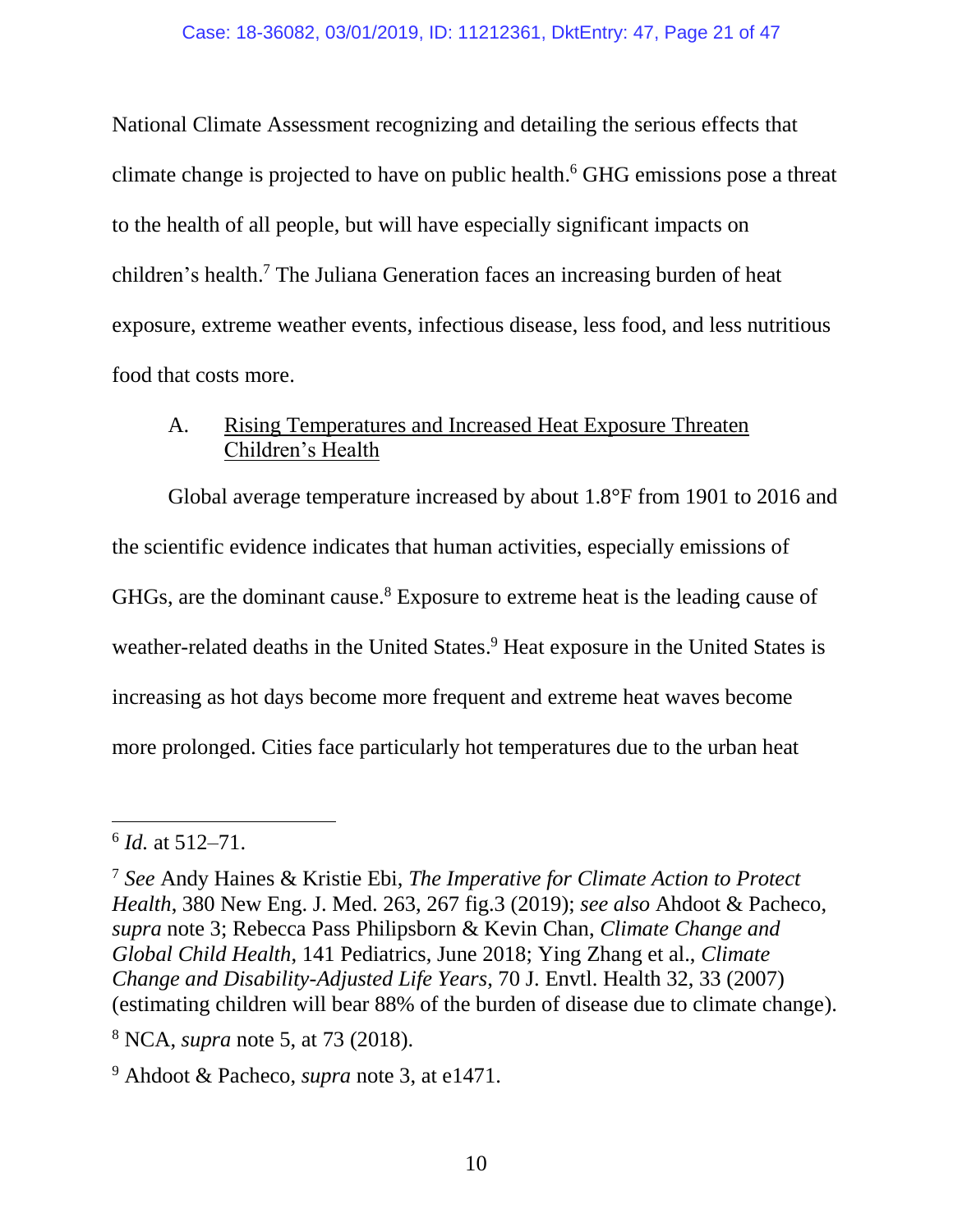#### Case: 18-36082, 03/01/2019, ID: 11212361, DktEntry: 47, Page 22 of 47

island effect, in which dark surfaces and reduced vegetation lead to warmer air in cities than in rural areas.<sup>10</sup> In Boston, for example, the number of days with temperatures above 90°F will increase from an annual average of eleven days in the late twentieth century to ninety days by 2070 under a high-emissions, businessas-usual scenario. <sup>11</sup> In San Francisco, such days will increase from ten currently to about fifty in 2050 and over 100 in 2100.<sup>12</sup>

Children are particularly susceptible to the effects of extreme heat.<sup>13</sup> For instance, the 2006 heat wave in California generated 16,166 excess visits to emergency departments over 2.5 weeks; children's incidence of visits to emergency departments exceeded that of adults.<sup>14</sup> Infant mortality increases 25% on extremely hot days, with the first seven days of life representing a period of

<sup>12</sup> S.F. Dep't Pub. Health, *San Francisco Climate and Health Profile* 9 (Nov. 2014), [https://sfclimatehealth.org/wp](https://sfclimatehealth.org/wp-content/uploads/2018/12/SFDPH_ClimateHealthProfile_FinalDraft.pdf)[content/uploads/2018/12/SFDPH\\_ClimateHealthProfile\\_FinalDraft.pdf.](https://sfclimatehealth.org/wp-content/uploads/2018/12/SFDPH_ClimateHealthProfile_FinalDraft.pdf)

<sup>10</sup> Hashem Akbari, Lawrence Berkeley Nat'l Lab., *Energy Saving Potentials and Air Quality Benefits of Urban Heat Island Mitigation* 1–2 (2005).

<sup>11</sup> City of Boston, *Climate Projection Consensus* (2016), [https://www.boston.gov/sites/default/files/03\\_climate\\_ready\\_boston\\_digital\\_climat](https://www.boston.gov/sites/default/files/03_climate_ready_boston_digital_climateprojectionconsensus.pdf) [eprojectionconsensus.pdf.](https://www.boston.gov/sites/default/files/03_climate_ready_boston_digital_climateprojectionconsensus.pdf)

<sup>13</sup> Philipsborn & Chan, *supra* note [7,](#page-20-1) at 2.

<sup>14</sup> Kim Knowlton, *The 2006 California Heat Wave: Impacts on Hospitalizations and Emergency Department Visits*, 117 Envt'l Health Persp. 61, 63, 63 tbl.1 (2009).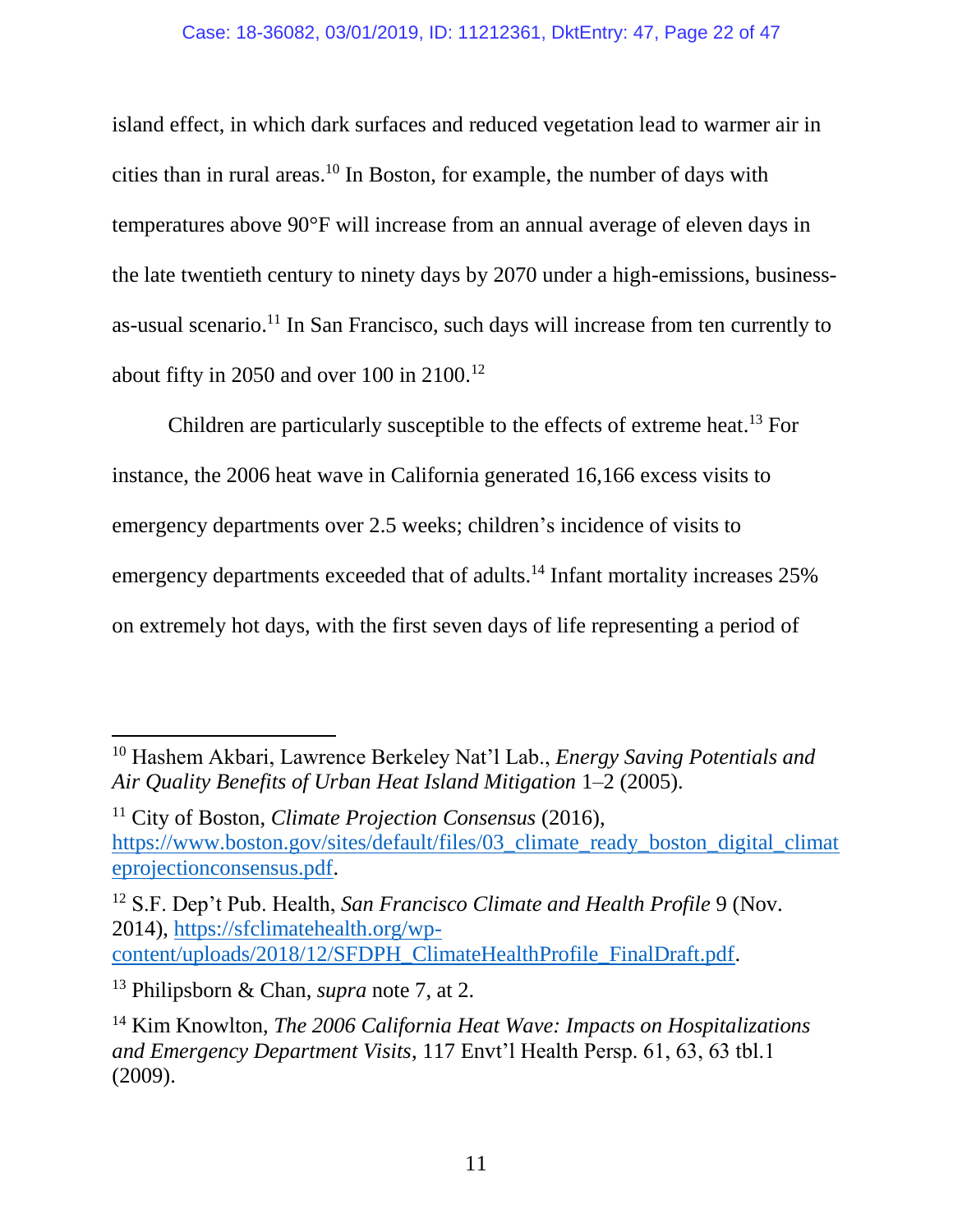critical vulnerability.<sup>15</sup> Heat illness is a leading cause of death and illness in high school athletes; nearly 10,000 episodes occur annually.<sup>16</sup> Emergency room visits for exertional heat-related injuries increased 134% between 1997 and 2006 in the United States. 17

GHG emissions also exacerbate allergies. Allergies are the sixth-leading cause of chronic illness in the United States, costing more than \$18 billion annually. <sup>18</sup> 8.4% of U.S. children suffer from allergic rhinitis (hay fever), a syndrome of sneezing, stuffy nose, runny nose, watery eyes, and itching of the nose, eyes, or roof of the mouth triggered by airborne pollen.<sup>19</sup> Many asthma attacks in children are also allergy-associated. When exposed to warmer temperatures and higher levels of carbon dioxide, plants grow more vigorously and produce more pollen than they otherwise would.<sup>20</sup> The ragweed pollen season in

<sup>18</sup> *Allergy Facts*, Am. C. Allergy, Asthma, & Immunology (Jan. 9, 2018), [https://acaai.org/news/facts-statistics/allergies.](https://acaai.org/news/facts-statistics/allergies)

<sup>19</sup> *Id.*

<sup>15</sup> Xavier Basagaña et al., *Heat Waves and Cause-Specific Mortality at All Ages*, 22 Epidemiology 765, 765 (2011).

<sup>16</sup> J. Gilchrist et al., *Heat Illness Among High School Athletes—United States, 2005–2009*, 59 Morbidity & Mortality Wkly. Rep. 1009, 1009 (2010).

<sup>17</sup> Nicolas G. Nelson et al., *Exertional Heat-Related Injuries Treated in Emergency Departments in the U.S., 1997–2006*, 40 Am. J. Preventative Med. 54, 56 (2011).

<sup>20</sup> Yong Zhang et al., *Allergenic Pollen Season Variations in the Past Two Decades Under Changing Climate in the United States*, 21 Global Change Biology 1581 (2015); Lewis H. Ziska & Paul J. Beggs, *Anthropogenic Climate Change and*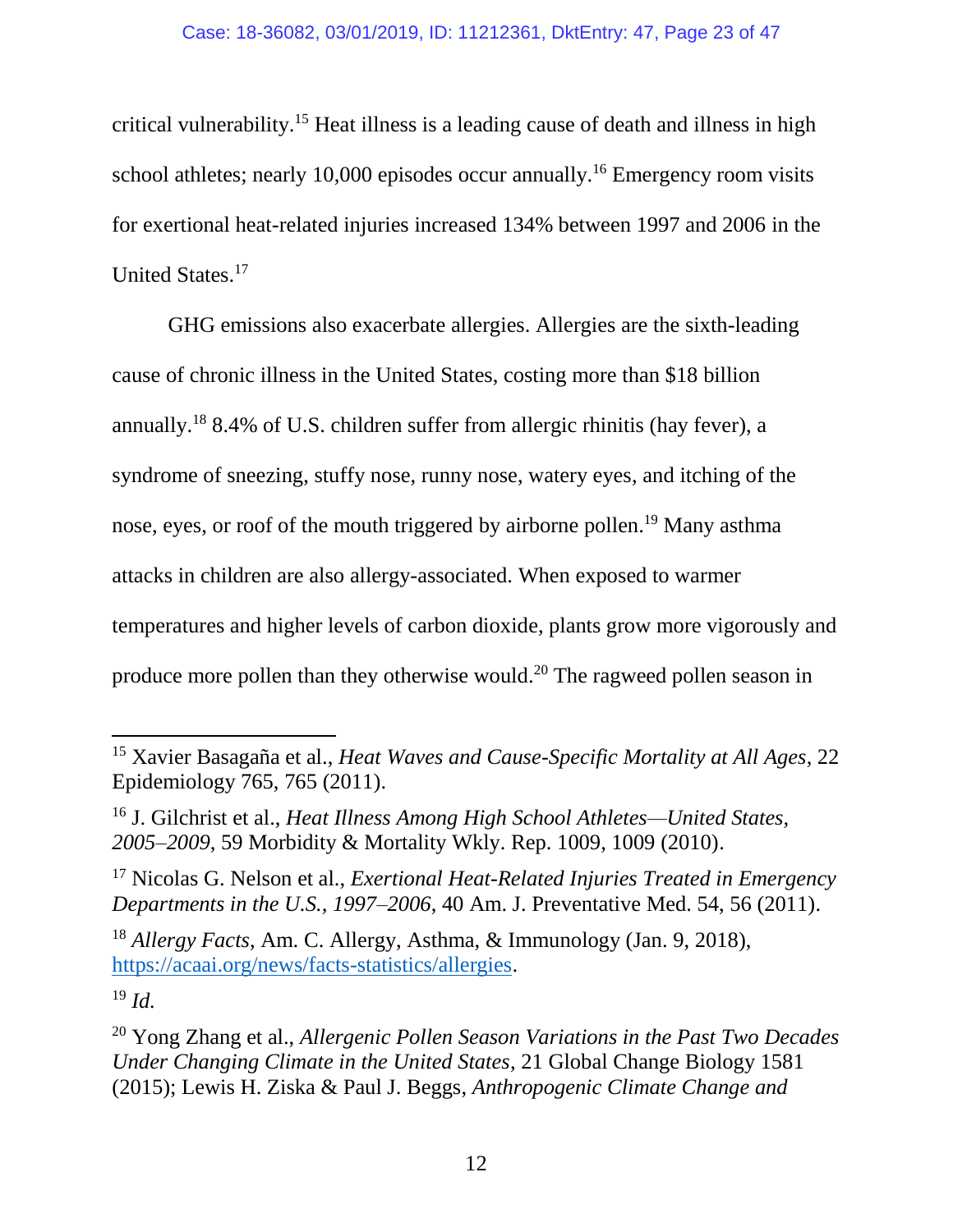North America has grown thirteen to twenty-seven days longer since 1995 because of higher temperatures and greater carbon dioxide levels.<sup>21</sup>

Emerging evidence also demonstrates a link between hotter temperatures and (1) mental health impairments in children,<sup>22</sup> (2) antibiotic resistance among bacteria that cause human infection; <sup>23</sup> and (3) adverse pregnancy outcomes and congenital heart defects.<sup>24</sup>

# <span id="page-23-0"></span>B. Extreme Weather Events Pose Direct and Indirect Threats to Children's Health

Extreme weather events in the United States, including heat waves,

droughts, wildfires, and floods, have steadily increased since 1980 and are

<sup>22</sup> Nick Obradovich et al., *Empirical Evidence of Mental Health Risks Posed by Climate Change*, 115 Proc. Nat'l Acad. Sci. 10,953 (2018); Jose Guillermo Cedeño Laurent et al., *Reduced Cognitive Function During a Heat Wave Among Residents of Non-Air-Conditioned Buildings: An Observational Study of Young Adults in the Summer of 2016*, 15 PLOS Medicine e1002605 (July 10, 2018).

<sup>23</sup> Derek R. MacFadden, *Antibiotic Resistance Increases with Local Temperature*, 8 Nature Climate Change 510 (2018).

<sup>24</sup> Wangjian Zhang et al., *Projected Changes in Maternal Heat Exposure During Early Pregnancy and the Associated Congenital Heart Defect Burden in the United States*, 8 J. Am. Heart Ass'n, Feb. 5, 2019, at 5–6, 10.

l *Allergen Exposure: The Role of Plant Biology*, 129 J. Allergy & Clinical Immunology 27 (2012).

<sup>21</sup> Lewis Ziska et al., *Recent Warming by Latitude Associated with Increased Length of Ragweed Pollen Season in Central North America*, 108 Proc. Nat'l Acad. Sci. 4248, 4248 (2011).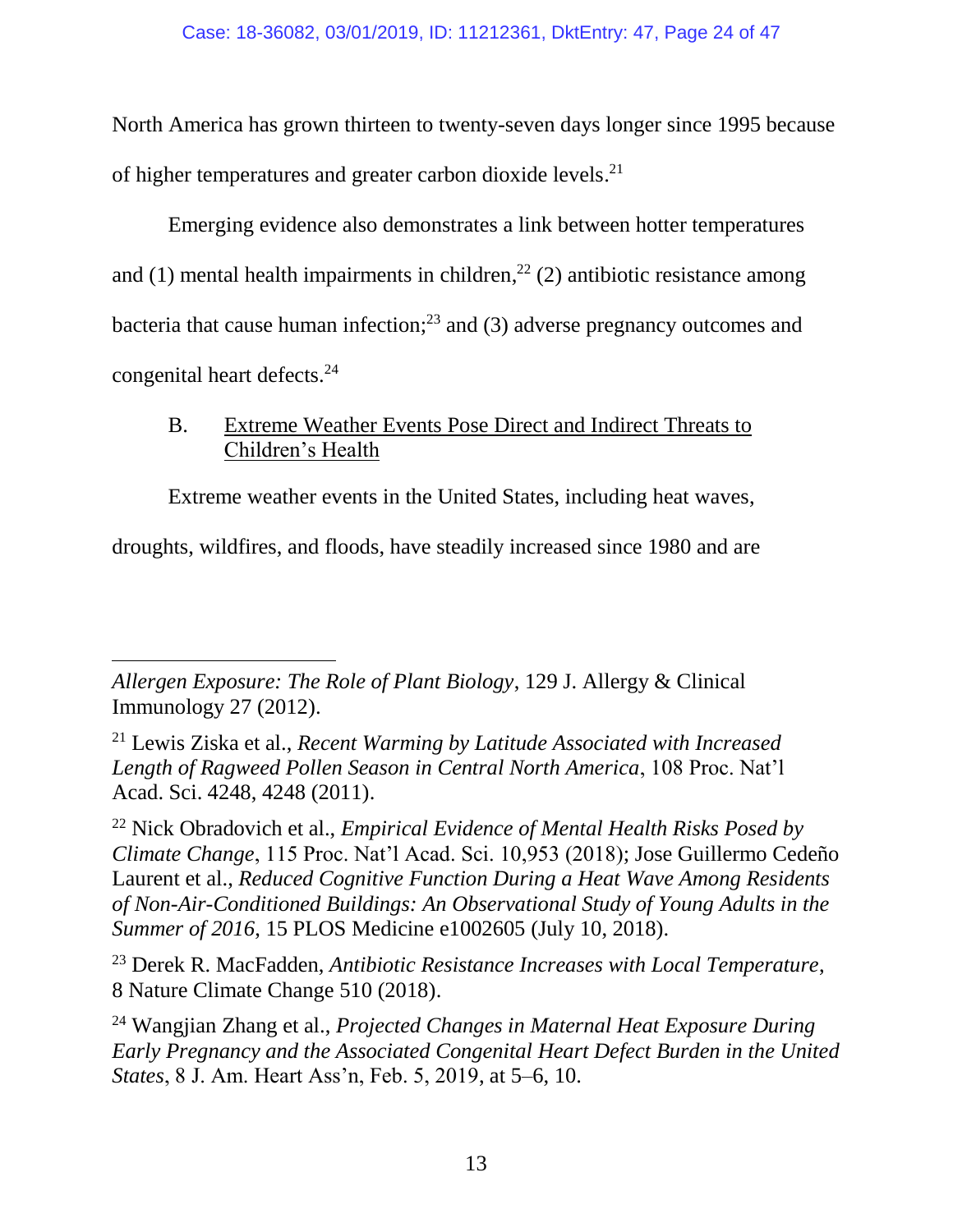projected to become even more frequent.<sup>25</sup> These events cause destruction, injuries, infectious diseases, and death.<sup>26</sup> In 2012, Hurricane Sandy caused 234 deaths, \$50 billion in property damage, the destruction of 375,000 housing units in New York and New Jersey, the loss of power for 8.5 million people, and the evacuation of 1,000 hospital patients.<sup>27</sup> In 2017, Hurricane Maria disrupted medical services to 31% of households in Puerto Rico, displaced 10,600 people, and resulted in an estimated 5,740 excess deaths.<sup>28</sup> Sixteen extreme weather events in 2017 caused an estimated \$313 billion in damages that significantly undermine physical and mental health, particularly for those who are not insured.<sup>29</sup>

<span id="page-24-0"></span>A series of expert reports published by the American Meteorological Society since 2012 has identified many such extreme weather events that have been made more likely because of GHG emissions. The reports for 2016 and 2017 identified for the first time several extreme weather events that could not have happened

<sup>25</sup> NCA, *supra* note [5,](#page-19-2) at 97.

<sup>26</sup> *Id.*

<sup>27</sup> John Manuel, *The Long Road to Recovery: Environmental Health Impacts of Hurricane Sandy*, 121 Envtl. Health Persp. A153, A153–54 (2013).

<sup>28</sup> Renee N. Salas et al., *2018 Lancet Countdown on Health and Climate Change: Brief for the United States of America* 13 (2018); Nishant Kishore et al., *Mortality in Puerto Rico After Hurricane Maria*, 379 New Eng. J. Med. 162, 166 (2018).

<sup>29</sup> Salas et al., *supra* note [28,](#page-24-0) at 10.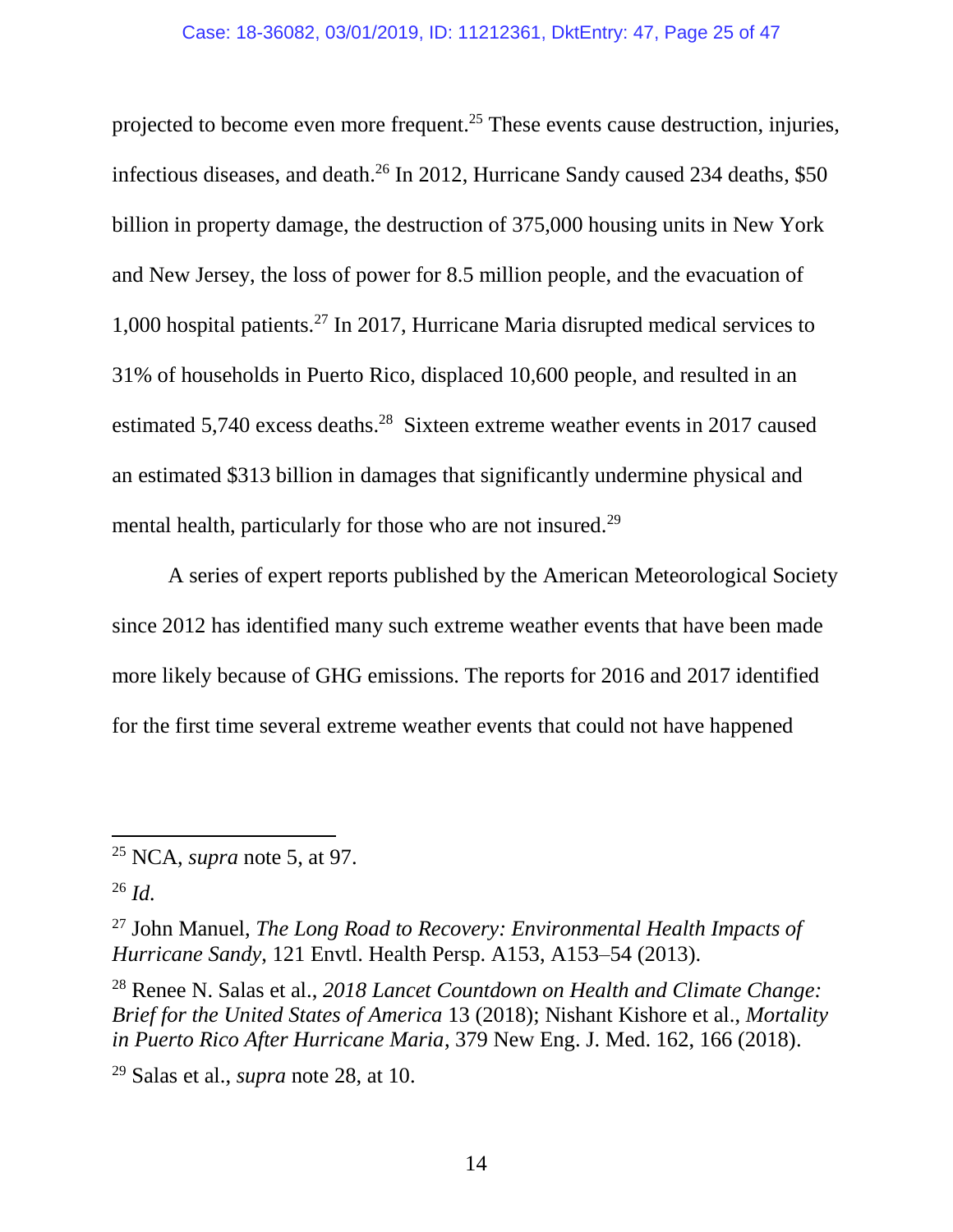#### Case: 18-36082, 03/01/2019, ID: 11212361, DktEntry: 47, Page 26 of 47

without human-induced climate change, including the Northern Great Plains drought and a marine heat wave off Alaska.<sup>30</sup>

<span id="page-25-0"></span>GHG emissions are linked to longer, more intense, and geographically broader droughts now than occurred in the twentieth century, especially in the western United States.<sup>31</sup> Droughts have depleted groundwater supplies in the United States, including the High Plains and Dakota Aquifers, jeopardizing access to drinking water for some communities.<sup>32</sup> Droughts impair human health by increasing wildfires and dust storms, exacerbating particulate matter air pollution, increasing the risk of certain infectious diseases, <sup>33</sup> and increasing food insecurity.

<span id="page-25-1"></span> $\overline{a}$ 

<sup>30</sup> *Explaining Extreme Events of 2017 from a Climate Perspective*, 100 Bull. Am. Meteorological Soc'y, Supp. Jan. 2019, at S1; *Explaining Extreme Events of 2016 from a Climate Perspective*, 99 Bull. Am. Meteorological Soc'y, Supp. Jan. 2018, at Sii.

<sup>31</sup> U.S. Global Change Research Program, *The Impacts of Climate Change on Human Health in the United States* [hereinafter *Impacts on Health*] 102 tbl.1 (2016); NCA, *supra* note [5,](#page-19-2) at 155; Noah S. Diffenbaugh et al., *Anthropogenic Warming has Increased Drought Risk in California*, 112 Proc. Nat'l Acad. Sci. 3931 (2015).

<sup>32</sup> NCA, *supra* note [5,](#page-19-2) at 148.

<sup>33</sup> *Id.* at 154; *Impacts on Health*, *supra* note [31,](#page-25-0) at 108, 110. Warmer, more stagnant waters provide favorable conditions for certain key pathogens and insects that carry disease. Jesse E. Bell et al., *Changes in Extreme Events and the Potential Impacts on Human Health*, 68 J. Air & Waste Mgmt. Ass'n 265, 274 (2017).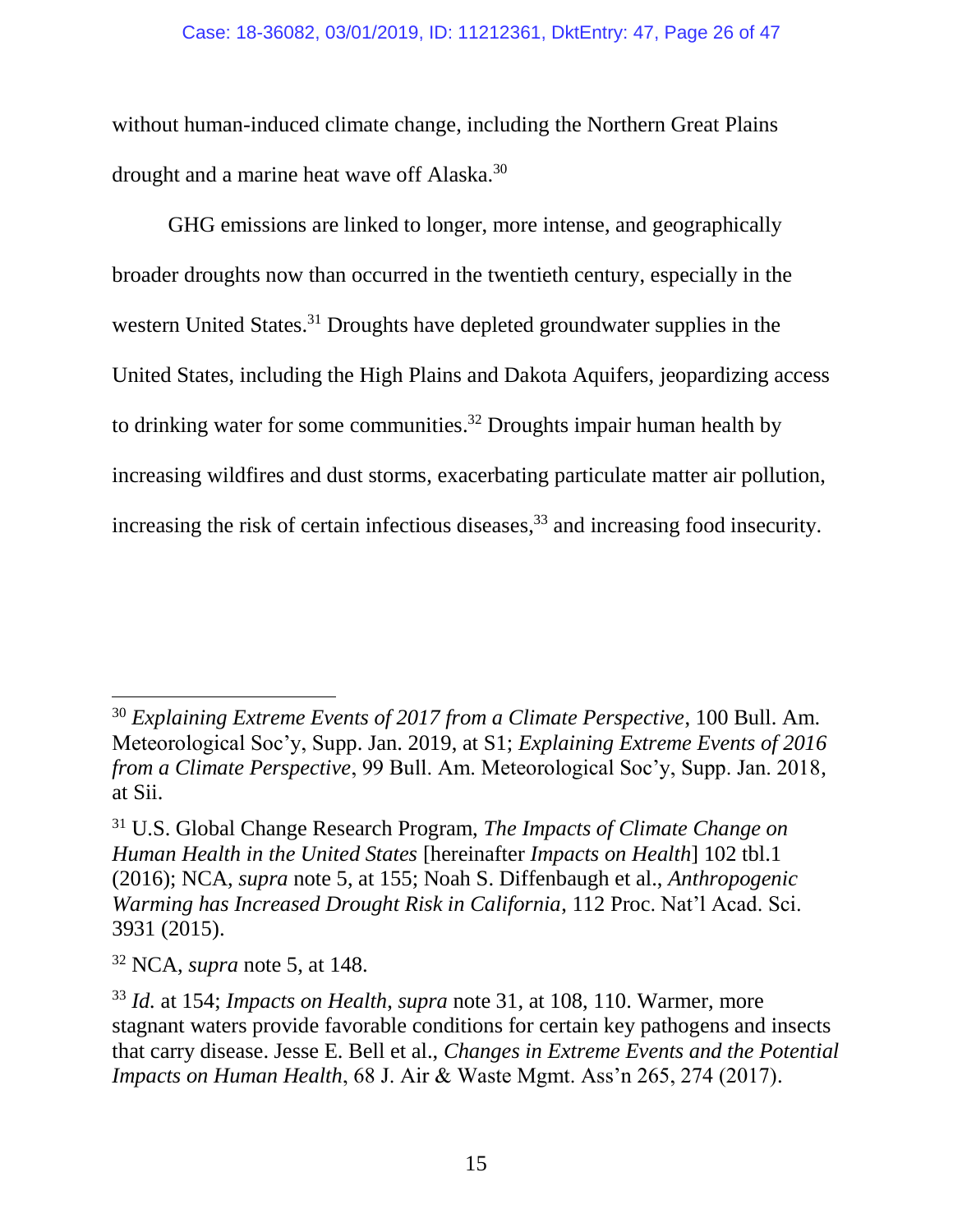The 2011–2012 drought cost the United States \$33 billion and significantly disrupted agriculture resulting in higher food prices.<sup>34</sup>

GHG emissions have increased the likelihood of wildfires in the United States. The 2017 and 2018 California wildfires were among the most destructive ever recorded in the state.<sup>35</sup> In addition to the stress, direct trauma, and deaths associated with wildfires, wildfire smoke increases air-pollution levels by as much as a factor of ten and is associated with respiratory disease. Children exposed to wildfires suffer substantial eye symptoms, as well as upper and lower respiratory symptoms.<sup>36</sup> The 2003 wildfires in southern California resulted in a 25% higher rate of asthma-related hospitalizations in five- to nineteen-year olds during the fire

<sup>34</sup> NCA, *supra* note [5,](#page-19-2) at 150; Neil S. Grigg, *The 2011–2012 Drought in the United States: New Lessons from a Record Event*, 30 Int'l J. Water Res. Development 183, 190 (2014).

<sup>35</sup> Dale Kasler, *Worst Wildfire Year Since When? More California Acres Have Burned in 2018 than the Past Decade*, Sacramento Bee (Nov. 16, 2018), [https://www.sacbee.com/latest-news/article221788220.html.](https://www.sacbee.com/latest-news/article221788220.html) Eighty-five people died in last year's Camp Fire, the deadliest wildfire in California's history; losses reached \$16.5 billon. Alejandra Reyes-Velarde, *California's Camp Fire was the Costliest Global Disaster Last Year, Insurance Report Shows*, L.A. Times (Jan. 11, 2019), [https://www.latimes.com/local/lanow/la-me-ln-camp-fire-insured-losses-](https://www.latimes.com/local/lanow/la-me-ln-camp-fire-insured-losses-20190111-story.html)[20190111-story.html;](https://www.latimes.com/local/lanow/la-me-ln-camp-fire-insured-losses-20190111-story.html) *Death Toll in Massive California Wildfire Revised Down by One*, Reuters (Feb. 7, 2019), [https://www.reuters.com/article/us-california](https://www.reuters.com/article/us-california-wildfire/death-toll-in-massive-california-wildfire-revised-down-by-one-idUSKCN1PX08I)[wildfire/death-toll-in-massive-california-wildfire-revised-down-by-one](https://www.reuters.com/article/us-california-wildfire/death-toll-in-massive-california-wildfire-revised-down-by-one-idUSKCN1PX08I)[idUSKCN1PX08I.](https://www.reuters.com/article/us-california-wildfire/death-toll-in-massive-california-wildfire-revised-down-by-one-idUSKCN1PX08I)

<sup>36</sup> Nino Künzli et al., *Health Effects of the 2003 Southern California Wildfires on Children*, 174 Am. J. Respiratory & Critical Care Med. 1221, 1224 (2006).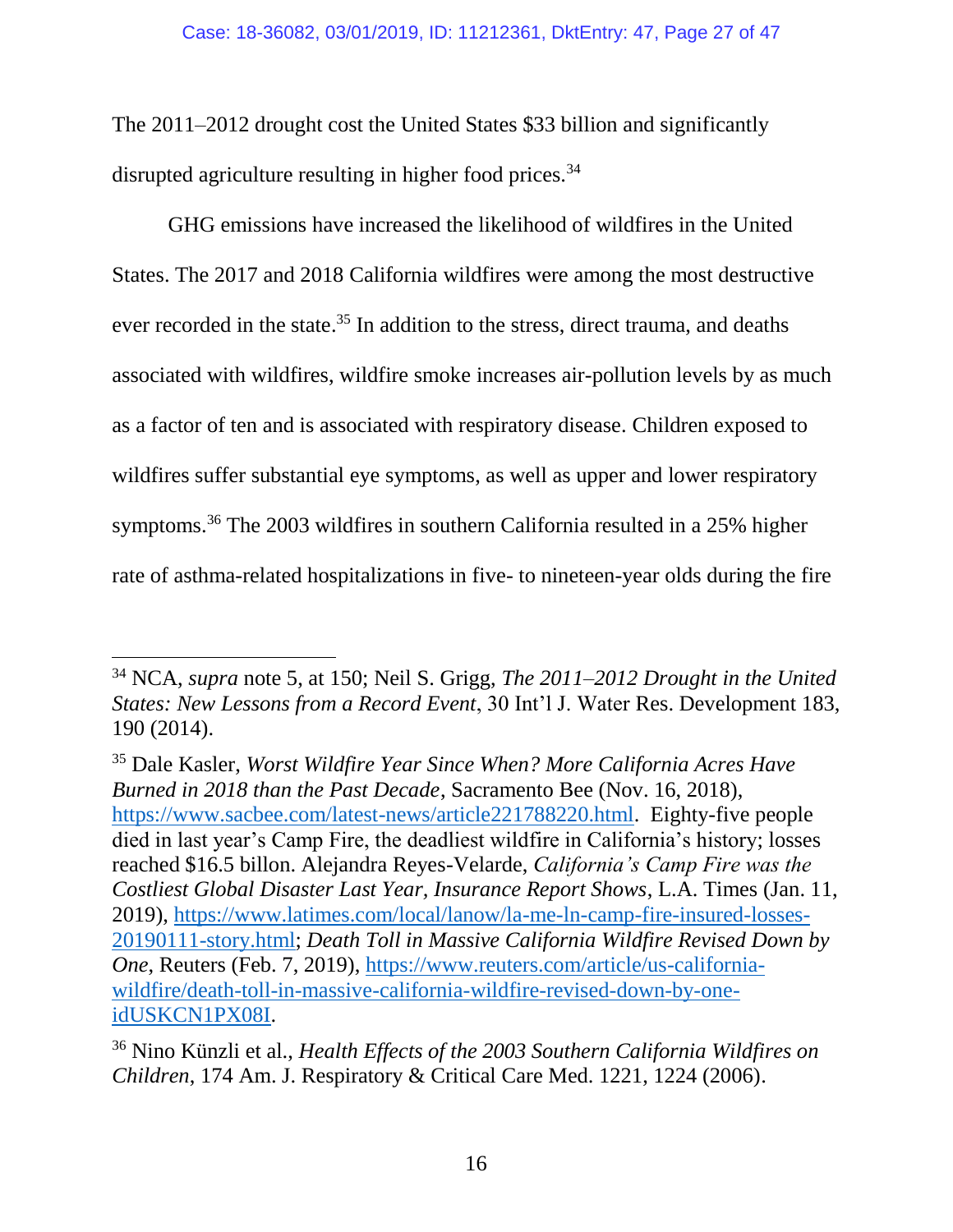<span id="page-27-0"></span>and a 56% higher rate after the fires.<sup>37</sup> The 2011 Pains Bay wildfire in eastern North Carolina caused elevated levels of air pollution and higher emergency room visits for respiratory diseases in children under age eighteen. <sup>38</sup> Emerging evidence suggests an association between exposure to wildfire smoke and heart attacks, strokes, and death from all causes.<sup>39</sup>

The impact of extreme weather events on children's mental health is also significant. Children's biological and cognitive development occurs in the context of family, school, neighborhoods, and communities: extreme weather events cause harm to children through devastation of their social context. During and after a weather-related disaster, children experience family loss or separation; school interruption; scarcities of food, water and shelter; and public service outages. The consequences include acute emotional shock and trauma, but also—because early child development is crucial for subsequent physical and mental health—marked

<sup>37</sup> R.J. Delfino, *The Relationship of Respiratory and Cardiovascular Hospital Admissions to the Southern California Wildfires of 2003*, 66 Occupational Envtl. Med. 189, 192 (2009).

<sup>38</sup> Melissa A. Tinling, *Repeating Cardiopulmonary Health Effects in Rural North Carolina Population During a Second Large Peat Wildfire*, 15 Envtl. Health 12 (2016).

<sup>39</sup> Wayne E. Cascio, *Wildland Fire Smoke and Human Health*, 624 Sci. Total Env't 586, 586 (2018).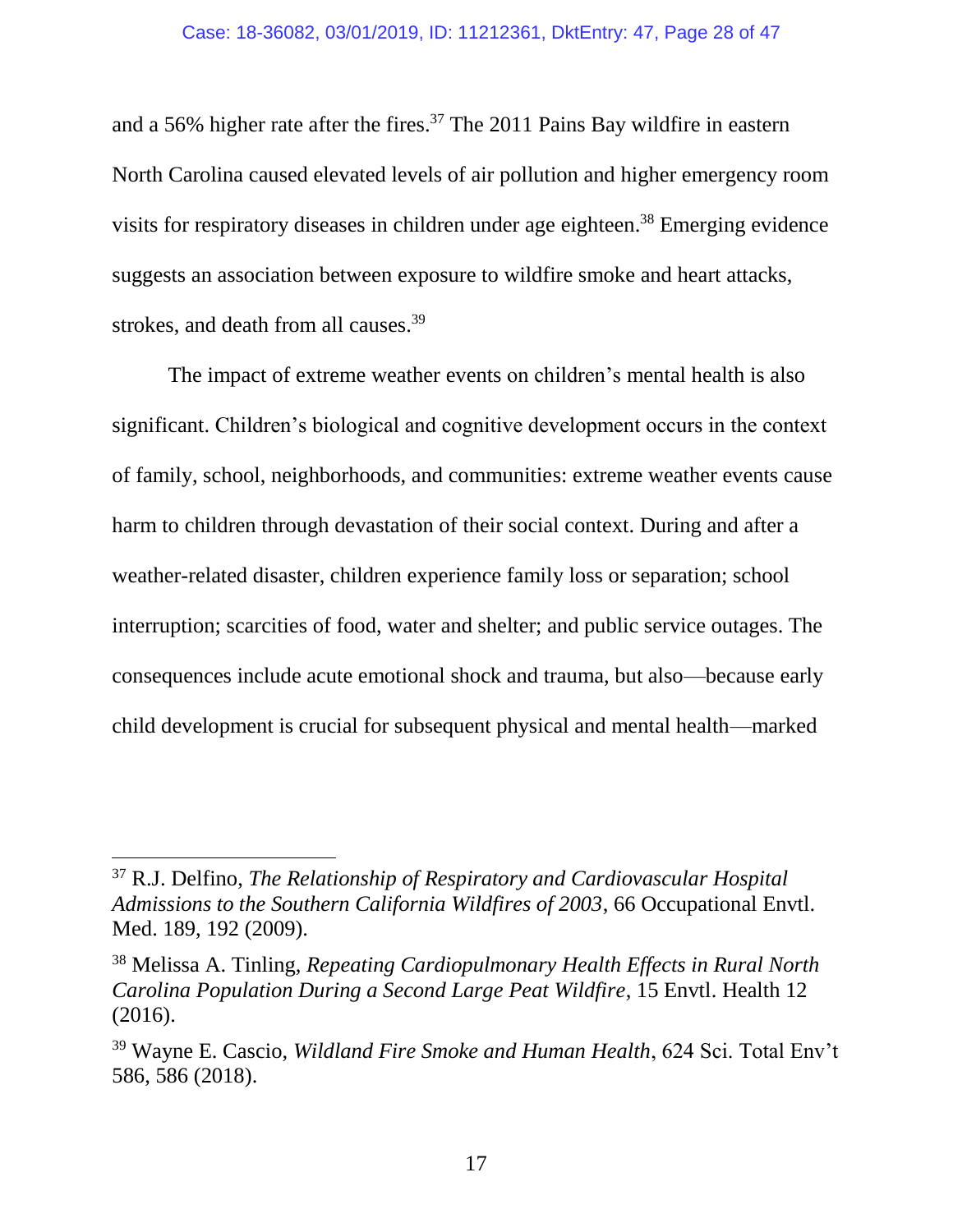<span id="page-28-0"></span>deleterious effects on later development.<sup>40</sup> More than 200,000 children were evacuated and relocated during Hurricane Katrina;<sup>41</sup> these children have experienced long-lasting and profound mental health impacts. Displaced students experienced a variety of problems related to school attendance, academic performance, behavior, and mental health.<sup>42</sup> Post-traumatic stress disorder was identified in 50% of preschool-age children and 71% of sixth- and seventh-graders following Hurricane Katrina. <sup>43</sup> Many serious emotional disturbances persisted for

<sup>40</sup> Daniel Martinez Garcia & Mary C. Sheehan, *Extreme Weather-Driven Disasters and Children's Health*, 46 Int'l J. Health Services 79 (2016).

<sup>41</sup> Kristie L. Ebi & Jerome A. Paulson, *Climate Change and Child Health in the United States*, 40 Current Prob. Pediatric & Adolescent Health Care 2, 8 (2010).

<sup>42</sup> *See* Alice Fothergill & Lori Peek, *Children of Katrina* (2015).

<sup>43</sup> Lauren Hensley & R. Enrique Varela, *PTSD Symptoms and Somatic Complaints Following Hurricane Katrina: The Roles of Trait Anxiety and Anxiety Sensitivity*, 37 J. Clinical Child & Adolescent Psych. 542, 546 tbl.2 (2008); Michael S. Scheeringa & Charles H. Zeanah, *Reconsideration of Harm's Way: Onsets and Comorbidity Patterns of Disorders in Preschool Children and Their Caregivers Following Hurricane Katrina*, 37 J. Clinical Child & Adolescent Psych. 508 (2008).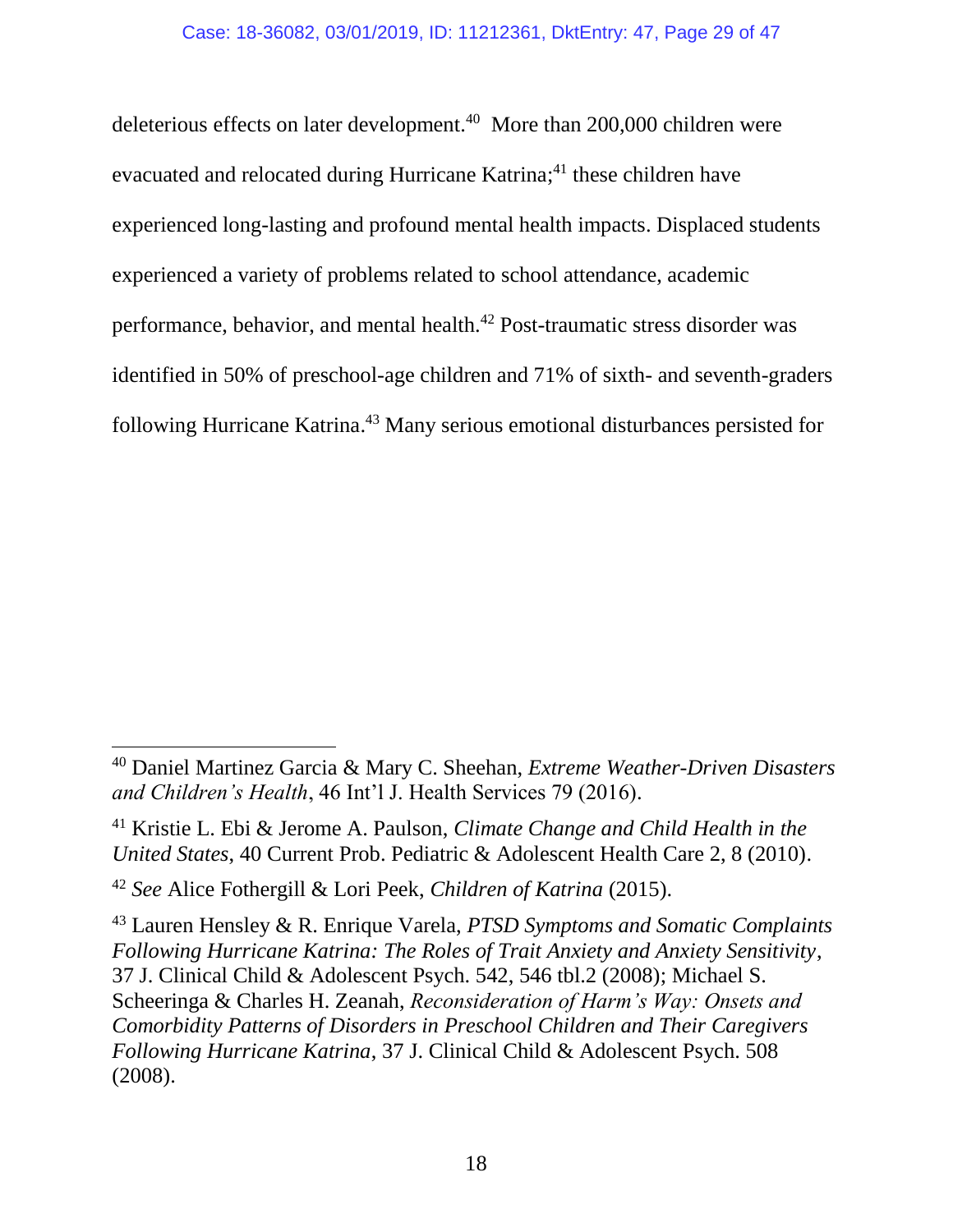years after the storm.<sup>44</sup> Similar long-lasting mental health effects were observed in children following Hurricane Floyd in North Carolina in 1999. 45

Extreme weather events also affect children's health indirectly through disaster-related healthcare system failures. Disruption of the medical supply chain is an important indirect effect of extreme weather events because it compromises vaccination programs and the availability of medications. In 2017, Hurricane Maria interrupted the production of essential drugs and intravenous fluid manufactured in Puerto Rico, resulting in nationwide shortages. 46

<sup>44</sup> Katie A. McLaughlin et al., *Serious Emotional Disturbance Among Youths Exposed to Hurricane Katrina 2 Years Postdisaster*, 48 J. Am. Acad. Child & Adolescent Psychiatry 1069, 1070, 1072 (2009) (defining serious emotional disturbance as "a diagnosable mental disorder that results in significant impairment or decreased role functioning in family, school, or community activities"); Katie A. McLaughlin et al., *Trends in Serious Emotional Disturbance Among Youths Exposed to Hurricane Katrina*, 49 J. Am. Acad. Child & Adolescent Psychiatry 990 (2010).

<sup>45</sup> Carmen V. Russoniello et al., *Childhood Post Traumatic Stress Disorder and Efforts to Cope After Hurricane Floyd*, 28 Behavioral Med. 61, 64 fig.1 (2002).

<sup>46</sup> Katie Thomas, *U.S. Hospitals Wrestle With Shortages of Drug Supplies Made in Puerto Rico*, N.Y. Times (Oct. 23, 2017),

[https://www.nytimes.com/2017/10/23/health/puerto-rico-hurricane-maria-drug](https://www.nytimes.com/2017/10/23/health/puerto-rico-hurricane-maria-drug-shortage.html)[shortage.html;](https://www.nytimes.com/2017/10/23/health/puerto-rico-hurricane-maria-drug-shortage.html) *Statement by FDA Commissioner Scott Gottlieb, M.D., Updating on Puerto Rico Related Medical Product Shortages*, U.S. Food & Drug Admin. (Nov. 30, 2017),

[https://www.fda.gov/NewsEvents/Newsroom/PressAnnouncements/ucm587290.ht](https://www.fda.gov/NewsEvents/Newsroom/PressAnnouncements/ucm587290.htm) [m.](https://www.fda.gov/NewsEvents/Newsroom/PressAnnouncements/ucm587290.htm)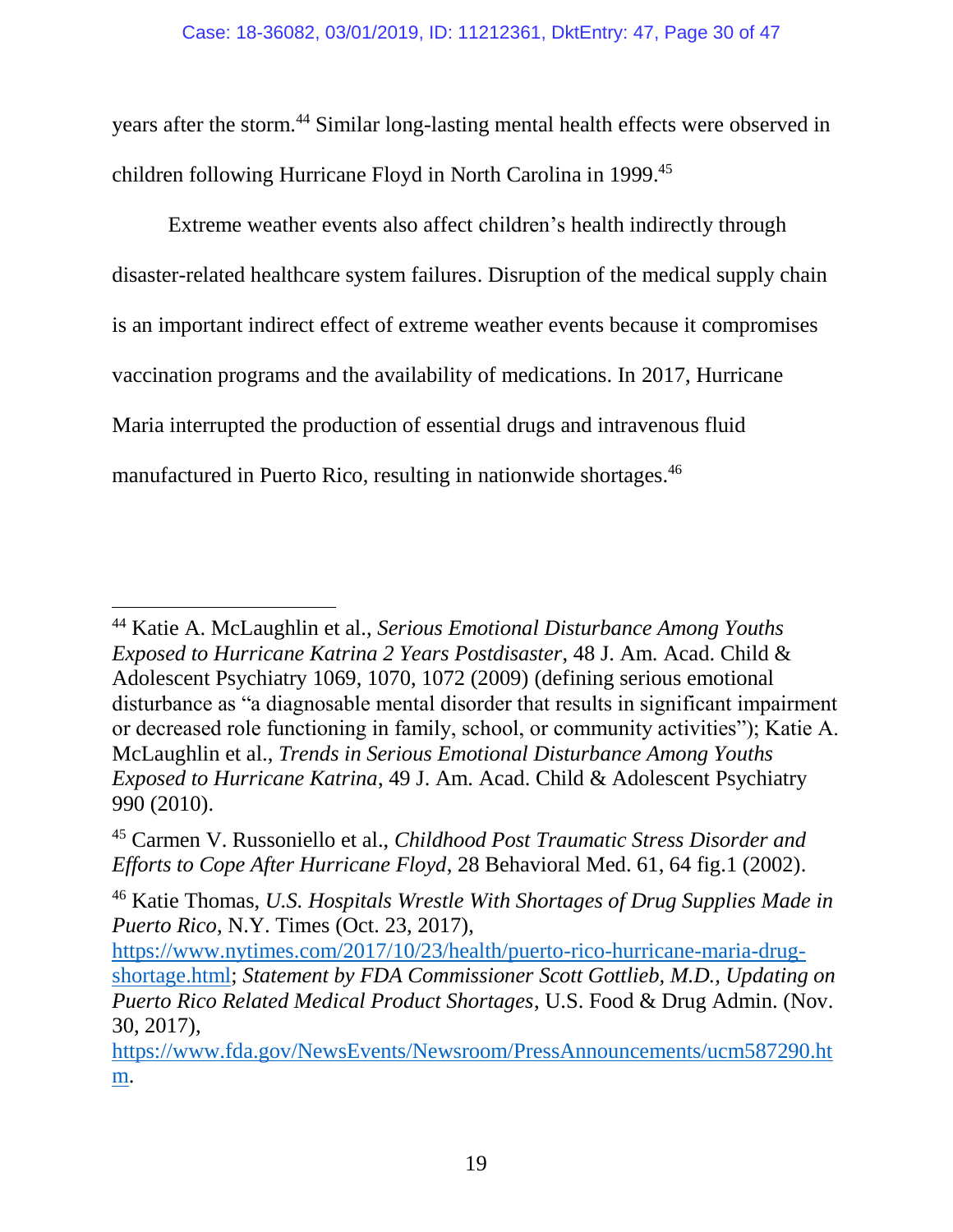# <span id="page-30-0"></span>C. GHG Emissions Are Altering and Increasing the Burden of Infectious Disease

Vector-borne infections in the United States are principally transmitted by mosquitoes or ticks. Rising temperatures and increased precipitation affect the biology and behavior of mosquitoes and ticks, leading to expanded and altered geographic distributions, prolonged transmission seasons, and the emergence of new human pathogens. Annual reports of vector-borne diseases in the United States tripled from 2004 to 2016, and the areas reporting diseases expanded.<sup>47</sup>

<span id="page-30-2"></span><span id="page-30-1"></span>Lyme disease, the most common tick-borne disease in the United States, <sup>48</sup> can lead to arthritis and diseases of the heart, eyes, and skin.<sup>49</sup> Children between the ages of five and nine years have the highest incidence of Lyme disease in the United States.<sup>50</sup> Cases of Lyme disease have increased steadily since 1991.<sup>51</sup> Warmer winter and spring temperatures, resulting from GHG emissions, are

<sup>47</sup> Ronald Rosenberg et al., *Vital Signs: Trends in Reported Vectorborne Disease Cases—United States and Territories, 2004–2016*, 67 Mortality & Morbidity Weekly Rep. 496, 497 (2018).

<sup>48</sup> Aaron S. Bernstein & Samuel S. Myers, *Climate Change and Children's Health*, 23 Current Opinion Pediatrics 221, 222 (2011).

<sup>49</sup> Amy L. Ross Russell et al., *Lyme Disease: Diagnosis and Management*, 18 Prac. Neurology 455, 457 (2018).

<sup>50</sup> Bernstein & Myers, *supra* note [48,](#page-30-1) at 222.

<sup>51</sup> Data are available for each year in CDC annual reports. *See Notifiable Infectious Diseases and Conditions Data Tables*, Ctrs. Disease Control & Prevention, <https://wwwn.cdc.gov/nndss/infectious-tables.html> (last visited Feb. 28, 2019).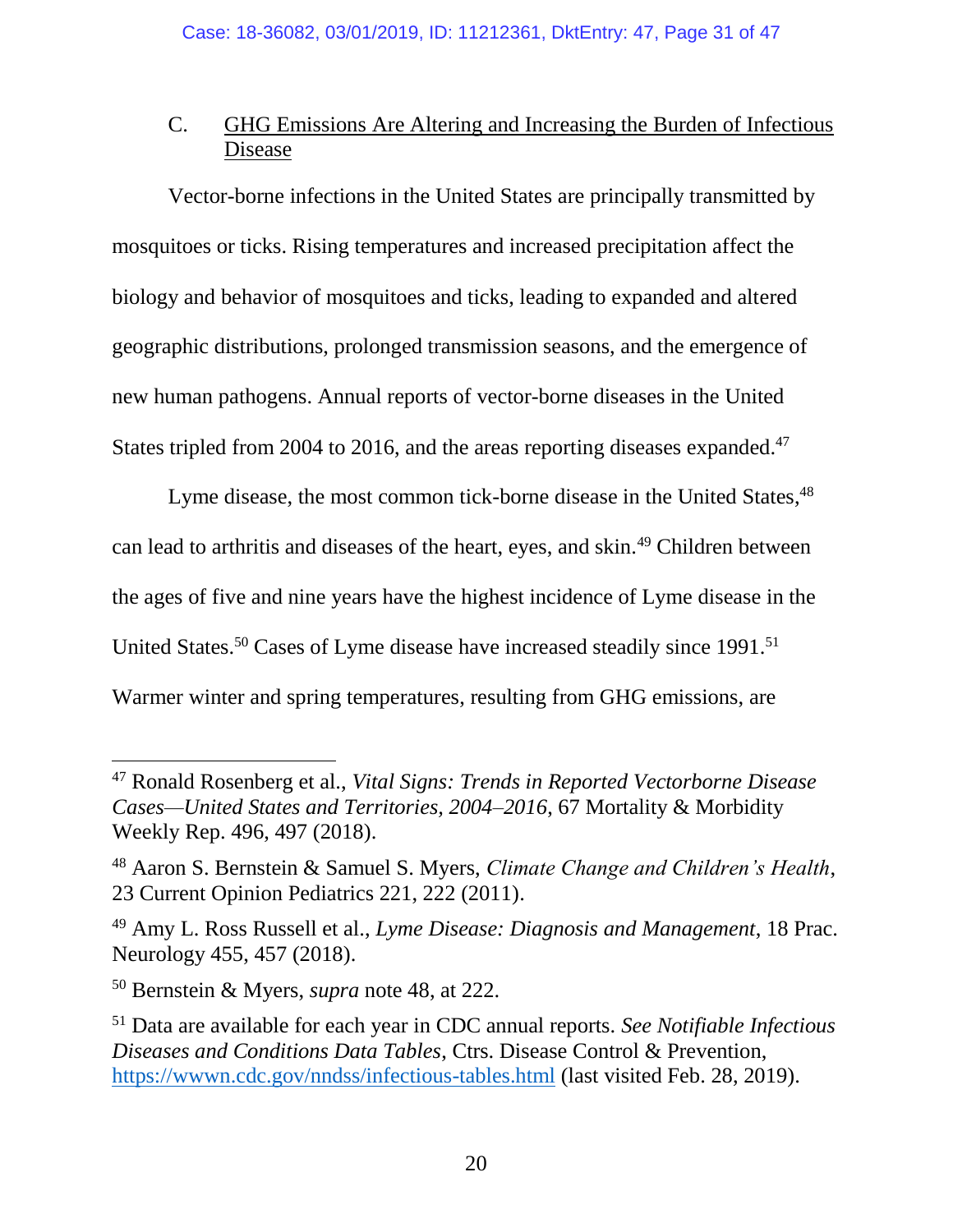#### Case: 18-36082, 03/01/2019, ID: 11212361, DktEntry: 47, Page 32 of 47

projected to lead to an earlier annual onset of Lyme disease cases in the eastern United States and to a more prolonged season.<sup>52</sup> The geographic distribution of the ticks that transmit Lyme disease is expected to expand to higher latitudes and elevations in the United States.<sup>53</sup> The spread of ticks to new geographic areas will expose unprepared populations to the risk of new diseases, posing challenges for diagnosis and public health preparedness.

GHG emissions are altering the ecology, geographic range, and number of disease-carrying mosquitoes in the United States. The United States is expected to experience a large climate-driven increase in the percentage of people exposed to the mosquito *Aedes aegypti* over the twenty-first century*.* <sup>54</sup> This mosquito transmits viruses—including dengue and Zika—that cause human disease. Zika virus causes fever, headache and rash; infection during pregnancy can cause birth defects, including serious brain defects and stillbirth. The United States experienced a large outbreak of Zika virus disease in 2015–2016, with local

<sup>52</sup> Sean M. Moore et al., *Meteorological Influences on the Seasonality of Lyme Disease in the United States*, 90 Am. J. Tropical Med. & Hygiene 486 (2014).

<sup>53</sup> John S. Brownstein et al., *Effect of Climate Change on Lyme Disease Risk in North America*, 2 EcoHealth 38, 38 (2005); Rosenberg et al., *supra* note [47,](#page-30-2) at 497. <sup>54</sup> Salas et al., *supra* note [28,](#page-24-0) at 15.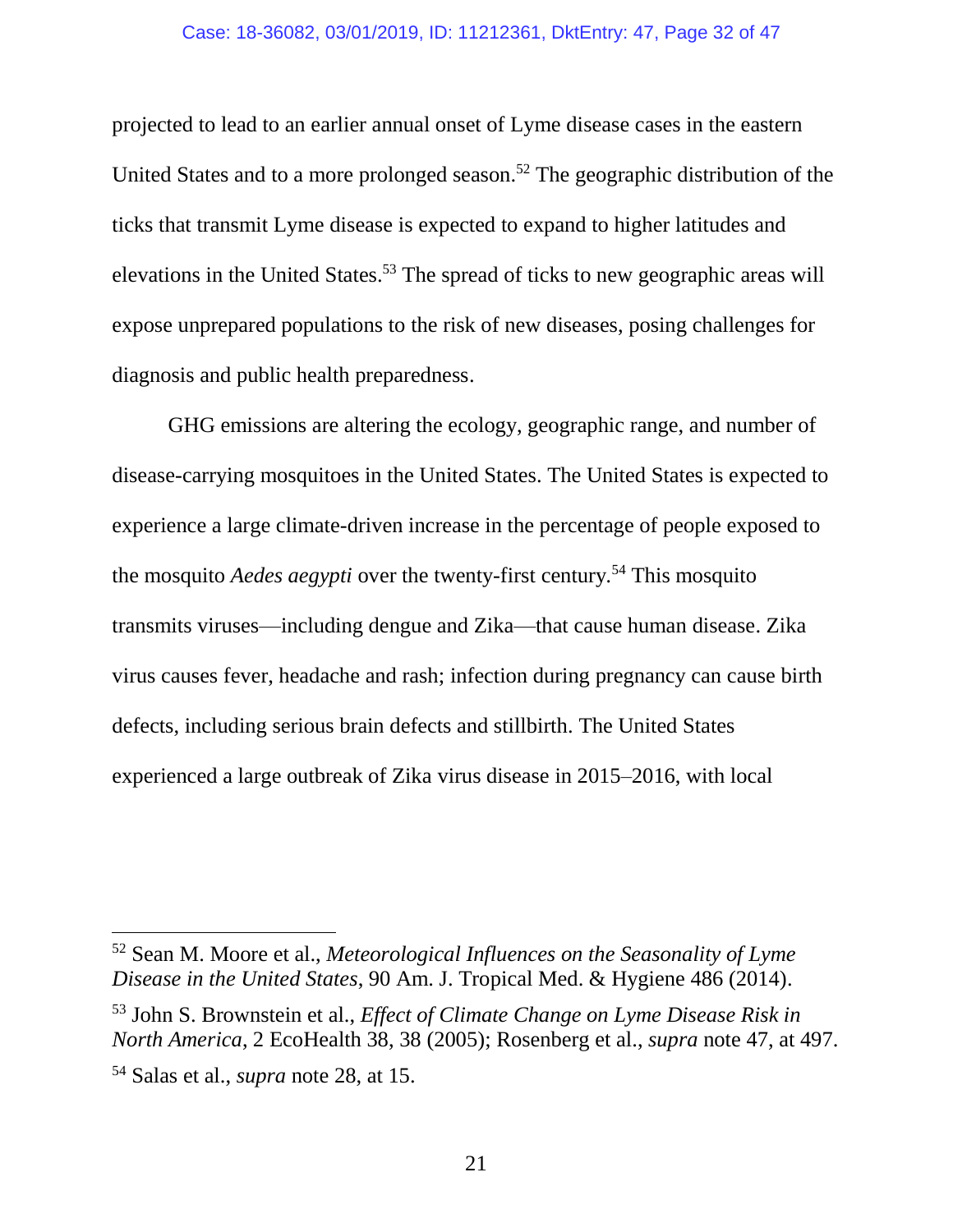transmission in Florida, Texas, and Puerto Rico.<sup>55</sup> These regions subsequently experienced a 21% increase in birth defects strongly linked to Zika virus in the last half of 2016.<sup>56</sup>

Changes in temperature and precipitation due to GHG emissions are affecting the spread of infections related to soil and water exposure.

Coccidioidomycosis, also known as "valley fever," is an infection caused by a fungus found in the soil that flourishes in hot, dry areas, including Arizona and California.<sup>57</sup> Valley fever is contracted by inhaling spores.<sup>58</sup> Symptoms include rash, cough, and fever, but when infection spreads from the lungs it can cause severe symptoms and occasionally death.<sup>59</sup> More than 8,000 cases of valley fever occurred in California in 2018, an increase of more than  $40\%$  since  $2016$ .<sup>60</sup> Heavy

<sup>55</sup> Augustina Delaney et al., *Population-Based Surveillance of Birth Defects Potentially Related to Zika Virus Infection—15 States and U.S. Territories, 2016*, 67 Morbidity & Mortality Wkly. Rep. 91, 92 n.\*\* (2018).

<sup>56</sup> *Id.* at 92.

<sup>57</sup> *Valley Fever (Coccidioidomycosis)*, Ctrs. Disease Control & Prevention (Jan. 2, 2019), [https://www.cdc.gov/fungal/diseases/coccidioidomycosis/index.html.](https://www.cdc.gov/fungal/diseases/coccidioidomycosis/index.html)

<sup>58</sup> *Id.*

<sup>59</sup> *Symptoms of Valley Fever (Coccidioidomycosis)*, Ctrs. Disease Control & Prevention (Jan. 2, 2019),

[https://www.cdc.gov/fungal/diseases/coccidioidomycosis/symptoms.html.](https://www.cdc.gov/fungal/diseases/coccidioidomycosis/symptoms.html)

<sup>60</sup> *Coccidioidomycosis in California Provisional Monthly Report*, Cal. Dep't Pub. Health 3 (Jan. 31, 2019),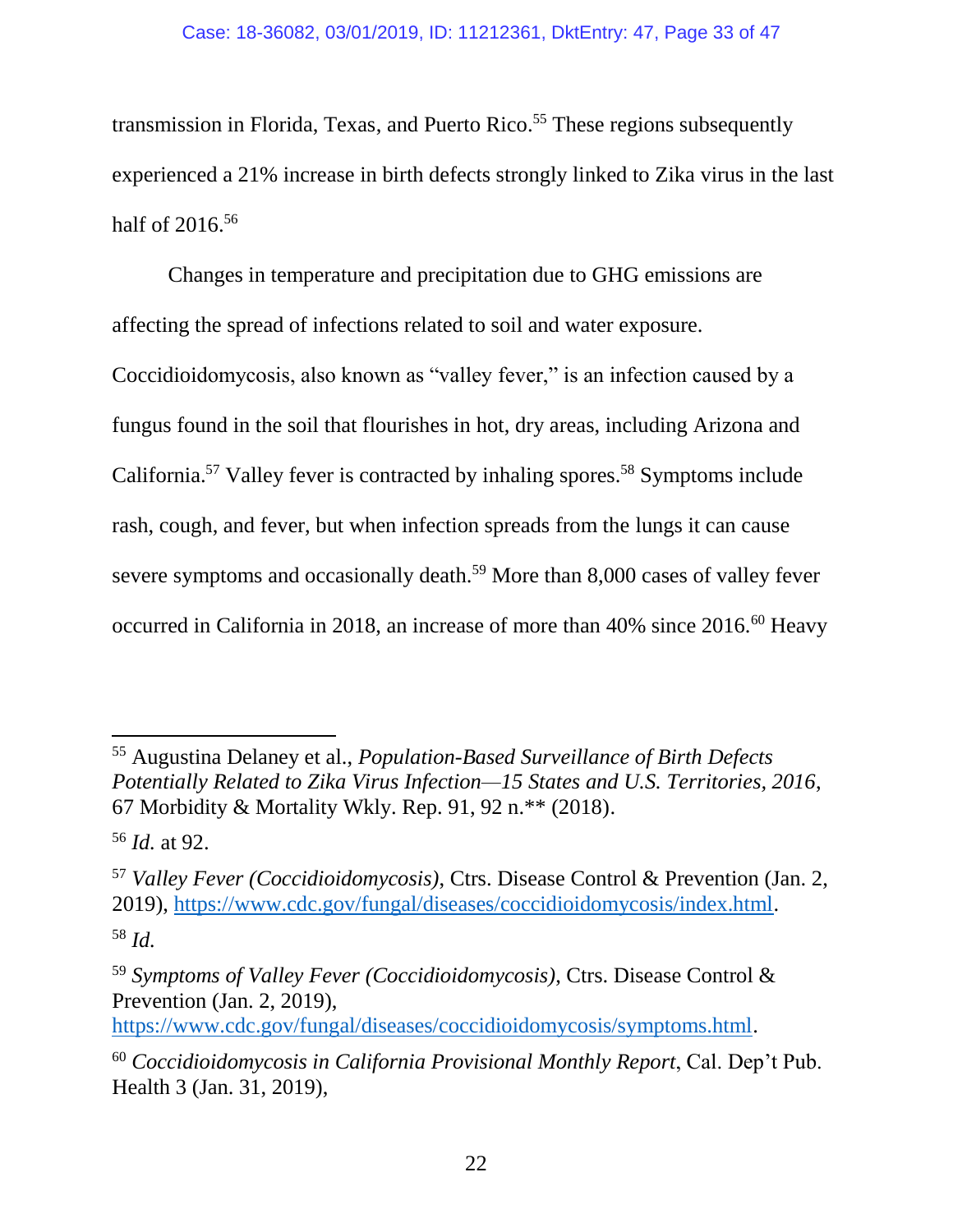rainfall followed by drought and increasing temperatures are important factors in this increase. Cases have also been newly observed in Washington State.<sup>61</sup>

Vibrio is a family of bacteria that cause bloodstream infections, diarrhea, and skin infections,  $62$  with an estimated 80,000 illnesses and 100 deaths in the United States each year.<sup>63</sup> Warmer sea temperatures due to GHG emissions have been associated with an observed 7% annual increase in Vibrio infections in the United States from 1999 to 2014.<sup>64</sup> Vibrio infections are likely to increase further as sea temperatures continue to warm.

Extreme weather events can also lead to the spread of food- and water-borne diseases through disruption and contamination of water systems.<sup>65</sup> Drinking water can become contaminated when heavy rainfall causes stormwater to mix with raw

[https://www.cdph.ca.gov/Programs/CID/DCDC/CDPH%20Document%20Library/](https://www.cdph.ca.gov/Programs/CID/DCDC/CDPH%20Document%20Library/CocciinCAProvisionalMonthlyReport.pdf) [CocciinCAProvisionalMonthlyReport.pdf.](https://www.cdph.ca.gov/Programs/CID/DCDC/CDPH%20Document%20Library/CocciinCAProvisionalMonthlyReport.pdf)

<sup>61</sup> *Washington State Communicable Disease Report 2017*, Wash. State Dep't Health 26 (Nov. 2018), [https://www.doh.wa.gov/Portals/1/Documents/5100/420-](https://www.doh.wa.gov/Portals/1/Documents/5100/420-004-CDAnnualReport2017.pdf) [004-CDAnnualReport2017.pdf.](https://www.doh.wa.gov/Portals/1/Documents/5100/420-004-CDAnnualReport2017.pdf)

<sup>62</sup> Watts et al., *supra* note [2,](#page-18-2) at 2488.

<sup>63</sup> *Vibrio Species Causing Vibriosis*, Ctrs. Disease Control & Prevention (Sept. 28, 2018), [https://www.cdc.gov/vibrio/.](https://www.cdc.gov/vibrio/)

<sup>64</sup> Chloë Logar-Henderson et al., *Effects of Large-Scale Oceanic Phenomena on Non-Cholera Vibriosis Incidence in the United States: Implications for Climate Change*, Lancet (preprint 2018).

<sup>65</sup> K.F. Cann et al., *Extreme Water-Related Weather Events and Waterborne Disease*, 141 Epidemiology & Infection 671 (2013).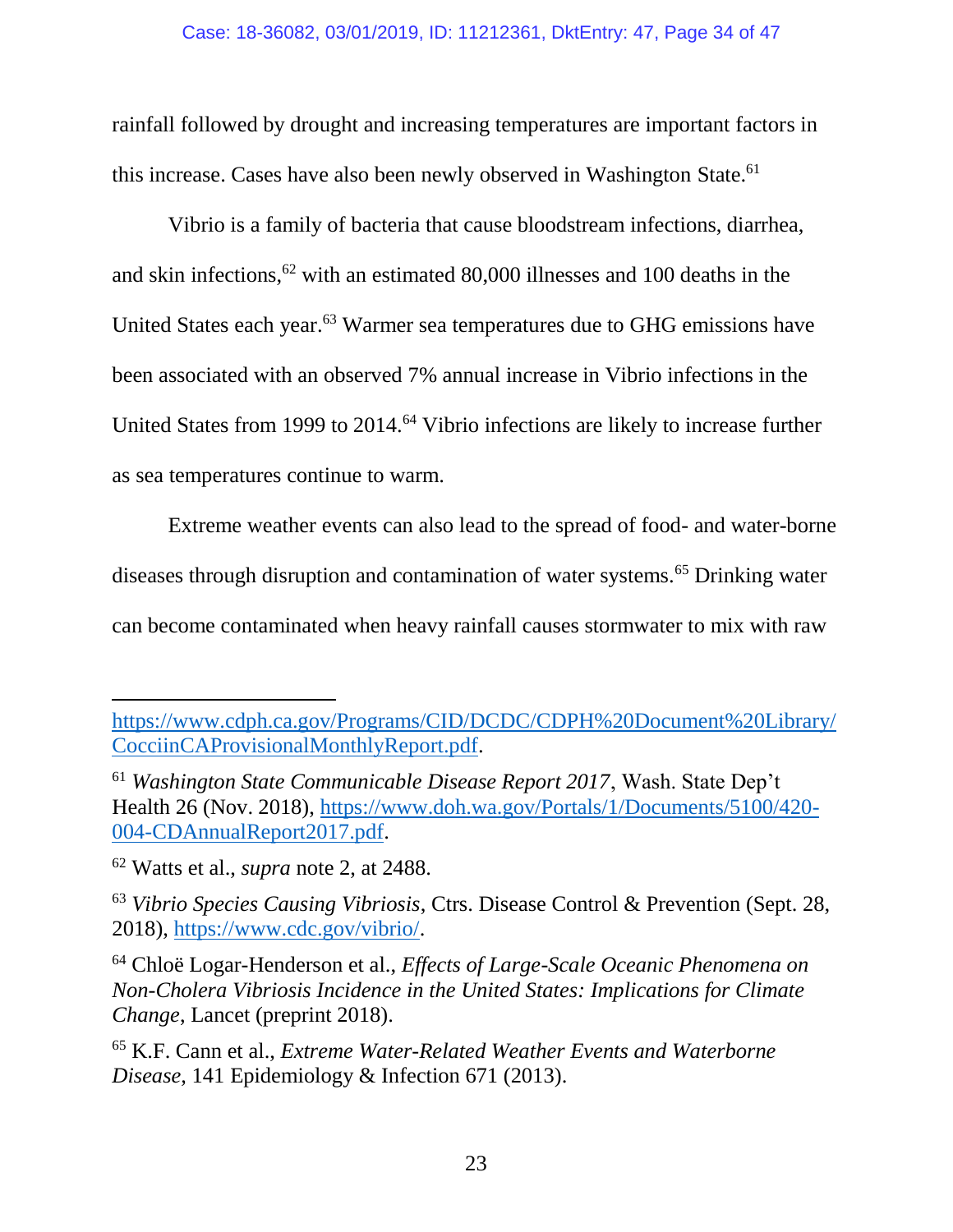sewage in combined sewer systems, which then discharge the mixed water and sewage into rivers, streams, and other water bodies. Heavy rainfall has been linked to childhood gastrointestinal illness in the United States.<sup>66</sup>

## <span id="page-34-1"></span><span id="page-34-0"></span>D. Rising Temperatures and Extreme Weather Will Increase Food Insecurity and Malnutrition

Climate change reduces both the availability of crops and their nutrient content. Growing children are at special risk of adverse consequences of undernutrition, including poor growth, nutritional deficiencies, and worsened school performance.

Weather extremes and scarcity of water increase crop losses.<sup>67</sup> Crop yields are projected to decline by about 1% per decade at a time when demands for food

 $\overline{a}$ 

<sup>66</sup> Frank C. Curriero et al., *The Association Between Extreme Precipitation and Waterborne Disease Outbreaks in the United States, 1948–1994*, 91 Am. J. Pub. Health 1194, 1197 (2001) (finding a significant link in EPA data between outbreaks of water-borne disease and extreme precipitation events); Patrick Drayna et al., *Association between Rainfall and Pediatric Emergency Department Visits for Acute Gastrointestinal Illness*, 118 Envtl. Health Persp. 1439, 1440–41 (2010); Jonathan A. Patz et al., *Climate Change: Challenges and Opportunities for Global Health*, 312 J. Am. Med. Ass'n 1565, 1569 (2014); Timothy J. Wade et al., *Did a Severe Flood in the Midwest Cause an Increase in the Incidence of Gastrointestinal Symptoms?*, 159 Am. J. Epidemiology 398, 398, 400, 402 (2004) (confirming relationship between flooding and symptoms of gastrointestinal illness).

<sup>67</sup> Bernstein & Myers, *supra* note [48,](#page-30-1) at 224.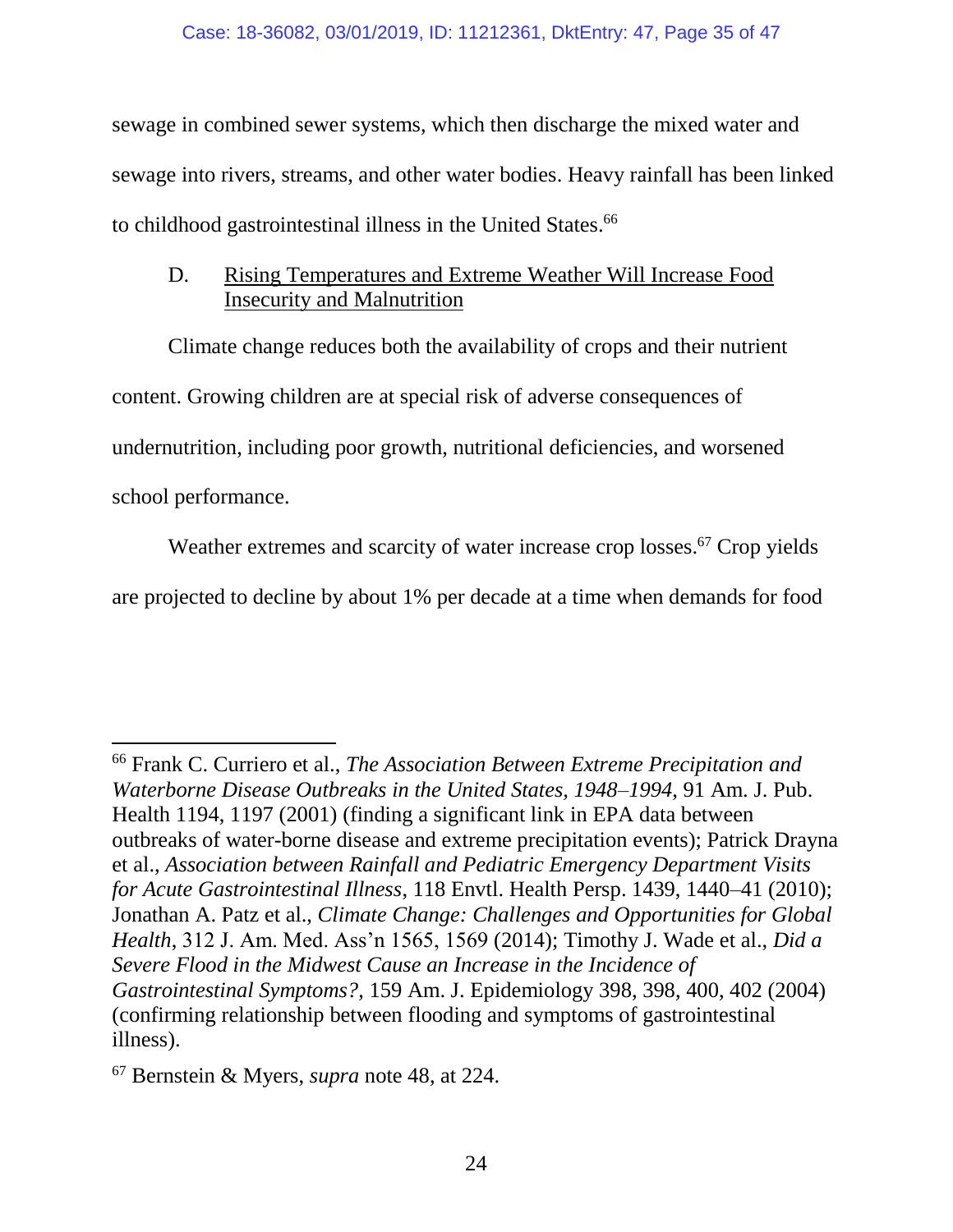are increasing. <sup>68</sup> Reductions in crop yields result in higher prices that disproportionately affect poor families and their children.

Moreover, increased levels of carbon dioxide in the atmosphere have been directly linked to reductions in nutrients in food. Studies have shown that protein content will decline in wheat, rice, and barley; iron and zinc content will decline in rice, soybeans, wheat, and peas; and vitamin B and micronutrient content will decline in rice and wheat.<sup>69</sup> Declines in several micronutrients in food crops have already been reported; research indicates that elevated carbon dioxide levels likely play a role in these changes.<sup>70</sup>

# <span id="page-35-0"></span>**II. BURNING FOSSIL FUELS CAUSES AND EXACERBATES ALREADY DANGEROUS LOCALIZED AIR POLLUTION**

The production and use of fossil fuels not only emit GHGs (including carbon dioxide and methane), but also emit other air pollutants, including particulate matter, polycyclic aromatic hydrocarbons, nitrogen dioxide, mercury, and the

<sup>68</sup> John R. Porter et al., *Food Security and Food Production Systems*, *in* Climate Change 2014: Impacts, Adaptation, and Vulnerability 485, 505 (Christopher B. Field et al. eds., 2014).

<sup>69</sup> Ahdoot & Pacheco, *supra* note [3,](#page-18-1) at e1476; Haines & Ebi, *supra* note [7,](#page-20-1) at 266; Patz et al., *supra* note [66,](#page-34-1) at 1570.

<sup>70</sup> Roddy Scheer & Doug Moss, *Dirt Poor: Have Fruits and Vegetables Become Less Nutritious?*, Scientific Am., [https://www.scientificamerican.com/article/soil](https://www.scientificamerican.com/article/soil-depletion-and-nutrition-loss/)[depletion-and-nutrition-loss/](https://www.scientificamerican.com/article/soil-depletion-and-nutrition-loss/) (last visited Feb. 28, 2019).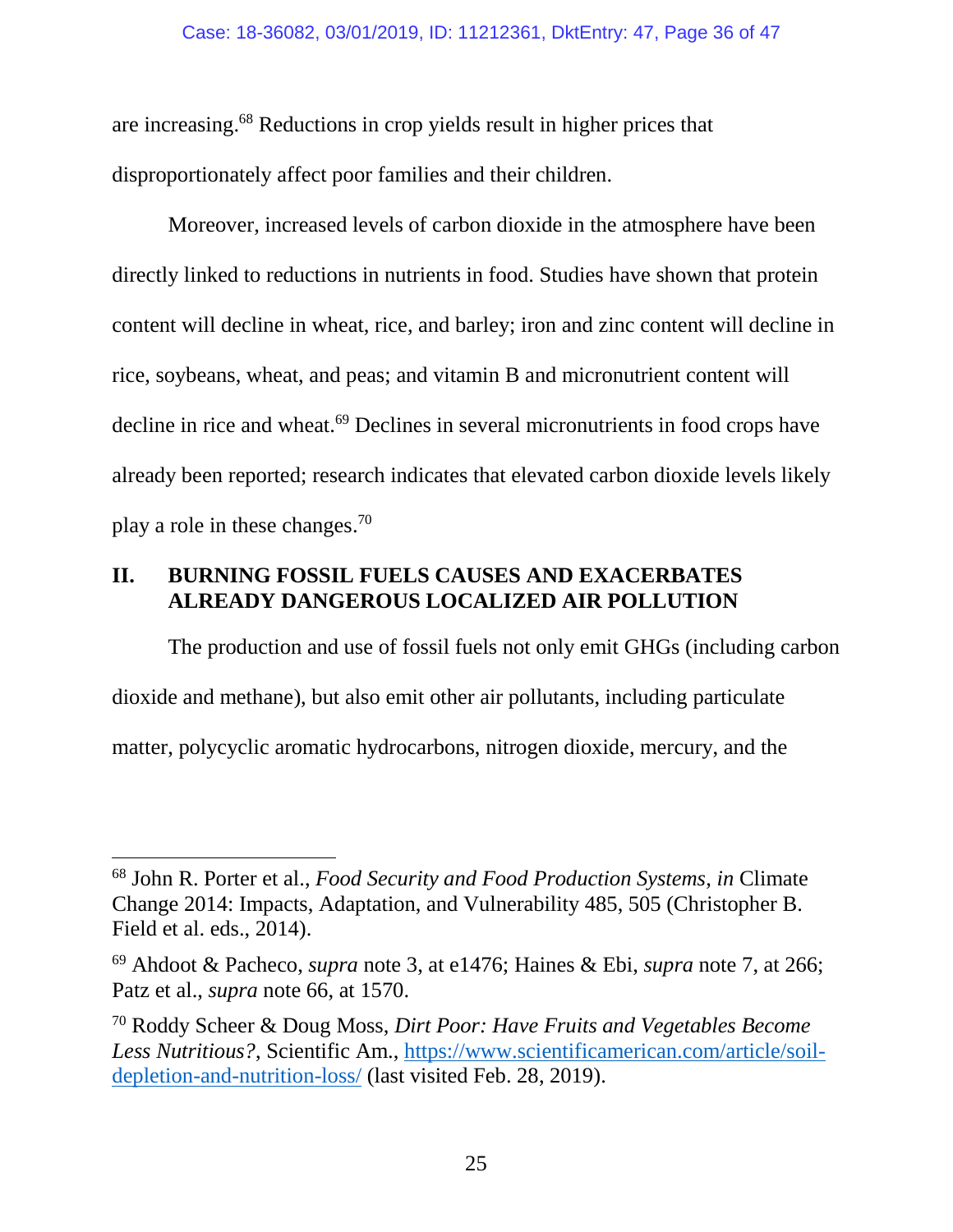<span id="page-36-0"></span>precursor pollutants to ozone.<sup>71</sup> These pollutants pose neurodevelopmental and respiratory hazards to children's health. Children are particularly vulnerable to air pollution: they breathe proportionally more air because of their higher respiratory rate, they spend more time outdoors exposed to pollution, and their lungs and other organs are still developing.<sup>72</sup> Today's youth and their children will experience worsened effects of air pollutants attributable to continued burning of fossil fuels in the United States.

Ozone is a powerful lung irritant that is formed from methane (a GHG) and chemicals released by the combustion of fossil fuels. <sup>73</sup> Increases in ambient temperature also affect the generation of ozone pollution. Exposure to ozone pollution causes asthma exacerbations<sup>74</sup> and increased emergency room visits and

 $\overline{a}$ 

<sup>71</sup> Ebi & Paulson, supra note [41,](#page-28-0) at 9; Frederica P. Perera, *Multiple Threats to Child Health from Fossil Fuel Combustion: Impacts of Air Pollution and Climate Change*, 125 Envtl. Health Persp. 141 (2017); F. Perera et al., *Towards a Fuller Assessment of Benefits to Children's Health of Reducing Air Pollution and Mitigating Climate Change due to Fossil Fuel Combustion*, 172 Envtl. Res. 55 (2019).

<sup>72</sup> Patz et al., *supra* note [66,](#page-34-1) at 1569; Perera, *supra* note [71,](#page-36-0) at 144.

<sup>73</sup> Kent E. Pinkerton et al., *An Official American Thoracic Society Workshop Report: Climate Change and Human Health*, 9 Proc. Am. Thoracic Soc'y 3, 4–5 (2012).

<sup>74</sup> Janneane F. Gent et al., *Association of Low-Level Ozone and Fine Particles with Respiratory Symptoms in Children with Asthma*, 290 J. Am. Med. Ass'n 1859, 1862 (2003).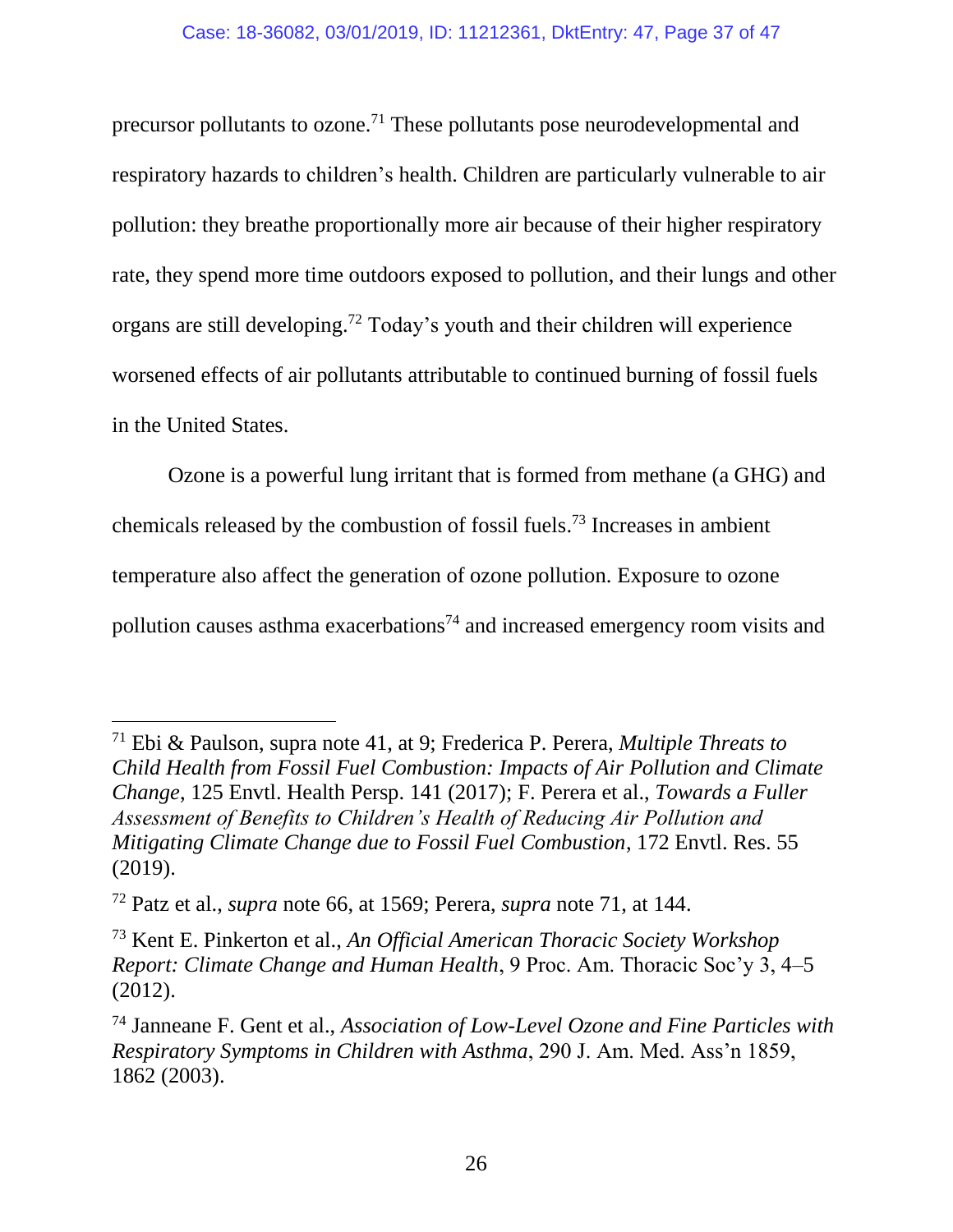<span id="page-37-0"></span>pediatric intensive care unit admissions for asthma. <sup>75</sup> It also increases a child's risk of developing asthma.<sup>76</sup> Asthma is a lung disease that causes wheezing, breathlessness, chest tightness, and nighttime or early morning coughing. It affects 8.3% of American children.<sup>77</sup> Asthma rates have been increasing in the United States since the early 1980s, and it is the top reason for missed school days. In addition to its physical symptoms, childhood asthma causes anxiety and is associated with more severe behavioral problems in children with attention-deficit disorder.<sup>78</sup> Ozone-related mortality in the New York metropolitan region is projected to rise 4.5% over 1990s levels by the 2050s.<sup>79</sup>

A robust and growing body of research documents the dangers of fine particulate matter (PM) in children. Exposure to PM is associated with

 $\overline{a}$ 

<sup>75</sup> Robert A. Silverman & Kazuhiko Ito, *Age Related Association of Fine Particles and Ozone with Severe Acute Asthma in New York City*, 125 J. Allergy & Clinical Immunology 367 (2010).

<sup>76</sup> *See* Patrick L. Kinney, *Climate Change Air Quality, and Human Health*, 35 Am. J. Preventative Med. 459, 461 (2008).

<sup>77</sup> *Most Recent Asthma Data*, Ctrs. Disease Prevention & Control (May 2018), [https://www.cdc.gov/asthma/most\\_recent\\_data.htm.](https://www.cdc.gov/asthma/most_recent_data.htm)

<sup>78</sup> Adrienne P. Borschuk et al., *The Influence of Comorbid Asthma on the Severity of Symptoms in Children with Attention-Deficit Hyperactivity Disorder*, 55 J. Asthma 66 (2017); P.J. Vuillermin et al., *Anxiety is More Common in Children with Asthma*, 95 Archives Disease Childhood 624 (2010).

<sup>79</sup> Kim Knowlton et al., *Assessing Ozone-Related Health Impacts Under a Changing Climate*, 112 Envtl. Health Persp. 1557 (2004).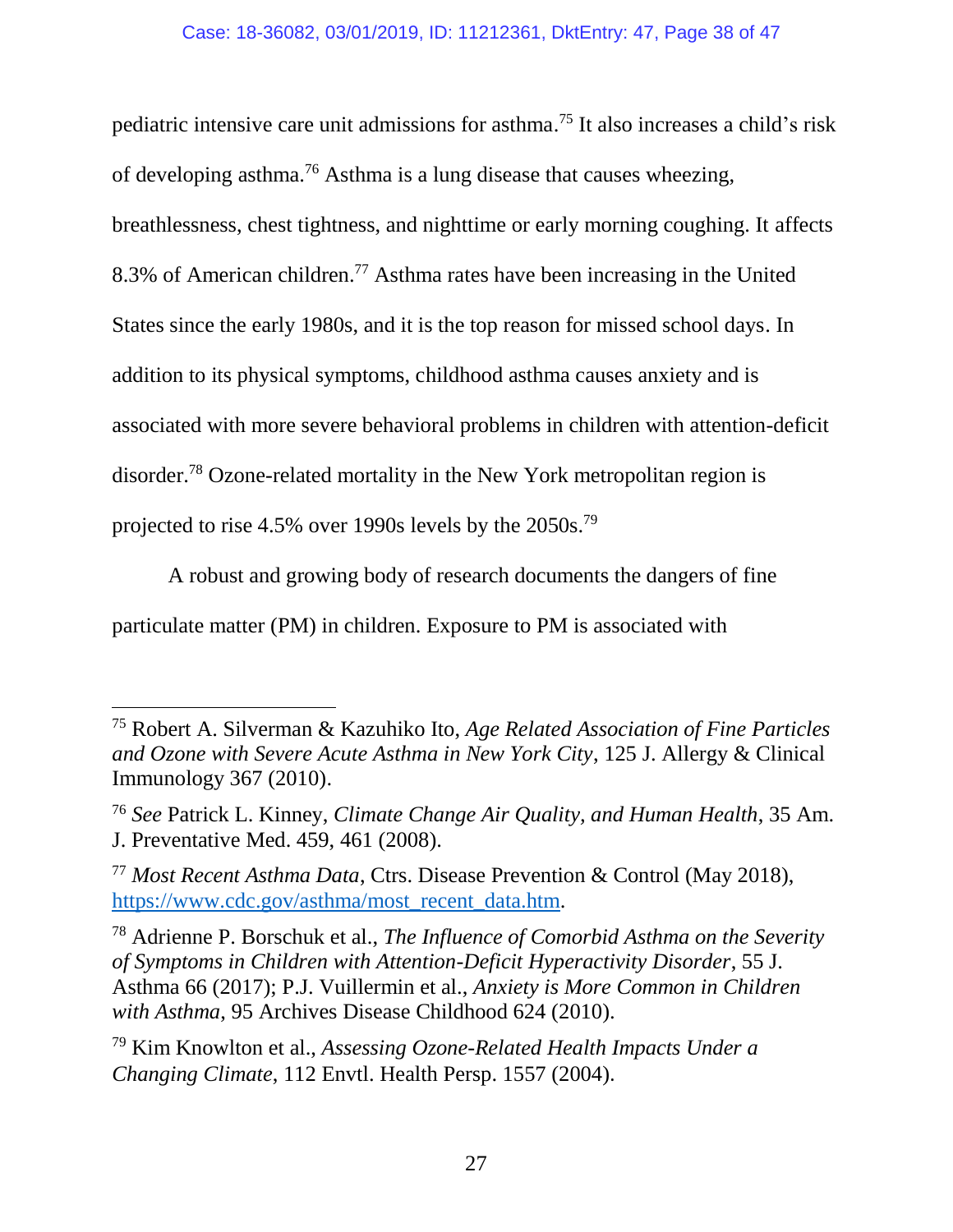#### Case: 18-36082, 03/01/2019, ID: 11212361, DktEntry: 47, Page 39 of 47

significantly increased rates of bronchitis and asthma, associated hospital admissions, mortality, and school absenteeism.<sup>80</sup> Children exposed to PM no larger than 2.5 micrometers (PM<sub>2.5</sub>) have decreased lung function growth at age 18<sup>.81</sup> A study of children ages 6–18 in New York City found the rates of intensive care unit admissions and hospitalizations increased 26% and 19%, respectively, when  $PM_{2.5}$ concentration increased by  $12 \mu g/m^3$ .<sup>82</sup>

Nitrogen dioxide  $(NO<sub>2</sub>)$ , another byproduct of fossil fuel combustion, also poses documented health risks. Exposure to  $NO<sub>2</sub>$  during childhood can decrease children's lung function.<sup>83</sup> A study of a cohort of fourth graders, for example, found decreased lung function growth in children exposed to higher levels of  $\mathrm{NO_2}.^\mathrm{84}$ 

Combustion of coal at power plants results in air emissions of mercury, another extremely harmful air pollutant. Coal plants are responsible for 44% of

<sup>80</sup> Perera, *supra* note [71,](#page-36-0) at 143.

<sup>81</sup> Edward L. Avol et al., *Respiratory Effects of Relocating to Areas of Differing Air Pollution Levels*, 164 Am. J. Respiratory Critical Care Med. 2067 (2001).

<sup>82</sup> Silverman & Ito, *supra* note [75.](#page-37-0)

<sup>83</sup> Perera*, supra* note [71,](#page-36-0) at 143.

<sup>84</sup> W. James Gauderman et al., *Association Between Air Pollution and Lung Function Growth in Southern California Children*, 162 Am. J. Respiratory & Critical Care Med. 1383, 1388 (2000).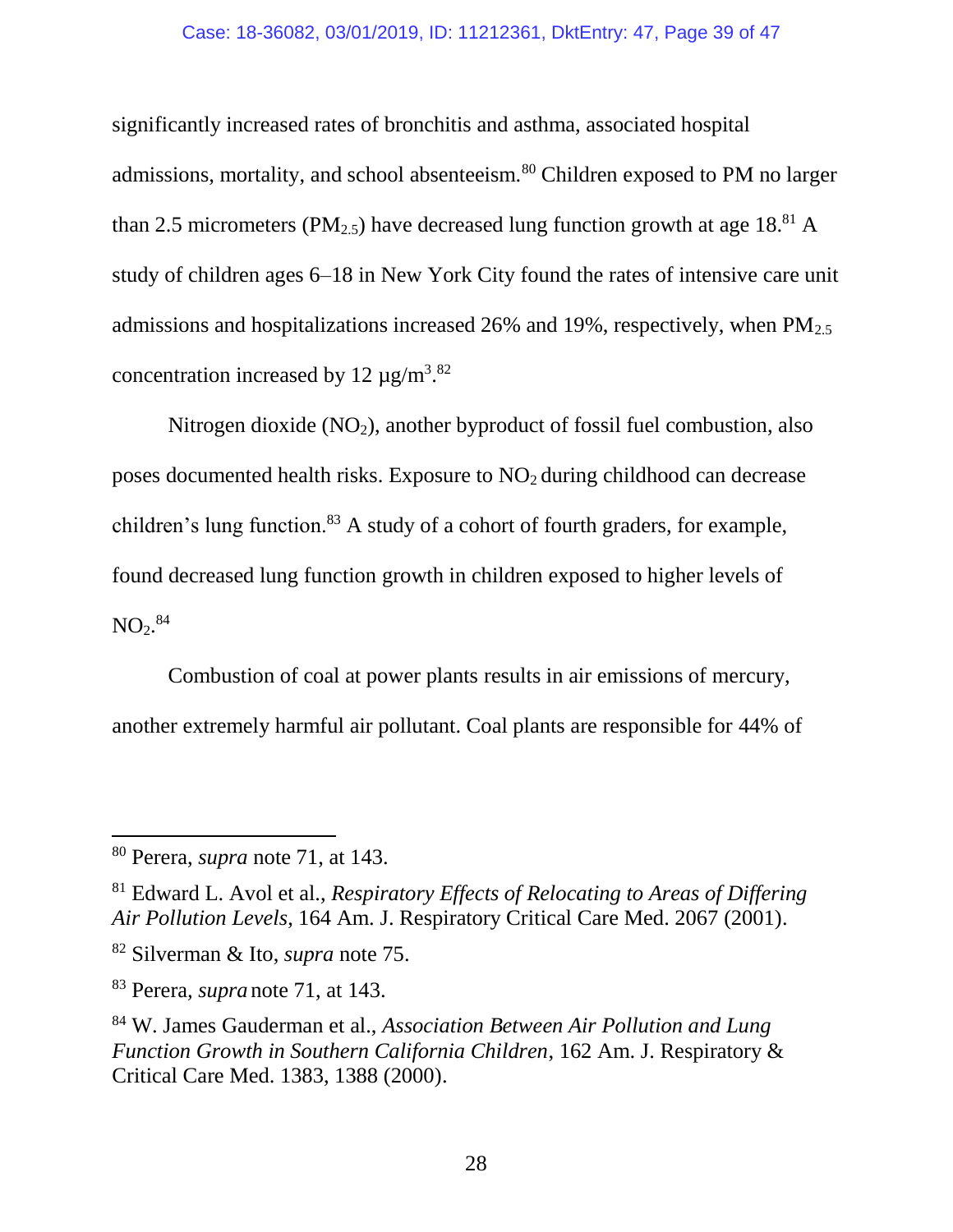U.S. mercury emissions.<sup>85</sup> Mercury is a potent neurotoxin: prenatal exposure can

lead to decreased motor and cognitive abilities even at low exposures.<sup>86</sup> As

children age, low-level mercury exposures have been linked to higher risks of

hypertension, heart disease, $87$  and endocrine disturbances. $88$ 

Changes in temperature, precipitation, and air stagnation patterns lead  $PM_{2.5}$ 

to remain in the air longer, increasing ambient concentrations.<sup>89</sup> Wildfires, in

addition to their direct harms, also release  $PM_{2.5}$ .<sup>90</sup>

# <span id="page-39-0"></span>**III. GHG EMISSIONS IMPOSE SIGNIFICANT COSTS, INCLUDING TO THE U.S. HEALTHCARE SYSTEM**

The impacts described above will result in significant economic harm. Under

a business-as-usual scenario that results in 2.5–3°C of warming by 2100, the net

<sup>87</sup> *Id.*; Henry A. Roman et al., *Evaluation of the Cardiovascular Effects of Methylmercury Exposures: Current Evidence Supports Development of a Dose– Response Function for Regulatory Benefits Analysis*, 119 Envtl. Health Persp. 607, 607 (2011).

<sup>88</sup> Shirlee W. Tan et al., *The Endocrine Effects of Mercury in Humans and Wildlife*, 39 Critical Reviews Toxicology 228, 240 (2009).

<sup>89</sup> Perera*, supra* note [71,](#page-36-0) at 144.

 $\overline{a}$ <sup>85</sup> A.C. (Thanos) Bourtsalas & Nickolas J. Themelis, *Major Sources of Mercury Emissions to the Atmosphere: The U.S. Case*, 85 J. Waste Mgmt. 90, 92 fig.2 (2019).

<sup>86</sup> Comm. on the Toxicological Effects of Methylmercury, Nat'l Research Council, *Toxicological Effects of Methylmercury* 4 (2000), [https://www.nap.edu/read/9899/.](https://www.nap.edu/read/9899/)

<sup>90</sup> R.J. Delfino, *supra* note [37,](#page-27-0) at 192.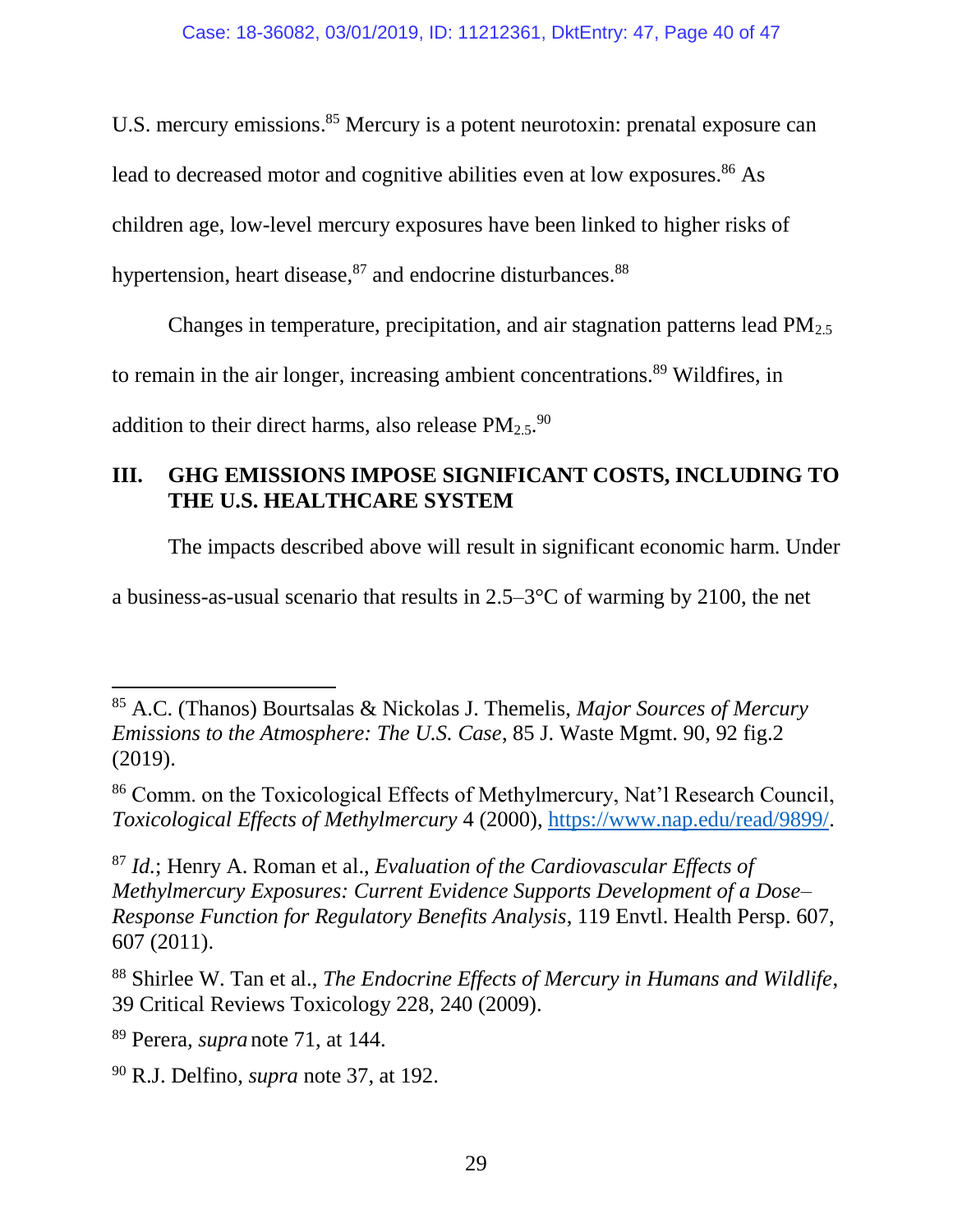#### Case: 18-36082, 03/01/2019, ID: 11212361, DktEntry: 47, Page 41 of 47

present value of heat-related costs in the United States is estimated at between \$4.7 trillion and \$10.4 trillion, at a 3% discount rate.<sup>91</sup> One analysis projects that U.S. GDP will be 1.0–3.0% lower at the end of the century under a business-as-usual warming scenario.<sup>92</sup> Because this analysis only includes impacts on certain sectors,  $93$  the actual cost will likely be even higher.

<span id="page-40-0"></span>Importantly, the federal government's Fourth National Climate Assessment, issued in November 2018, finds that costs to selected sectors of the U.S. economy will reach \$1.1 trillion by  $2090.^{94}$  The report concludes that "impacts to human" health are likely to have some of the largest effects on the economy."<sup>95</sup> The largest categories of impacts identified in the Assessment include extreme temperature, reduced air quality, and reduced labor productivity from the health impacts of heat. 96

<sup>91</sup> Tatyana Deryugina & Solomon Hsiang, Nat'l Bureau Econ. Research, *The Marginal Product of Climate* 40 (2017).

<sup>92</sup> Solomon Hsiang et al., *Estimating Economic Damage from Climate Change in the United States*, 356 Science 1362, 1369 (2017).

<sup>93</sup> NCA, *supra* note [5,](#page-19-2) at 1360; Hsiang et al., *supra* note [92,](#page-40-0) at 1365.

<sup>94</sup> NCA, *supra* note [5,](#page-19-2) at 1358.

<sup>95</sup> *Id.* at 1369.

<sup>96</sup> *Id.* at 1358.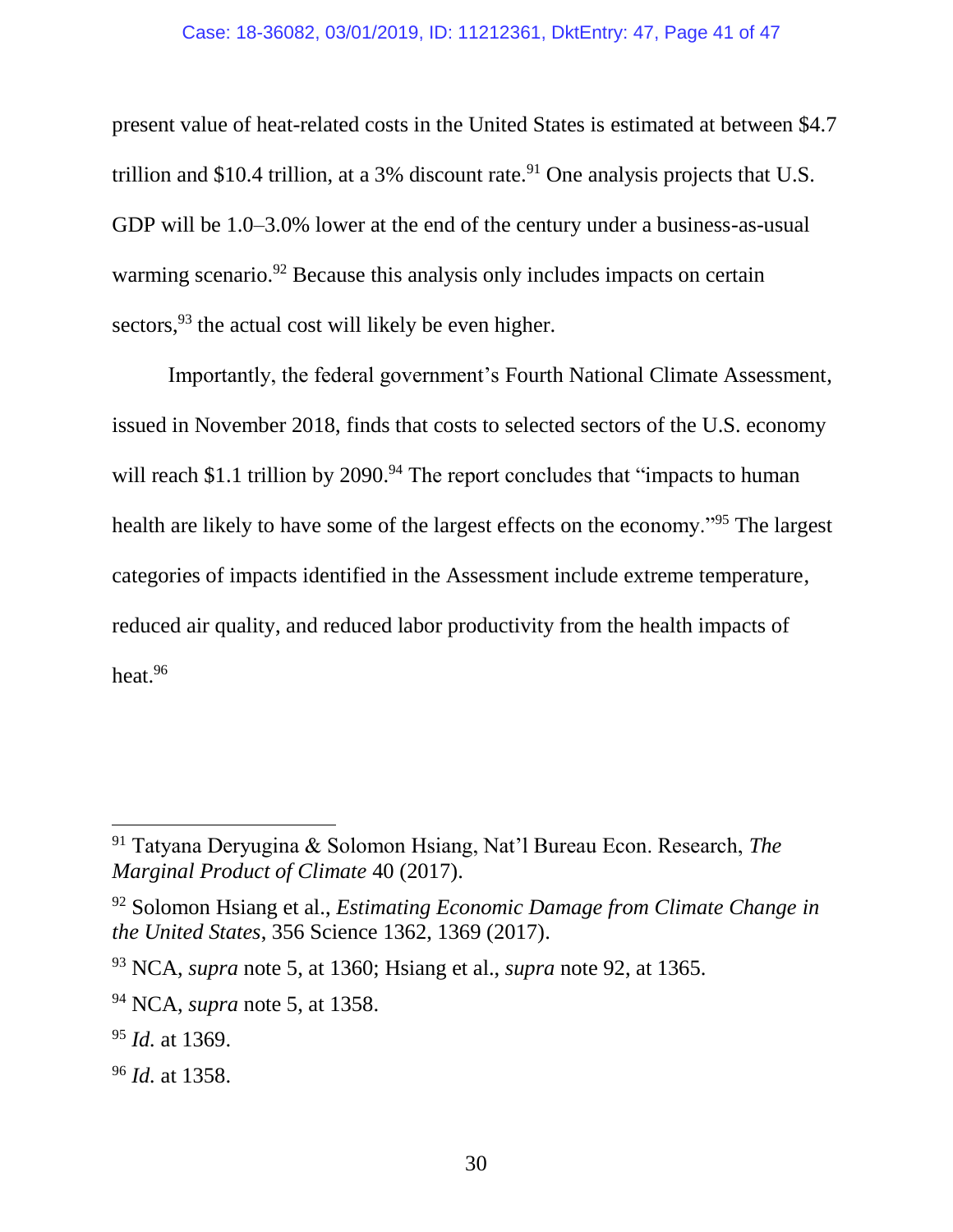"In some sectors, the value of health damages is estimated to reach hundreds of billions of dollars per year" in a high-emissions scenario.<sup>97</sup> EPA has estimated that costs from impaired water quality alone will reach at least \$3.2 billion by 2100, and extreme heat will lead to over 1.8 billion lost labor hours and \$170 billion in lost wages.<sup>98</sup>

Infectious diseases can also lead to high health costs, particularly when they spread to unprepared areas. Only 329 people were infected in a 2002 outbreak of West Nile virus in Louisiana, but costs to the health system approached \$210 million. 99

<span id="page-41-0"></span>Extreme weather events are already costly, and will become even more so. In 2016, there were fifteen extreme weather events in the United States whose costs exceeded \$1 billion. <sup>100</sup> In 2017, there were sixteen extreme weather events costing \$313 billion.<sup>101</sup> Flooding events have extremely high per-person costs:

 $\overline{a}$ 

<sup>97</sup> *Id.* at 1369.

<sup>98</sup> EPA, *Climate Change in the United States: Benefits of Global Action* 28, 31 (2015), [https://www.epa.gov/sites/production/files/2015-](https://www.epa.gov/sites/production/files/2015-06/documents/cirareport.pdf) [06/documents/cirareport.pdf.](https://www.epa.gov/sites/production/files/2015-06/documents/cirareport.pdf)

<sup>99</sup> Kim Knowlton et al., *Six Climate Change–Related Events In The United States Accounted For About \$14 Billion In Lost Lives And Health Costs*, 30 Health Affairs 2167, 2172 (2011).

<sup>100</sup> Bell et al., *supra* note [33,](#page-25-1) at 266–67.

<sup>101</sup> Salas et al., *supra* note [28,](#page-24-0) at 10.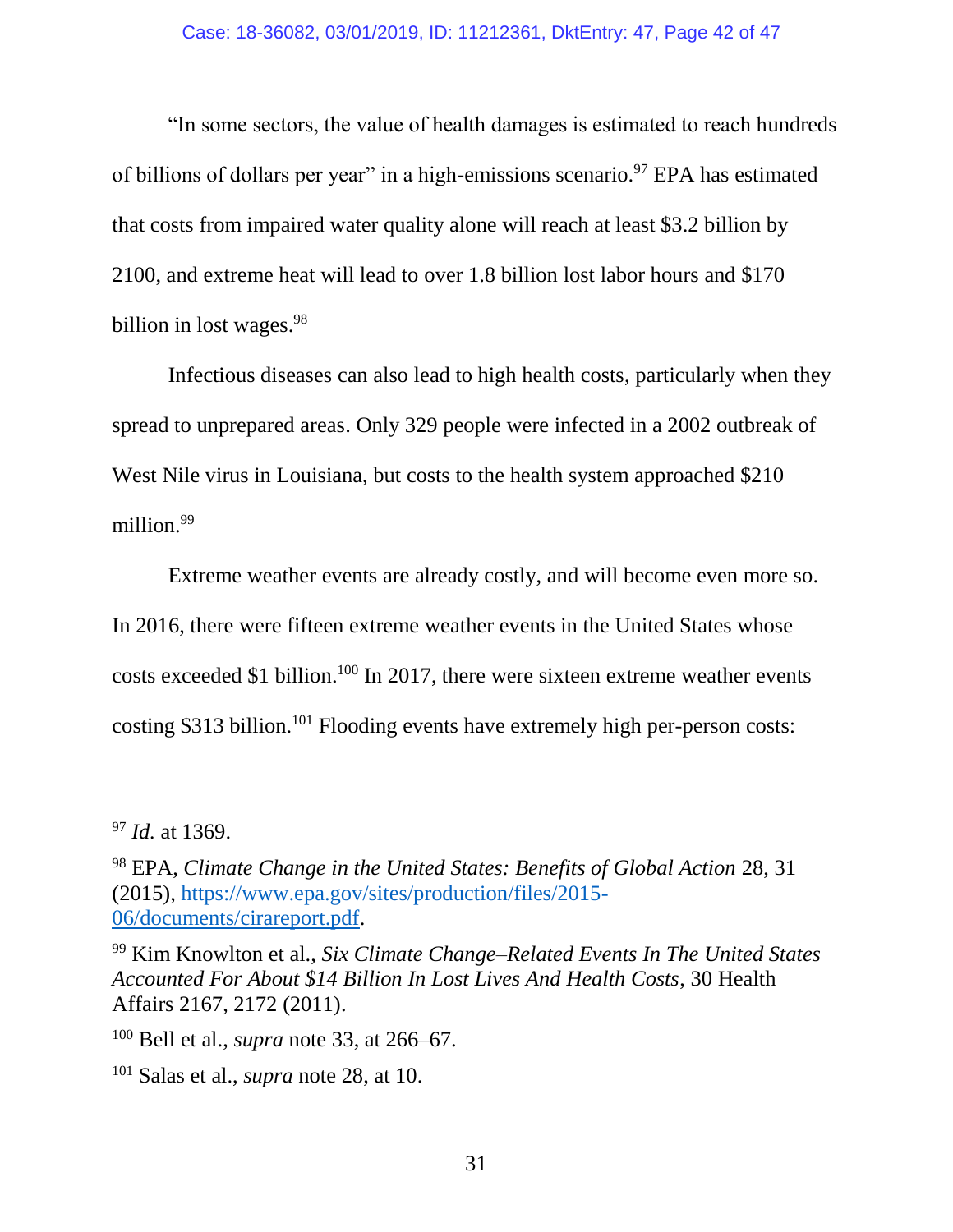#### Case: 18-36082, 03/01/2019, ID: 11212361, DktEntry: 47, Page 43 of 47

2009 flooding in North Dakota led to health impacts costing over \$145,000 per 1000 people in 2008 dollars. $102$ 

The magnitude of these impacts, however, can be significantly reduced if the federal government acts promptly to limit GHG emissions. The government's own National Climate Assessment explains that reducing emissions sufficiently to reach a lower emissions scenario rather than a higher one "is projected to reduce the number of premature deaths and lost labor hours from extreme temperatures by 24% and 21% (respectively) by 2050, and 58% and 48% by 2090."<sup>103</sup>

Reducing GHG emissions will produce significant additional health benefits. U.S. measures promoting clean energy and clean transportation could prevent 22,000 and 14,000 premature deaths, respectively, annually after 2030, mostly in the United States. <sup>104</sup> The San Francisco Department of Public Health has concluded that actions to reduce the city's GHG emissions would reduce the urban

<sup>102</sup> Knowlton et al., *supra* note [99,](#page-41-0) at 2170.

<sup>&</sup>lt;sup>103</sup> NCA, *supra* note [5,](#page-19-2) at 1371. The Intergovernmental Panel on Climate Change projects that limiting warming to 1.5˚C—compared with 2˚C—will result in lower heat-related morbidity and mortality, lower ozone-related mortality, decreased risks from vector-borne diseases, and smaller net reductions in crop yields. IPCC, *Global Warming of 1.5˚C: Summary for Policymakers* 11 (2018).

<sup>104</sup> Drew T. Shindell et al., *Climate and Health Impacts of US Emissions Reductions Consistent with 2<sup>°</sup>C*, 6 Nature Climate Change 503, 505 (2016).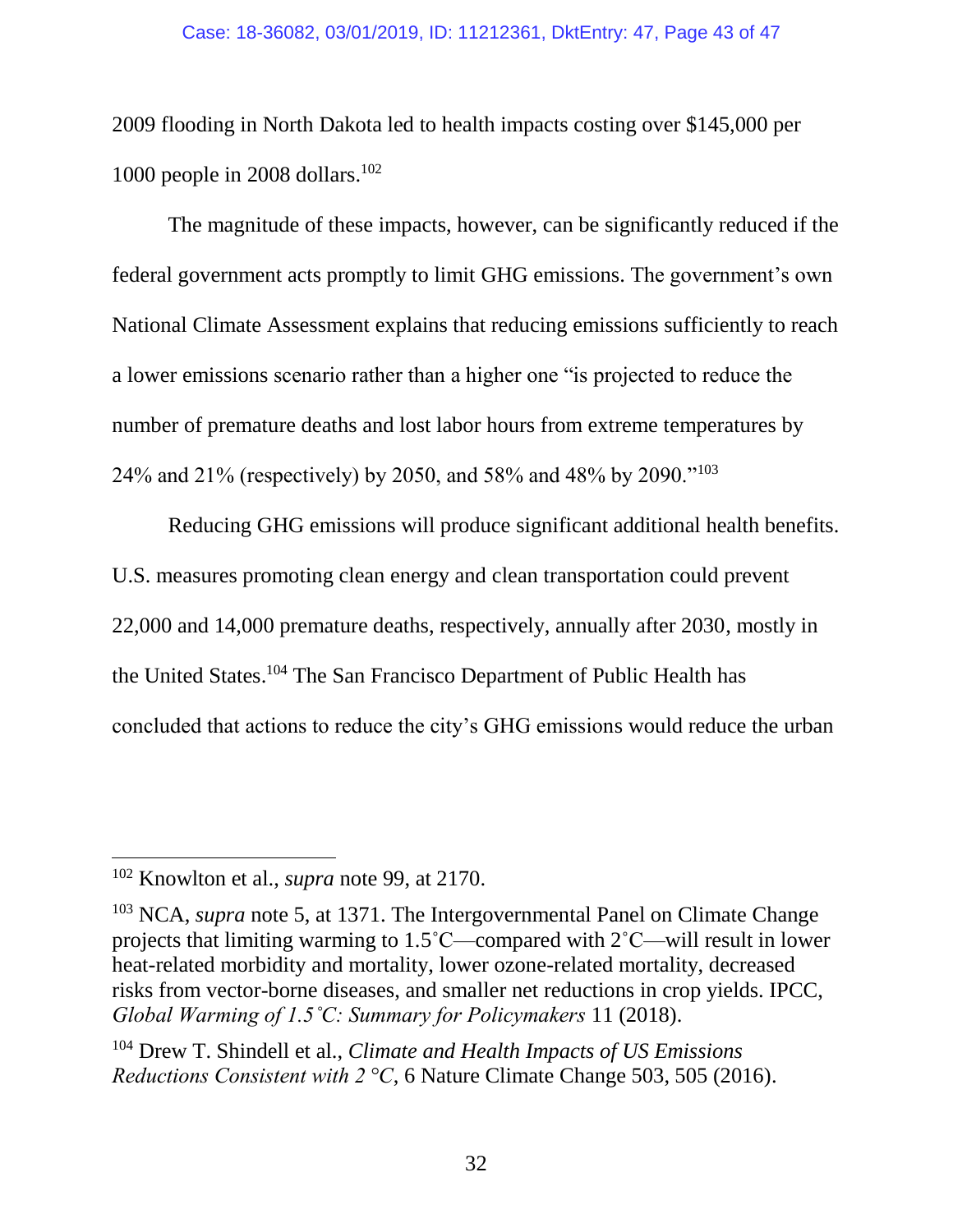heat island effect in the city, with the greatest benefits experienced by children and other vulnerable groups.<sup>105</sup>

## **CONCLUSION**

<span id="page-43-0"></span>Continued significant GHG emissions will dramatically shape the world in

which the Juliana Generation will live, exposing them to grave, new health

hazards. Reducing emissions will help alleviate the particular harms they face.

For the foregoing reasons, *amici* respectfully request that the Court grant Plaintiffs' request for a remand to the district court for trial.

 $\overline{\phantom{a}}$ 

DATED: March 1, 2019 WENDY B. JACOBS, Director SHAUN A. GOHO, Deputy Director Emmett Environmental Law & Policy Clinic Harvard Law School 6 Everett Street, Suite 4119 Cambridge, MA 02138 (617) 496-3368 (office) (617) 384-7633 (fax) [wjacobs@law.harvard.edu](mailto:wjacobs@law.harvard.edu) [sgoho@law.harvard.edu](mailto:sgoho@law.harvard.edu)

> *Counsel for Amici Public Health Experts and Public Health Organizations, and Doctors<sup>106</sup>*

<sup>105</sup> S.F. Dep't Pub. Health, *Assessing the Health Co-Benefits of San Francisco's Climate Action Plan* 21, [https://sfclimatehealth.org/wp](https://sfclimatehealth.org/wp-content/uploads/2018/12/CAP-130826.pdf)[content/uploads/2018/12/CAP-130826.pdf](https://sfclimatehealth.org/wp-content/uploads/2018/12/CAP-130826.pdf) (last visited Feb. 27, 2019).

<sup>&</sup>lt;sup>106</sup> The Emmett Environmental Law & Policy Clinic acknowledges the significant contributions to this brief of Grant Glovin, a Clinic student.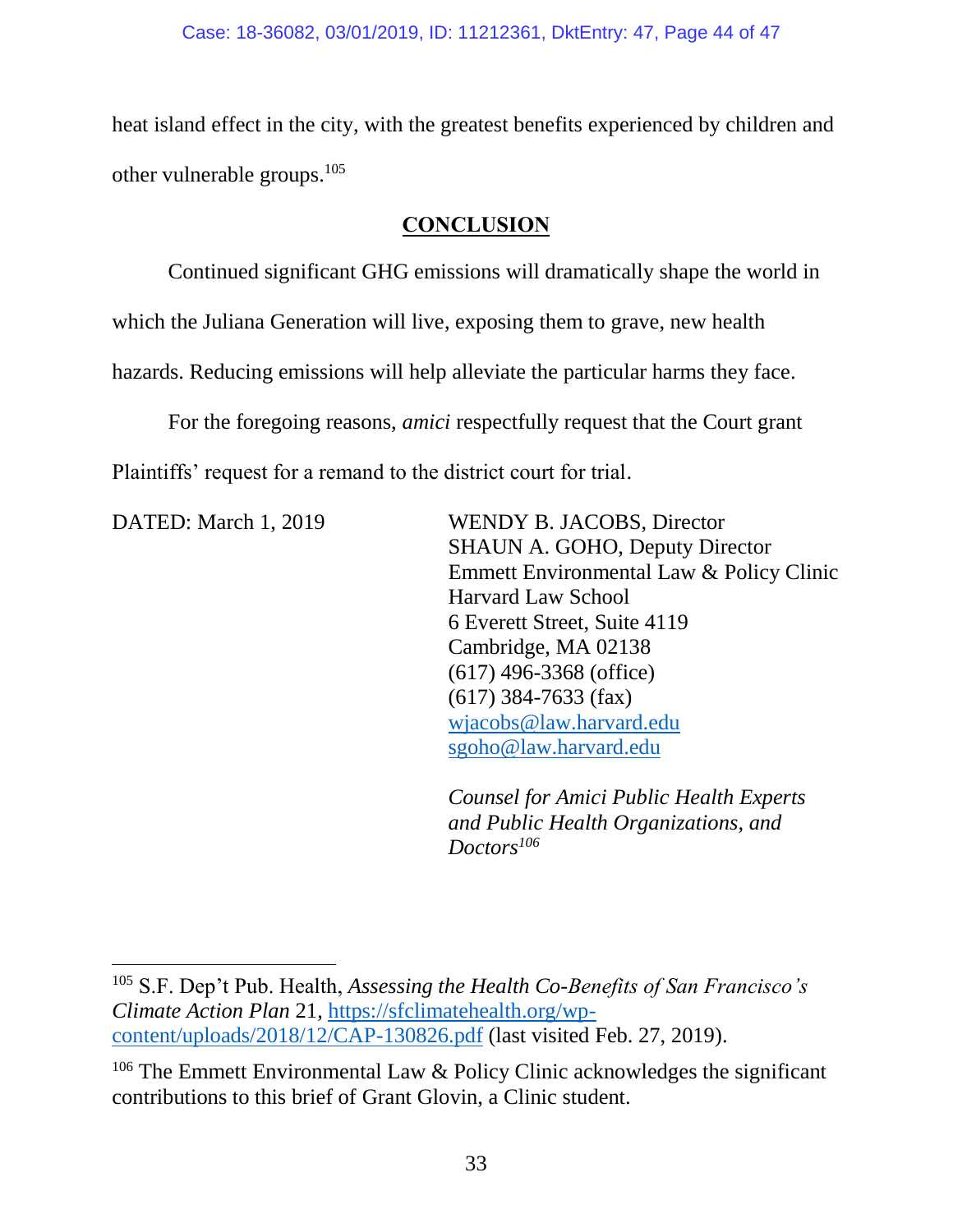## **CERTIFICATE OF COMPLIANCE**

Pursuant to Federal Rule of Appellate Procedure 29(a)(4)(G), I hereby certify that the foregoing brief complies with the type-volume limitations in Federal Rules of Appellate Procedure 29(a)(5) and 32(a)(7)(b). It was prepared using Microsoft Word 2013 in Times New Roman 14-point font, a proportionally spaced typeface, and contains 6864 words.

> */s/ Shaun A. Goho* Shaun A. Goho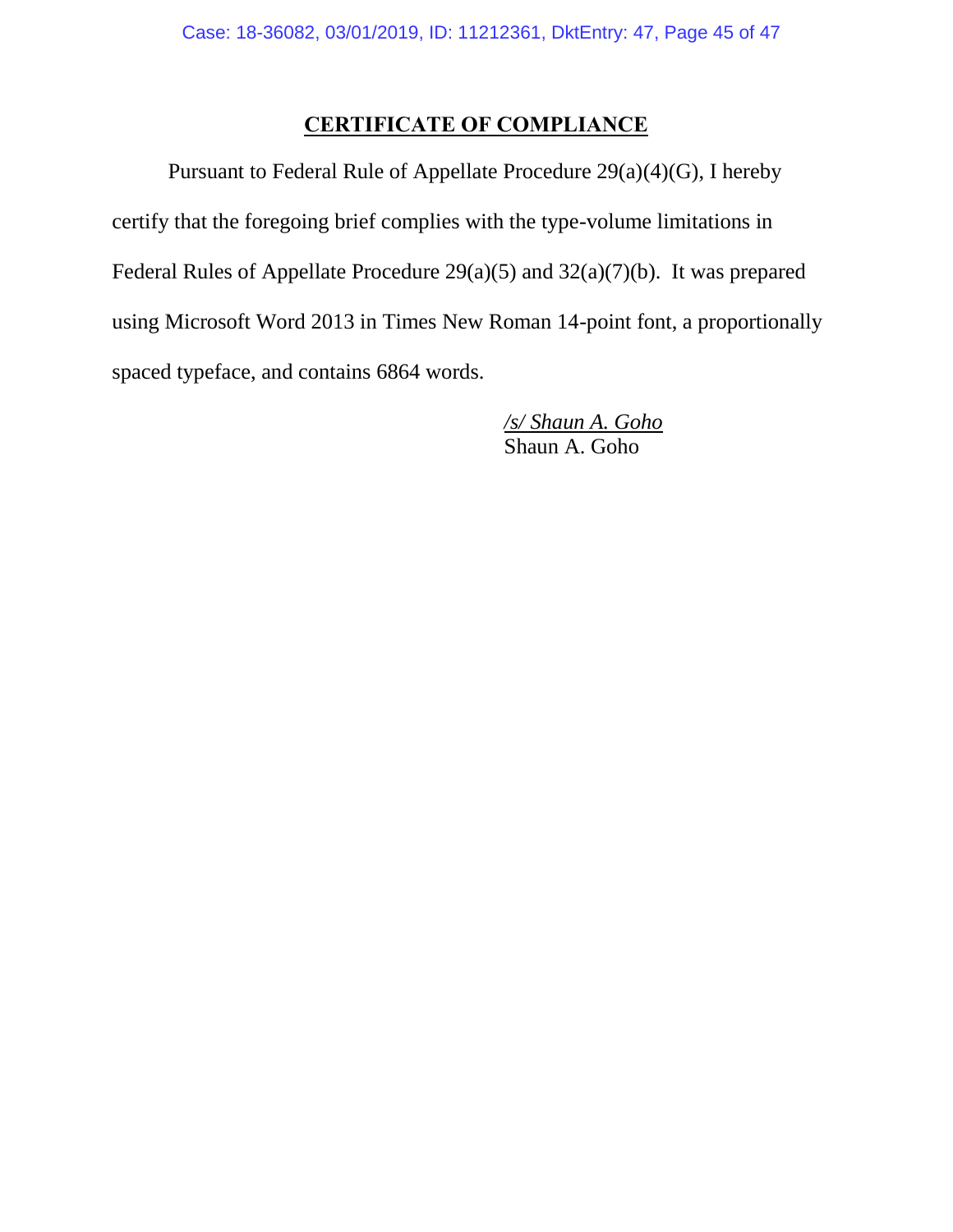## **CERTIFICATE OF SERVICE**

I hereby certify that I electronically filed the foregoing brief with the Clerk of the Court for the United States Court of Appeals for the Ninth Circuit by using the appellate CM/EF system on March 1, 2019. I certify that all participants in the case are registered CM/ECF users and that service will be accomplished by the appellate CM/ECF system.

> */s/ Shaun A. Goho* Shaun A. Goho